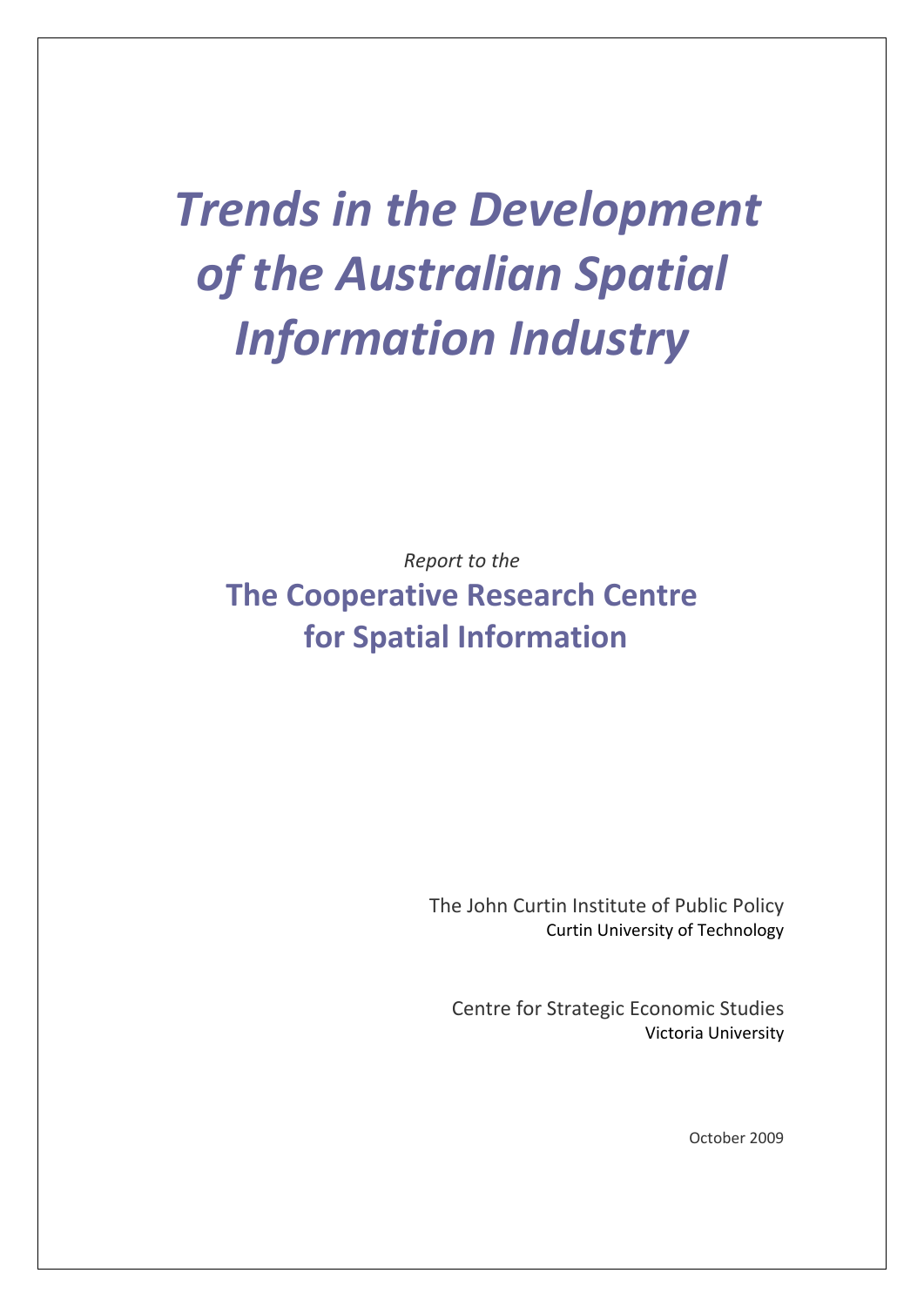## *Trends in the Development of the Australian Spatial Information Industry*

*Report to the* **The Cooperative Research Centre for Spatial Information**

John Phillimore, Paul Koshy and Benjamin Sandqvist The John Curtin Institute of Public Policy Curtin University of Technology

Bruce Rasmussen, Alison Welsh and Dana Nicolau Centre for Strategic Economic Studies Victoria University

October 2009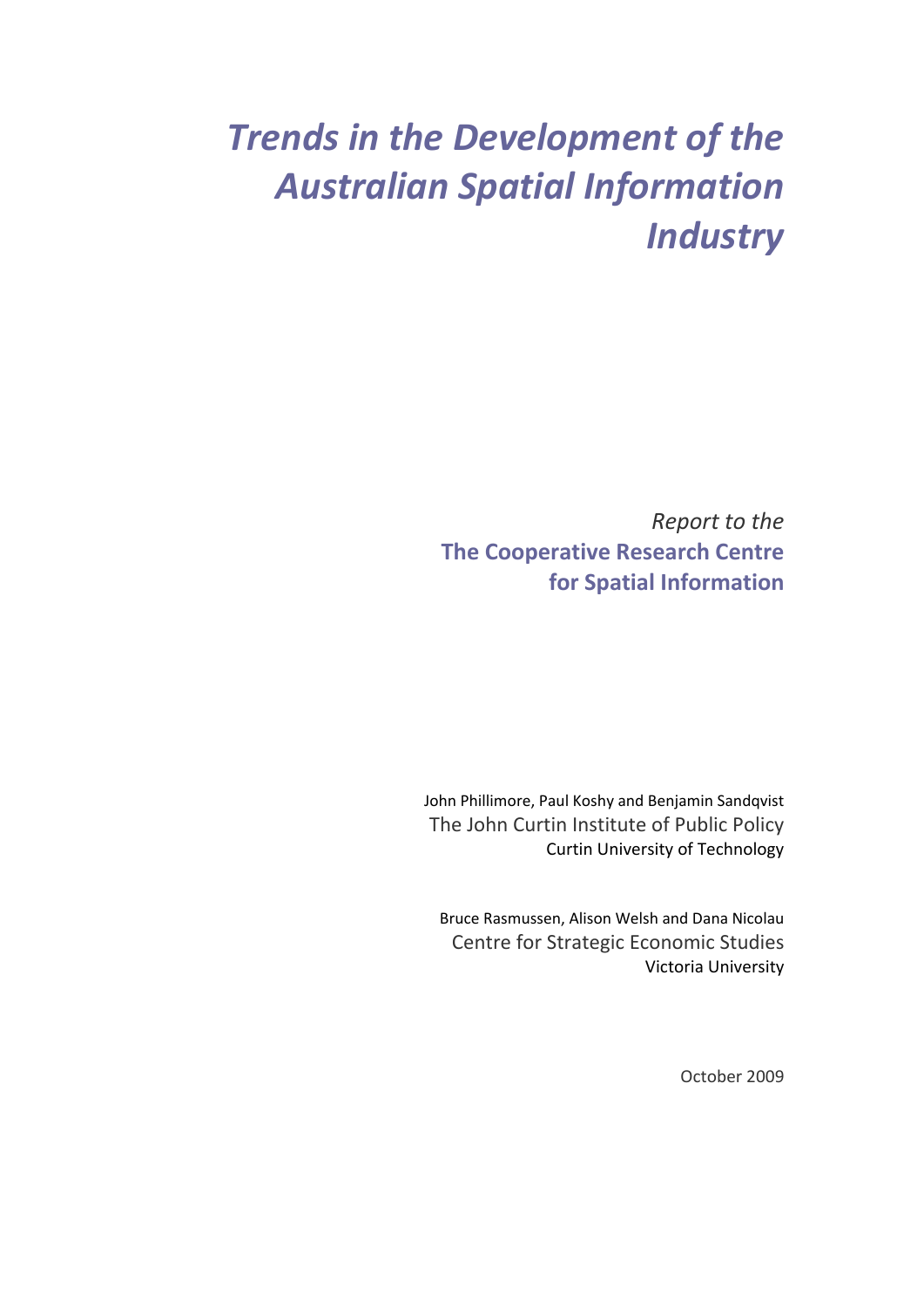### **Contents**

| 1.            |                                                                                          |  |
|---------------|------------------------------------------------------------------------------------------|--|
| 2             |                                                                                          |  |
| 2.1           |                                                                                          |  |
| $2.2^{\circ}$ |                                                                                          |  |
| 2.3           |                                                                                          |  |
| 2.4           | Comparison with Canadian Spatial information Survey13                                    |  |
| 3.            | Interviews with the Australian Spatial Information Industry 18                           |  |
| 3.1           |                                                                                          |  |
| 3.2           |                                                                                          |  |
| 3.3           |                                                                                          |  |
| 3.4           |                                                                                          |  |
| 3.5           |                                                                                          |  |
| 3.6           |                                                                                          |  |
| 4.            |                                                                                          |  |
|               | Survey Questionnaire: Survey of the Australian Spatial Industry 29<br><b>Appendix A:</b> |  |
|               |                                                                                          |  |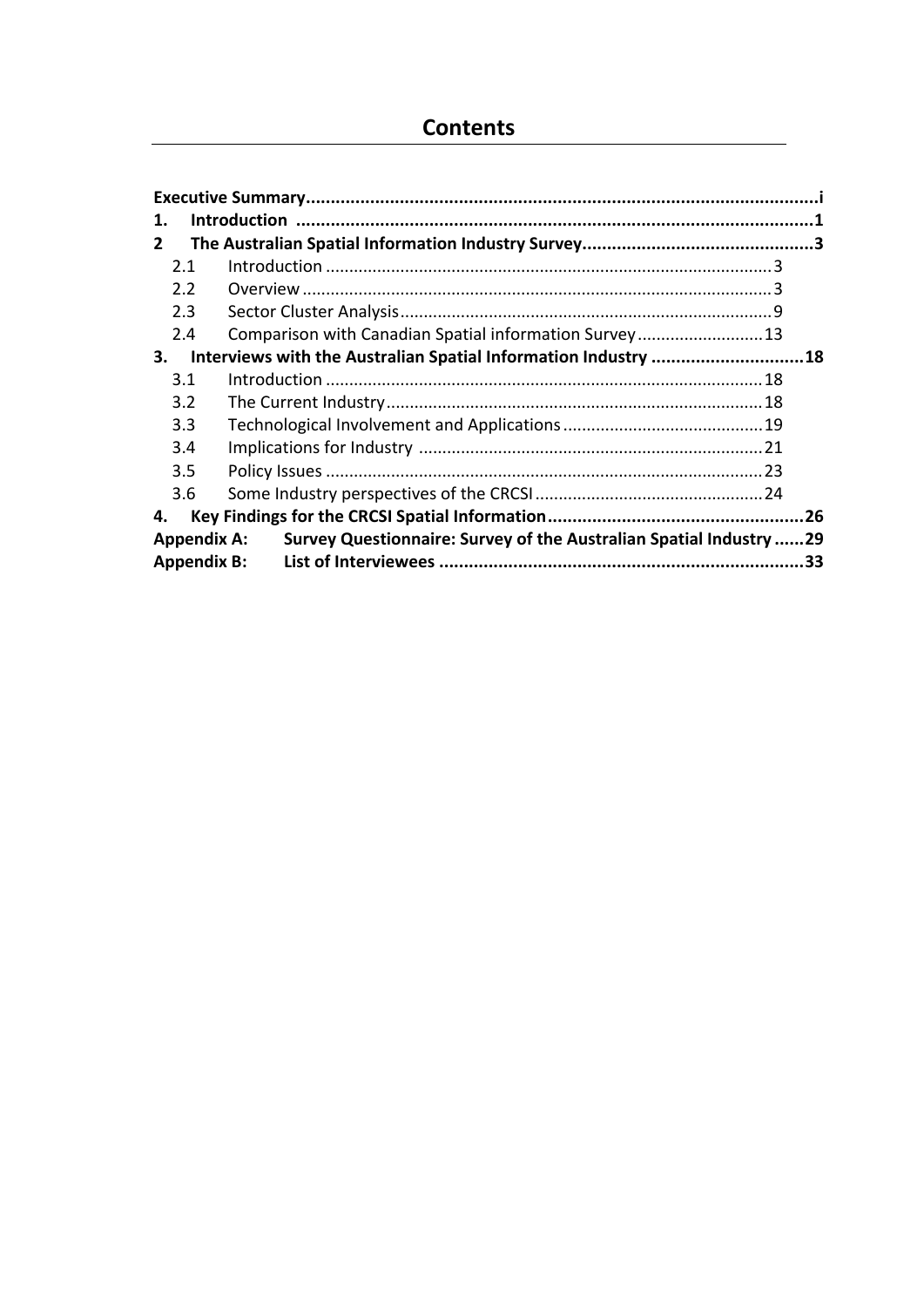## **Executive Summary**

This study reports on research undertaken by Curtin University of Technology and Victoria University on behalf of the CRC for Spatial Information (CRCSI). This involved:

- An examination of trends in the Australian spatial information industry; and
- An overview of industry perceptions of the present 'state of play' in the spatial industry in the context of technology developments and emerging issues in research and development.

#### *The Australian Spatial Industry Survey*

A survey of the Australian spatial industry was conducted by Curtin University of Technology and Victoria University on behalf of the CRCSI during November and December 2008. The respondents to the survey were from 43pl, the select group of research minded companies who are partners (and owners) of the CRCSI, and members of the Spatial Industries Business Association (SIBA).

By and large, this study focused on technology originators and providers in the private sector rather than on the public sector as key users. Responses were received from 65 companies which is a response rate of 13.6%. 43pl members comprised one‐ third of the respondents and SIBA two‐thirds.

The survey asked organisations to respond to questions on activity, turnover, staffing, research and linkages. A summary of findings is as follows:

- Most firms surveyed were still involved in the core applications of spatial information, such as "Surveying" (60% of all firms) and "Cartography" (31% of all firms). However, the survey also confirmed the emergence of contemporary applications of spatial data systems in areas such as "Spatial data management" (34%) and "Spatial/Geomatics consulting services" (45%).
- Organisations surveyed operated across a number of market or industry segments, with 66% reporting activity in "Civil and Building Construction and Urban Planning and Land Development", followed by "Utilities – Electricity, Gas and Water" (46%) and "Land Titling and Administration" (42%).
- The median firm employed between 6 to 25 employees, with five organisations in the final sample employing over 200 people directly.
- Around 40% of firms reported total revenue of less than \$1 million, while 30% of the sample had revenues between \$1 to \$5 million.
- The typical organisation had experienced growth in revenue of at least 20% in the previous years with 7.5% of the sample reporting growth in excess of 40%.
- Around 58% of all organisations surveyed spent less than \$100,000 per annum on research and development, with a further 23% of organisations spending between \$100,000 to \$250,000 on research and development. A number of firms with revenue greater than \$10 million spent over \$1 million on research and development.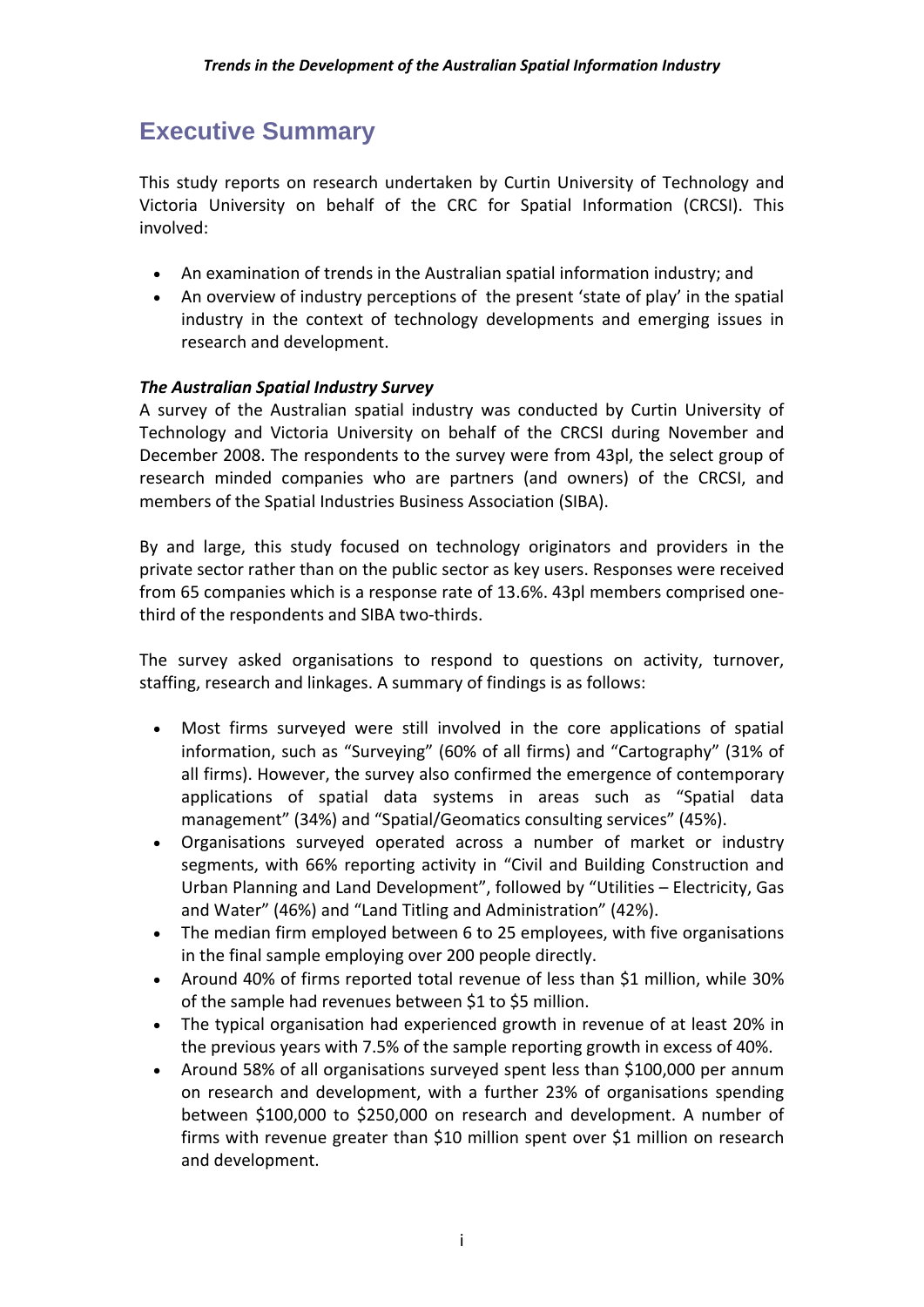- Around 34% of respondents reported collaborating with the CRCSI on research and development issues, 26% collaborated with universities and around 26% reported collaborations with other Australian companies.
- Expenditure on research and development and collaboration on research was spread across a number of areas, including "Surveying" (43% of respondents), "Spatial Software Development" (28%) and "Spatial Data Management" (23%).

An analysis of this data in terms of product clusters was undertaken. In particular, the Research Team examined the output and research performance of organisations in view of the model of the industry developed as part of the ANZLIC Action Agenda.



This is outlined in Chart 1 below.

**Chart 1 Spatial Information Value Chain**

*Source:* ANZLIC Industry Development Standing Committee

Respondents were grouped into two categories that correlate with the Spatial Information Value Chain – *Data Acquisition* which included surveying, geodesy, navigation and positioning, precise positioning and remote sensing and *GIS/IT* firms which provide value adding products and services to the industry including cartography, the development of spatial software, spatial data management and web services. The findings from this analytical framework are outlined below:

- A clear majority of respondents (68%) were classified into data acquisition while the remaining 32% were classified into GIS/IT.
- The GIS/IT firms are on average slightly smaller than the data acquisition firms when measured by employment and wages and salaries. However, there are also a number of very large GIS/IT firms with 15% having more than 200 employees compared with only 5% of data acquisition firms.
- This comparison is most marked when comparing revenue, where 25% of GIS/IT firms have revenue greater than \$10 million compared with only 16% of data acquisition firms. If the range mid point is used to approximate average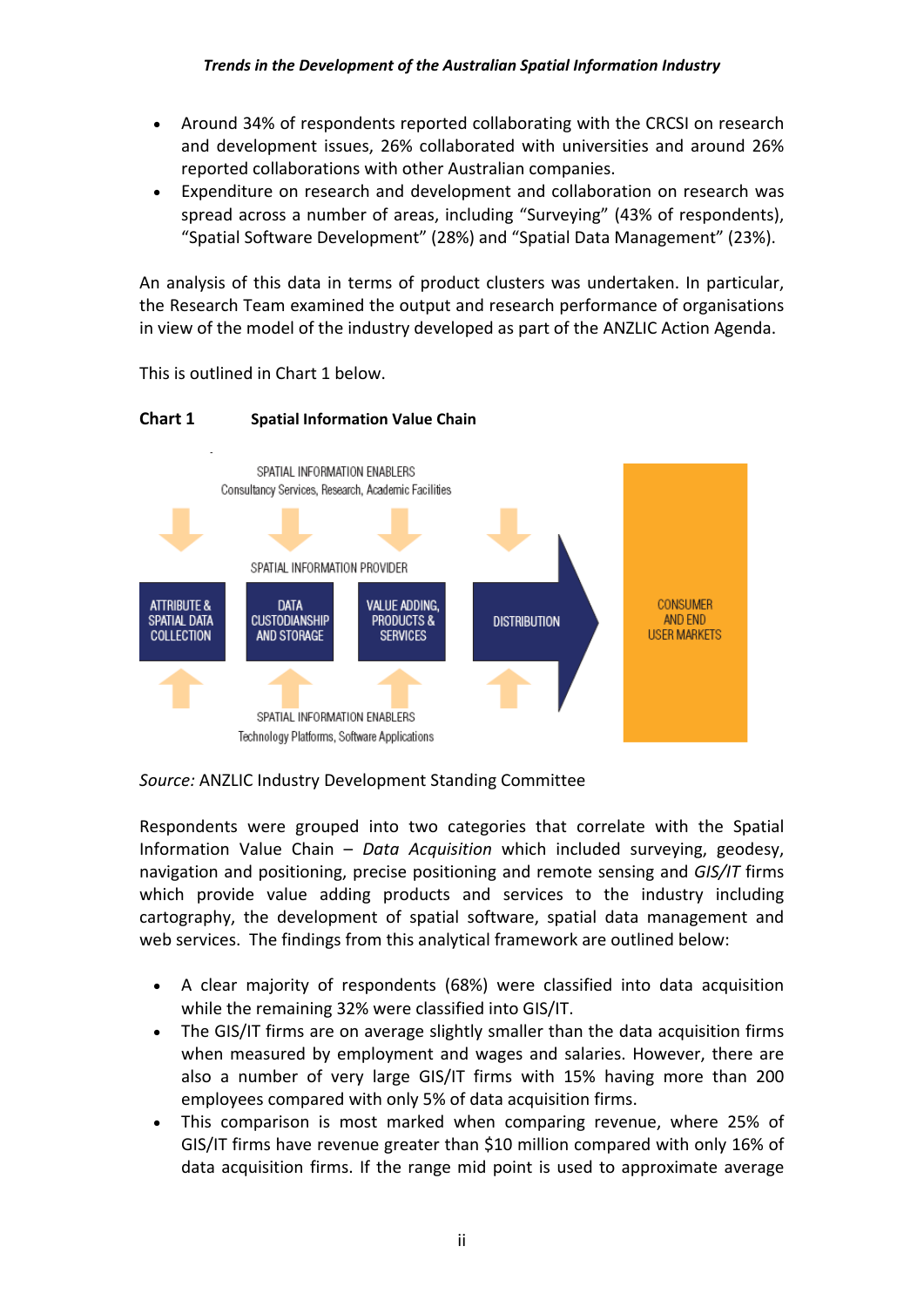revenue then the average for GIS/IT firms is \$4.2 million compared with \$3.5 million for data acquisition firms.

- When the range mid point is used to approximate research and development expenditure the average for GIS/IT firms is nearly twice that of the data acquisition firms ‐ \$1.2 million compared to \$666,000.
- Nearly 75% of all data acquisition firms indicated that the primary focus of the business was surveying. The predominant market segment occupied by the data acquisition firms is that of civil and building construction, urban planning and land development (81%).
- Two thirds of GIS/IT firms indicated that their primary focus of research is the development of spatial software (including customised software). Nearly half of all GIS/IT firms each indicated Government administration, asset and facilities management and utilities (electricity, water and gas) as their main market segments. Across all GIS/IT firms every market segment was included.

As a final adjunct to the above analysis, the Research Team compared these findings for the Australian industry with those from a 2004 survey of the Canadian geomatics industry. The key findings of this analysis is that the Canadian industry is: (i) larger than the Australian industry, (ii) dominated by more firms with greater scales and global business than their Australian counterparts and (iii) less reliant on a few key sectors than was the case in Australia. This comparison strengthens the case for the CRCSI in terms of its ability to build scale in the Australian industry and also provide a springboard for the conduct of linked research and product development.

#### *Qualitative Research with Industry Participants*

The Research Team also undertook 17 interviews with organisations in the spatial industry across Australia. This was done to provide an adjunct source of material to that collected through the survey questionnaire.

The key findings from this research were:

*Current Industry*

- Current firms largely emerged from traditional areas of land and mining surveying, although this was changing as the importance of spatial data in software applications across other market segments (e.g., energy, communications, constructions etc.) increased.
- Interviewees generally noted that the spatial information industry in Australia is still relatively small and fragmented. As a consequence, while Australians were good "early adopters" ("we buy stuff and put it together"), investment tends to be focused on single projects and "one‐offs".
- There is a growing rationalisation of the industry at the international level which affects Australian companies. It is expected that smaller players will begin to fall away or be bought out, with larger companies and emerging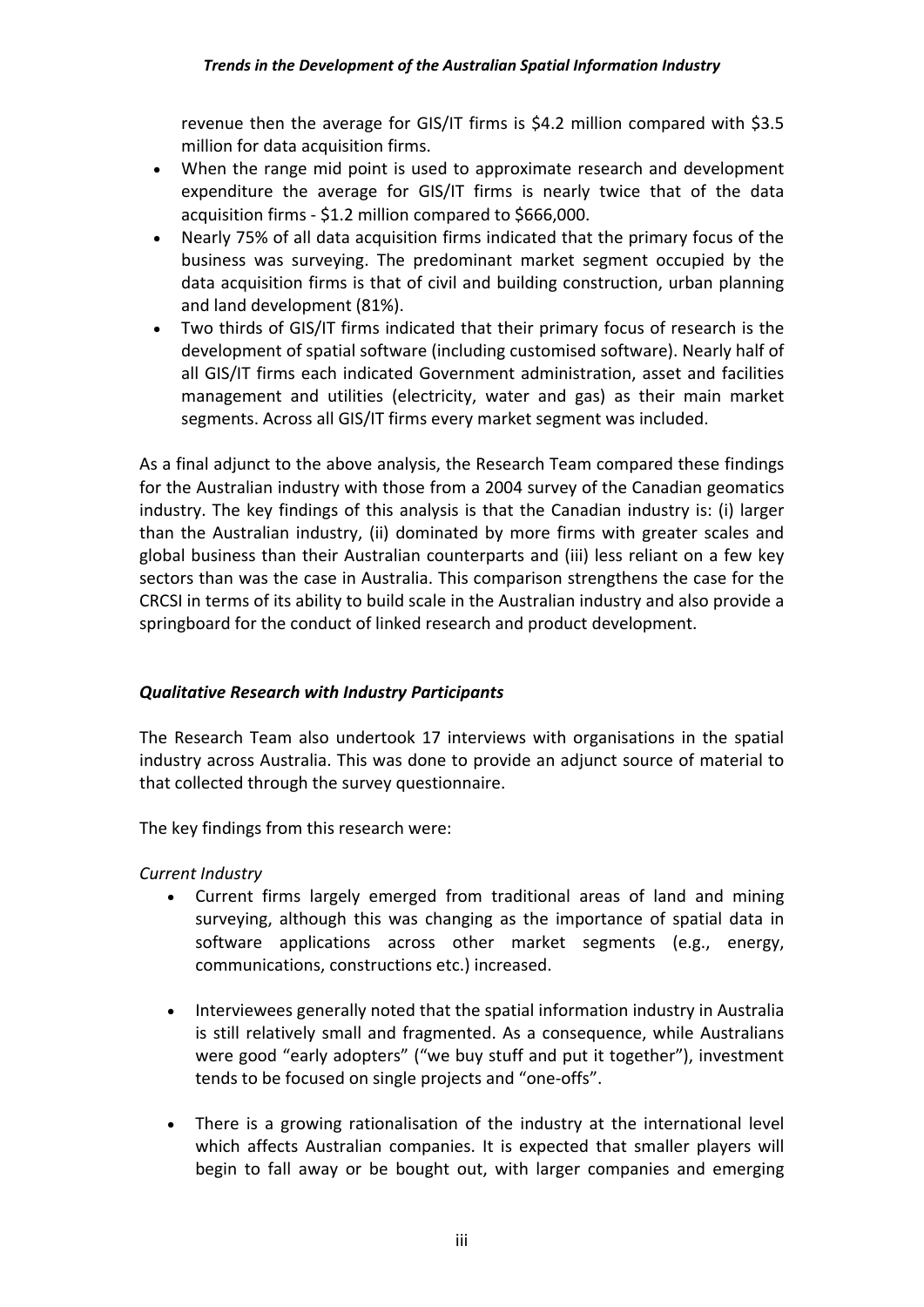firms increasingly relying on research and development, driven by customer demand, as a means of establishing competitiveness.

#### *Technological Involvement and Applications*

- Driving current industry trends is the emergence of spatial information technology as a cost‐effective, ubiquitous and timely resource. Original GIS used to be very resource‐intensive in terms of computing power and costs, requiring specialised systems, local computers and highly trained users. As computing performance has increased and costs decrease, GIS is now converging with general ICT. As an interviewee commented, "it's just one facet of a database now."
- Increasingly, this revolution is becoming "consumer-driven" as the emerging technology doesn't necessarily require specialist users — just general users who happen to use spatial systems. The most commonly cited example is the emergence of Google Maps/Google Earth, which was often cited as a good example of how the technology was being merged into applications. Apple's iPhone is another contemporary example being cited.
- These trends are driven by technological responses in the three key areas identified by the CRCSI:
	- o **Location and Positioning:** The broad technological trend in location and positioning is "increased precision at reduced cost", not only in terms of the volume of spatial data now being generated but in reductions in the cost of data network start‐up costs and advances in the rate at which data collection can take place. The interviewees emphasised that in the future, location and positioning underpins all spatial applications at the very fundamental level. This drives the need for an emphasis on improving the accuracy of GPS coded maps through investment in ground stations to allow more precise mapping.
	- o **Data Capture and Feature Extraction:** Automatic feature extraction is a key trend. Typically, this task was once a very labour‐intensive exercise. Scanners and other automatic remote capture devices will increasingly improve access and reduce costs. This trend continues to take place in conjunction with an improvement in image capture and data acquisition and the joining of this data to other data sets (e.g., infrastructure data) and the better utilisation of more accurate sensors in the real-time capture of spatial data. Data capture and feature extraction is now likely to become almost wholly 3D and very likely 4D (capturing changes in time).
	- o **Spatial Infrastructure:** Spatial information is increasingly being treated like other data, that is, as a 'core' part of the business process.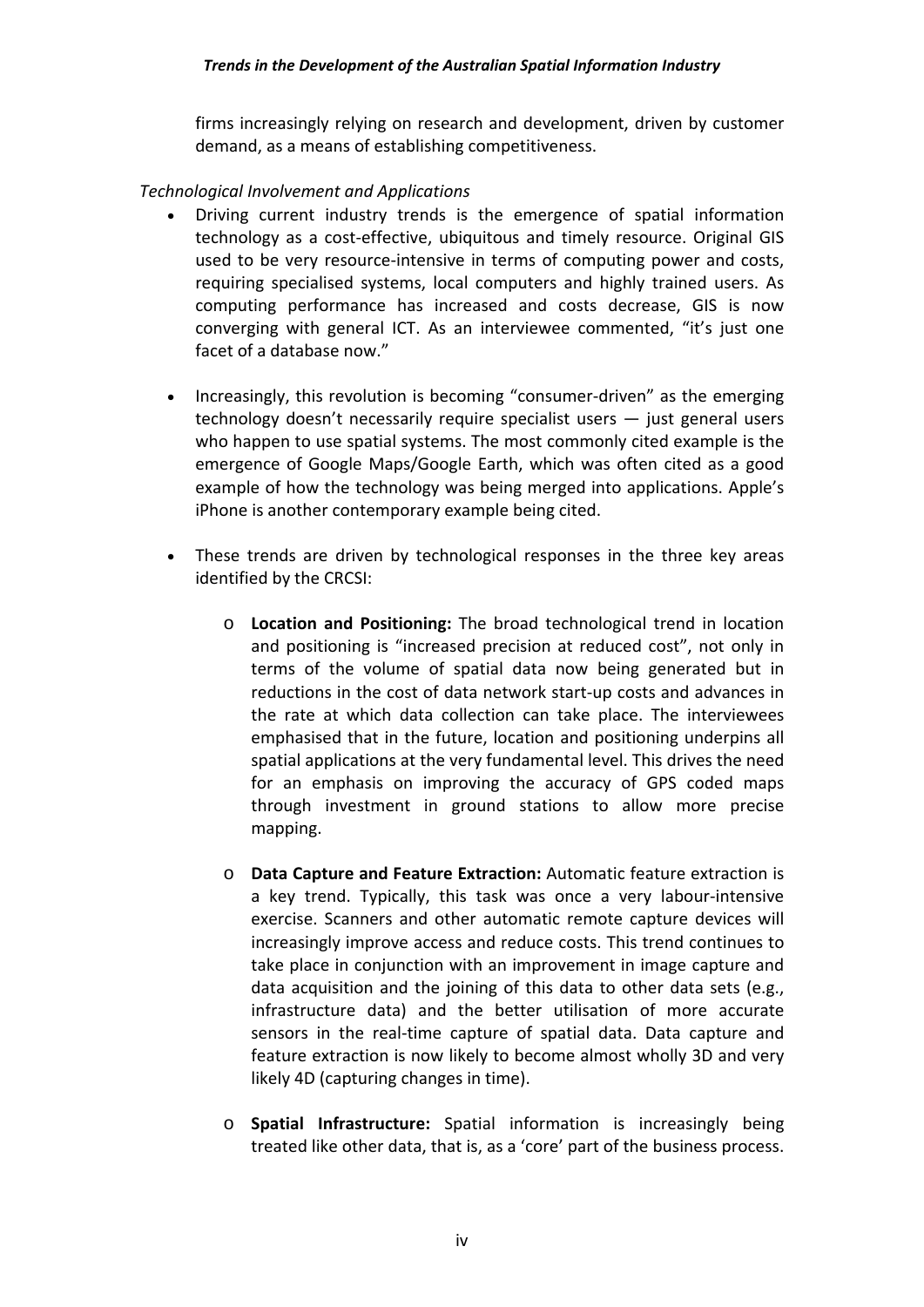The general perception was one of a growing convergence between spatial and general IT and business database processes.

#### *Implications for industry*

- The broad trends in the spatial information sector indicate an increasingly sophisticated array of data collection techniques and software applications for integrating spatial data into existing information systems. Several broad implications are identified for industry:
	- o **Digitisation of Data Increases Competition and Reduces Costs:** Spatial data is increasingly collected using automated processes and vehicles (e.g., UAVs) and is now more often than not, digitised, thereby reducing costs.
	- o **Convergence with IT Systems has Arrived:** Increasingly, Australian spatial information companies are managing the "embedding" of spatial information into existing business systems. As a result, spatial information will increasingly be managed by 'off‐the‐shelf' solutions provided by US and European companies with Australian‐produced positioning and feature extraction technologies.
	- o **Spatial Data Processes will Continue to Reduce Other Business Costs:** As spatial data becomes a common feature of business reporting, its impact on business costs will be increasingly felt.
	- o **Business Processes are Being Revolutionised:** Spatial information also acts as an enabler for the emergence of new business processes, and indeed, the growing convergence of different types of processes. A good example of this is the development and rollout of Building Information Modelling (BIM), where the operational phase of a building is considered prior to its planning and construction in close alignment with the development of BIM, thus allowing companies to optimise not only over the period of construction, but also over a building's operational life.
	- o **Increasing Importance of Applications:** Interviewees continually referred to Google Maps as being an important development in the next phase of development for the spatial information sector, namely, the development of applications arising from the use of spatial technology, rather than just the re‐sale of traditional spatial data.
	- o **Local Knowledge is Still Essential:** While becoming more prevalent, the complete automation of collection, analysis and presentation of spatial information in IT systems is unlikely to emerge in most applications soon. IT systems still often require a diverse range of spatial data sets (e.g., road and electricity network data) which require local knowledge and expertise to collate and finalise.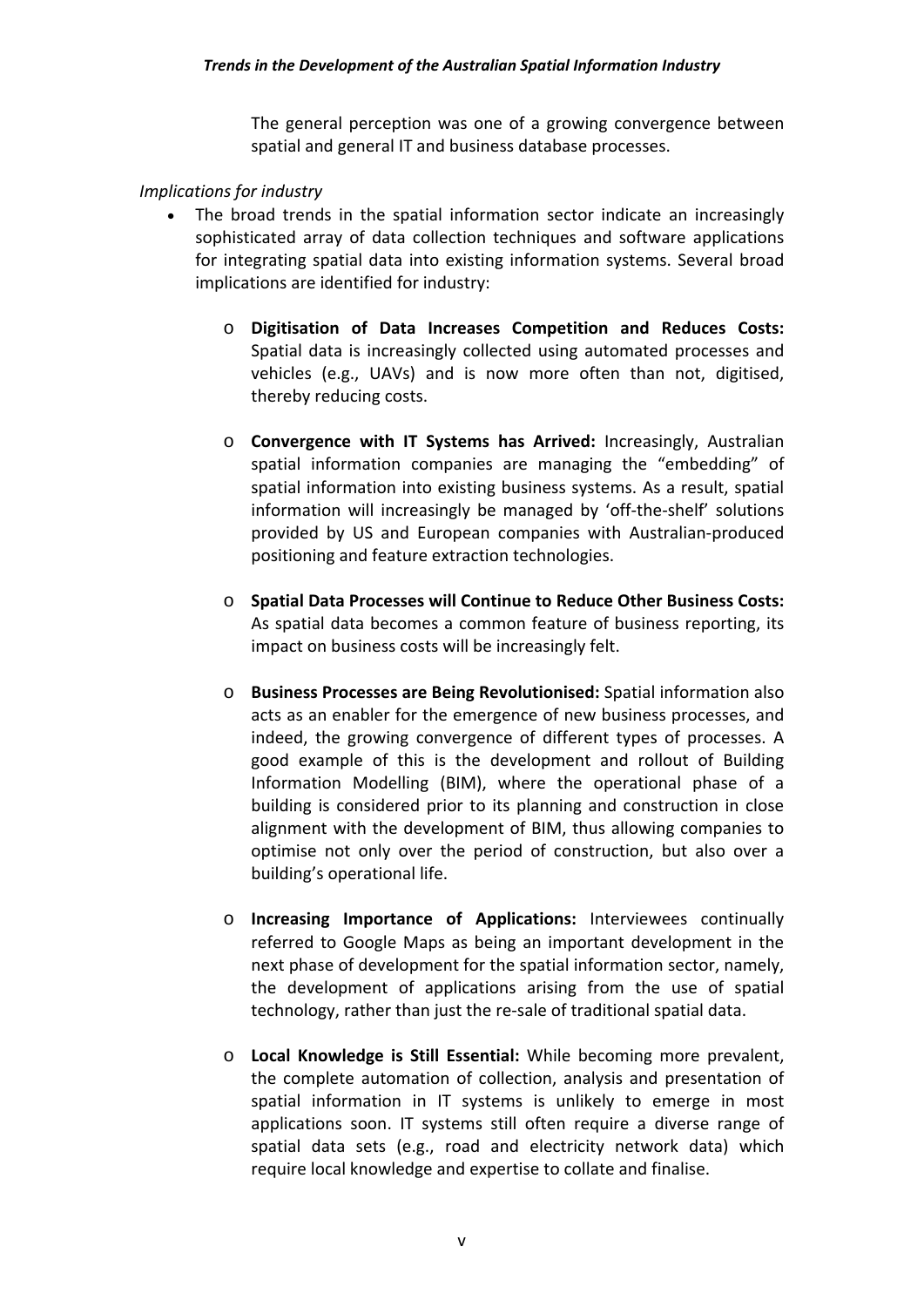#### *Policy Issues*

Several key policy issues emerged from the interviews:

- o **Government Data Access:** The spatial information industry still relies on government for the majority of its data, as one interviewee notes: "Eighty per cent of data originates in government, and only twenty per cent from a small group of large private businesses, mostly in the Oil & Gas and Mining sectors." Other interviewees noted that this mix is likely to change over the coming decade as spatial data systems become increasingly integrated with existing applications. It is critical that this data be of the highest quality, be easily accessible and be priced correctly.
- o **Government Data Pricing:** A common view amongst interviewees was that government data had already been funded, and as the fixed cost of collection was incurred, it made sense for the Commonwealth and state governments to provide data for free, where pricing impeded use of the data.
- o **Private Data and Intellectual Property Ownership and Protection are Concerns:** A recent High Court decision is seen by several interviewees as being significant. The Court found that the State Government could not use surveyors' plans without fairly remunerating copyright owners, in this case, consulting surveyors. However, the problem of collecting royalties on such material remains. This issue continually presents itself in the new digitalised industry, with private companies often receiving little protection against re-use of mapping or spatial data presented to government, even if a third party uses this data at a later date.
- o **Coordination is Critical:** From a policy perspective, technology development is not this issue in this spatial information industry. However, agreements on standardisation are needed, as well as policy agreements to share data between agencies and with business. Australia should ensure that it plays a role in the emergence of global standards on spatial information, as these will facilitate the export of software and services.
- o **Education is Important:** A number of interviewees stated that the relatively healthy condition of the Australian economy implied that there was great competition for students that are graduating from Australian universities with the right skill set and that as a result of shortages, a lot of the work is being exported overseas. Graduates in technical areas are often competing with much cheaper labour elsewhere; their real value should come from "problem solving using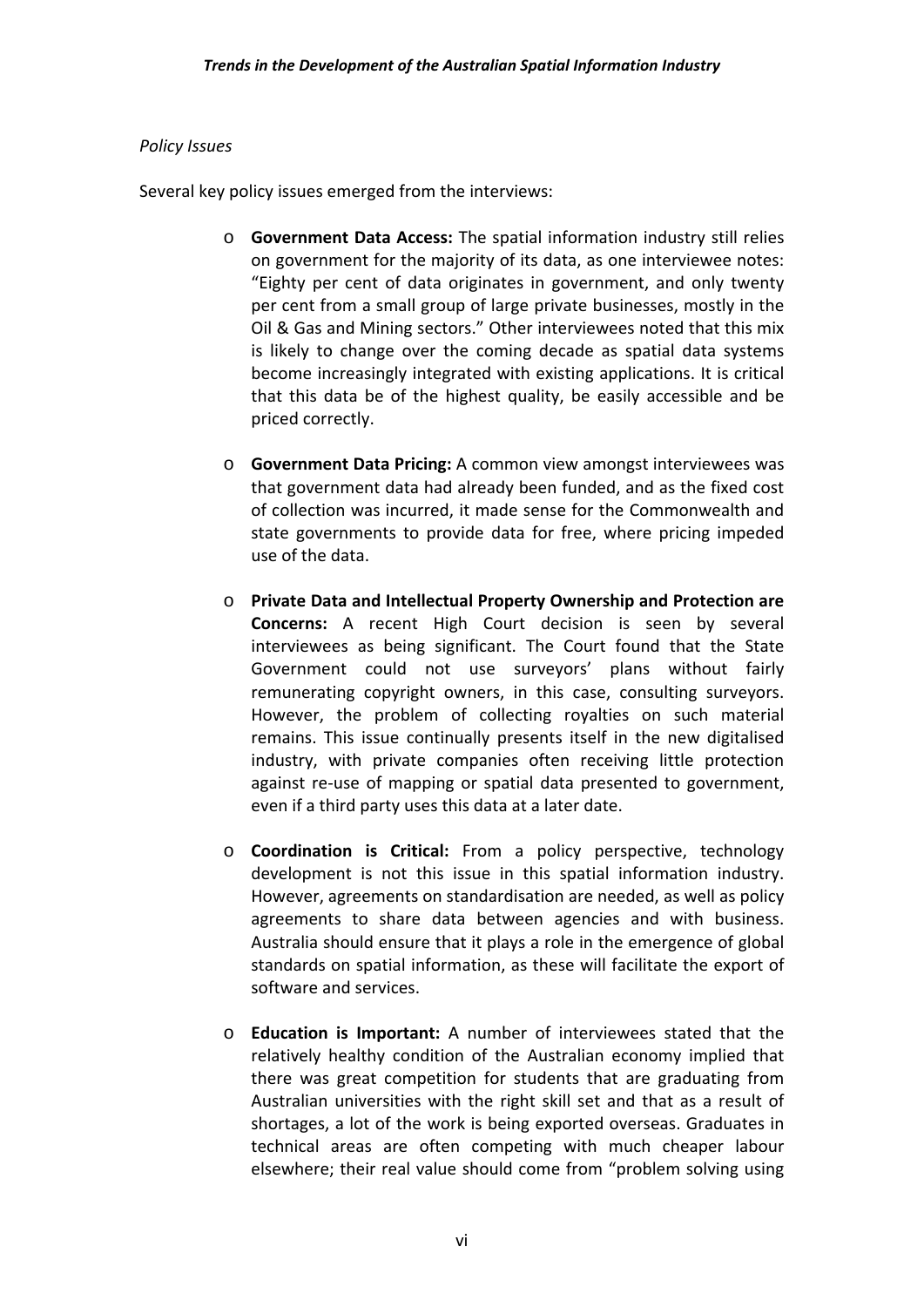spatial applications" and "value-adding" through the creation of new business models.

#### *Industry Perspectives on the CRCSI*

- The commonly held view amongst interviewees was that the CRCSI does a good job of advertising the industry's capacity and selling policy to government and has made a contribution to research and development in the industry. Interviewees stated that the CRCSI had succeeded in funding a series of smaller research projects over its life and through its 43 PL partners.
- Two critical issues for the CRCSI, as identified by industry included:
	- o **The Need for a Research Focus:** Some noted that perhaps the CRCSI's research agenda would be better served through the sponsorship of fewer, larger projects that either focused on key technologies for data collection and feature extraction (e.g., the DEM project on coastal mapping) or on applications in specific sectors, notably mining and petroleum resources and utilities.
	- o Interviewees were aware of the emerging 'five' industry focus of the CRCSI's re‐bid: Health; Defence; Energy & Utilities; Agriculture, Natural Resource Management & Climate Change; and Sustainable Urban Development. Industry was generally supportive of this group, although areas such as Transport and Logistics and Construction and Facilities Management were also viewed as having potential.
	- o **The CRCSI as a Coordinating Body:** One of the implications and for that matter, contributing factors, of the Australian spatial industry's fragmentation was that it tended to be "risk averse" when compared to companies in Europe and the US in terms of data management and research and development. The Australian industry instead depends upon government and universities for much of its large-scale R&D, with other development tending to be smaller scale and dependent upon projects.

#### *Key Findings*

The analysis in this report has several key findings for the CRCSI.

*Key Trends* 

 The application of spatial information technology has the potential to continue to be hugely transformative in Australia. This can be gleaned from the work undertaken by ACIL Tasman and the Allens Consulting Group.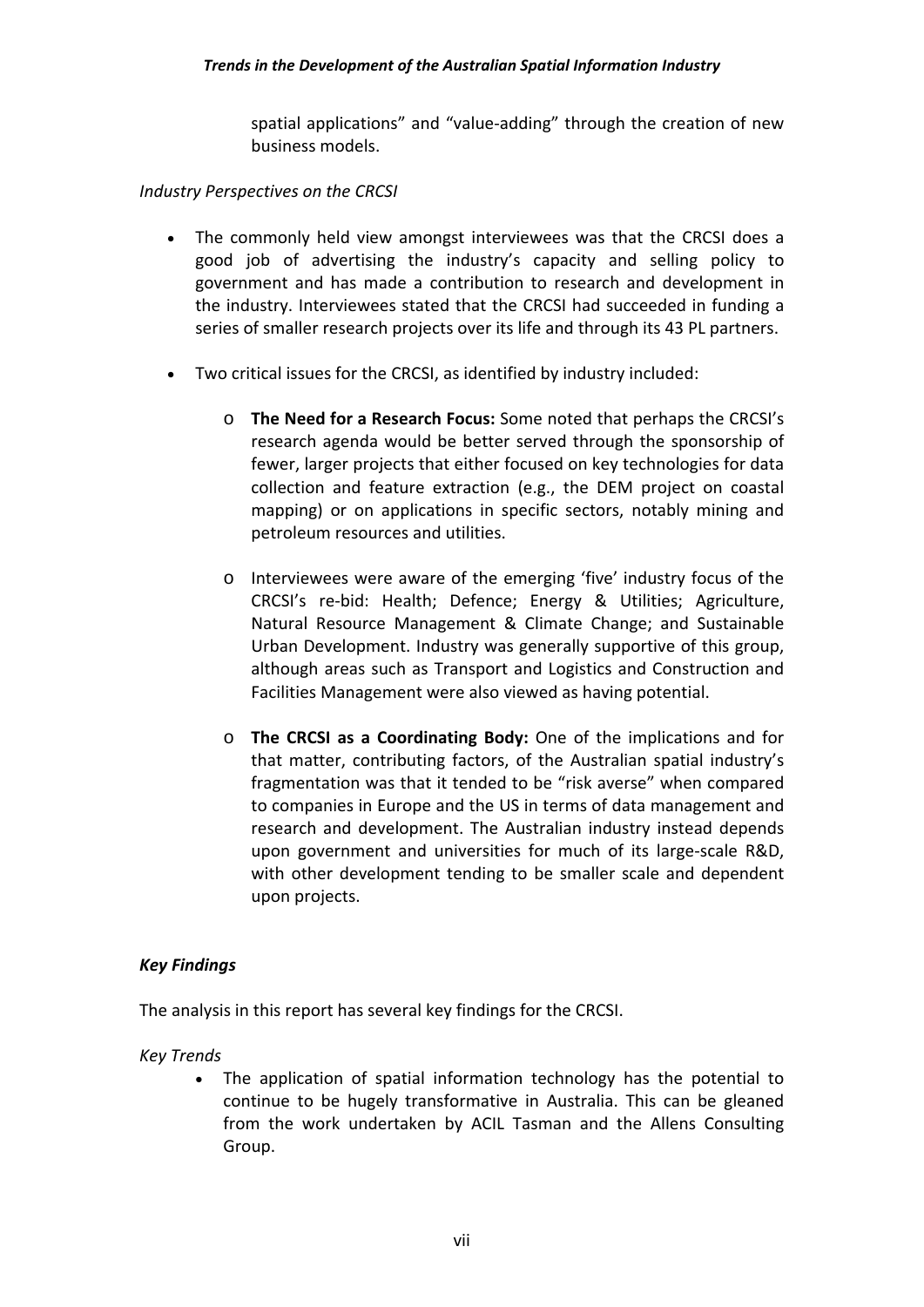- The industry is being globalised. International companies, which provide completely new products and services, have emerged as new multi billion dollar companies in the space of only a few years.
- Spatial information is increasingly being packaged with other IT data. However, this should not imply that the study of spatial information systems and technology is not a corpus of knowledge in itself, but rather that this investigation is now taking place in the context of other developments in information systems and as part of a convergence of IS where data from related functions can be shared across a common platform.

#### *Australian Industry Overview*

- The Australian industry has remained in the business–to– business market segment, largely building on established surveying and engineering platforms. They are almost all professional services firms, providing spatial information services for a range of clients.
- The core area of surveying continues to thrive, business, having adopted aspects of the new SI technology to improve the services they have traditionally provided.
- Some firms have taken the process further by marrying data management tools to their knowledge of surveying and engineering to establish 'blended businesses' in which IT services account for half or more of total revenues.
- There is a group of companies which commenced with the proposition that specialist information held by government utilities or departments such as in the form of hard copy maps could form the basis of new businesses that provided this information in digital form, generally integrated with other geo–coded information, to a range of clients. The founders of these companies had a deep knowledge of the specialist information either from engineering or IT perspective. These businesses have developed in a number of directions.
- Another, although much smaller, group of companies is devoted to specialist positioning services such a control traffic farming and remote sensing. This includes a company which uses drones for remote controlled aerial photography.
- A key opportunity for the CRCSI in the expansion of a wide variety of GIS based decision support systems. This can be expected to be particularly the case for network owners, from utilities to transport and other disaggregated systems. The increasing technological ability to deliver corporate GIS tools to remotely located staff is an important part of this value proposition.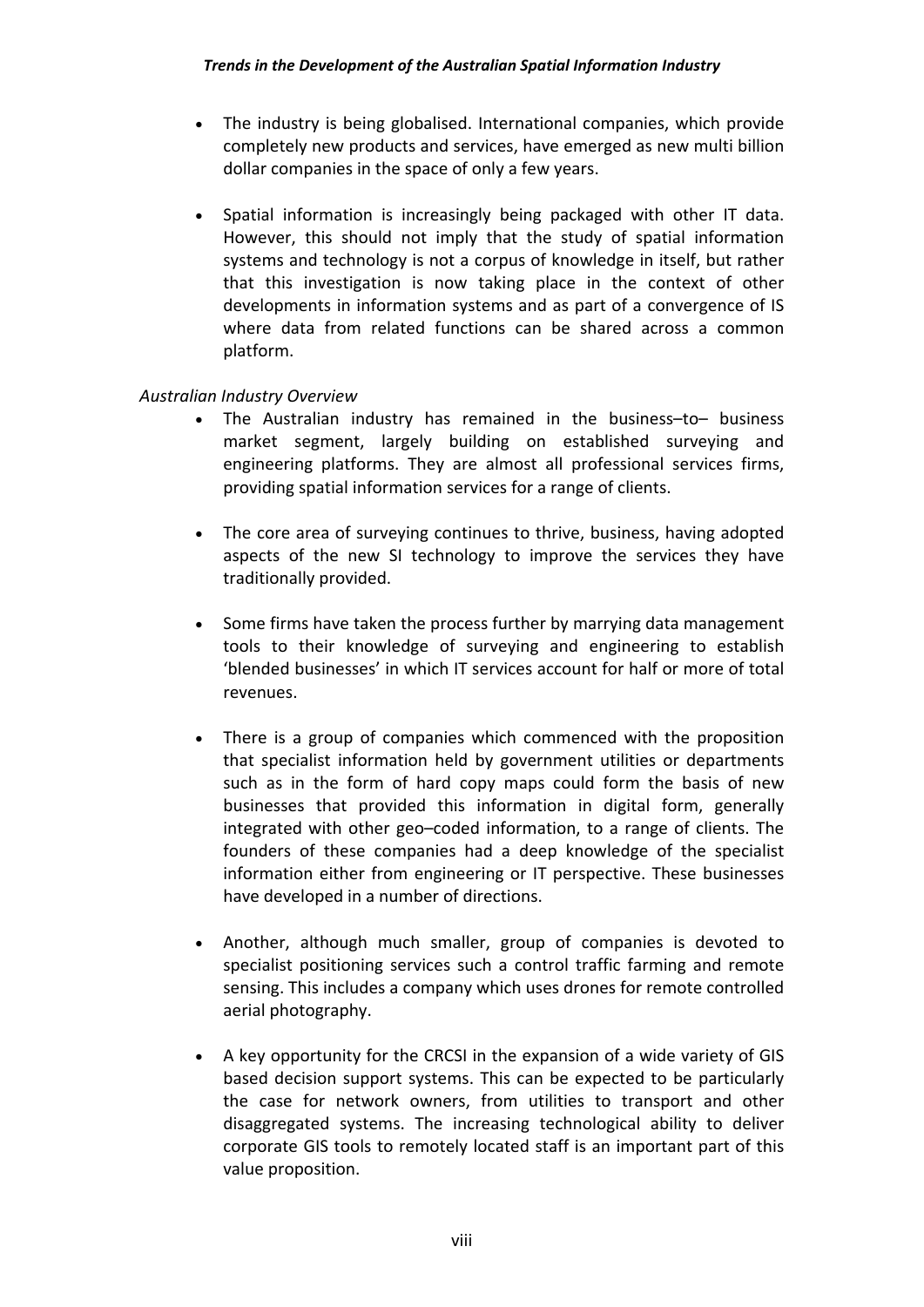#### **Interaction with the CRCSI**

.

- There was broad support for the operations of the CRCSI, its research programs and its proposed re‐bid.
- The survey results and reports from qualitative interviews indicated that companies had views on three critical elements of the function of the CRCSI:
	- o *Research:* Companies were generally impressed with the research track record of the CRCSI. The CRCSI was seen to act as something of a 'force multiplier' where commonalities could be established and exploited. Respondents indicated a view of the technology and industry in general that reflects well on the CRCSI's proposed research plan of five key areas: Health, Defence, Energy & Utilities, Agriculture, NRM and Climate Change, and Sustainable Urban Development. There was an indication that other areas may also be worth emphasising, including Logistics and Architectural Design Facilities Management, given their well established connection to spatial technologies and applications.
	- o *A Broader Role for the CRCSI:* Companies stated that the CRCSI could conceivably exercise a much broader role in connecting with industry. For instance, industry viewed the CRCSI as playing a critical role in the debate about property rights to spatial information. Essentially, industry requested a 'deeper' involvement of the CRCSI at all stages of the research/product cycle, including, in the context of the global financial crisis, assistance with planning for sourcing external funding for product development.
	- o *An Education and Training Role for the CRCSI:* One theme to emerge in recent years for all CRCs is the need for research and intellectual property transfer to take place via training and education programs. Interviews with industry identified this as a potential area for the CRCSI in further promoting its research agenda. In particular, two opportunities were identified: (1) the incorporation of spatial information processes into existing course and (2) a stronger linkage to business information systems.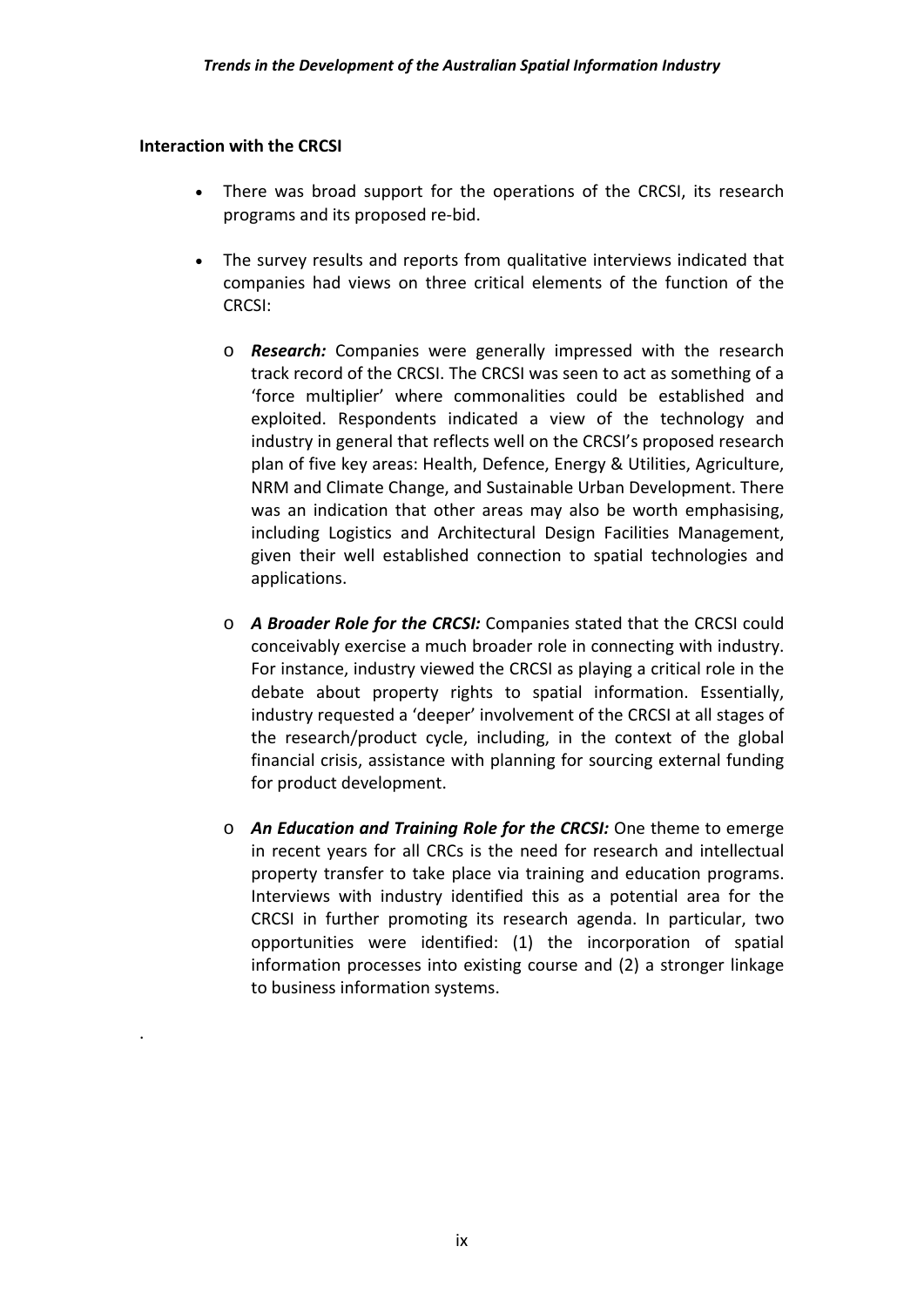## **1. Introduction**

The CRCSI for Spatial Information (CRCSI) was created as an unincorporated joint venture business with a partnership of over 50 organisations from the corporate, government and university sectors from around Australia. It works in close partnership with peak organisations such as the Spatial Industries Business Association (SIBA), Australia and New Zealand Land Information Council (ANZLIC), PSMA Australia Ltd and the Spatial Sciences Institute.

The CRCSI facilitates the collection of knowledge from a broad base of participants to accelerate the growth of industry–generated intellectual property and to better position the research and education programs of universities.

As part of its mission, CRCSI has already commissioned a number of studies into the impact of the spatial information sector on Australia. Most recently, it appointed ACIL Tasman (2008) to undertake a study into the economic impact of the spatial information industry in Australia. $<sup>1</sup>$  That study finds that the current economic impact</sup> of the spatial industry in Australia is equal to a cumulative gain of between \$6.43 billion and \$12.57 billion in Gross Domestic Product (GDP), equivalent to between 0.6% and 1.2% of GDP. The study uses quite conservative estimates for the value of the industry, based on proposed productivity shocks to various sectors of the economy.

A 2008 report by Allens Consulting finds the benefits from improvements in just one aspect of spatial information collection and delivery – global navigation satellite systems (GNSS) – would deliver benefits in three key industries (Agriculture, Mining and Construction) equal to between \$829 and \$1486 million in 2008, with potential gains of between \$6,675 to \$12,636 million by 2030.<sup>2</sup>

ACIL Tasman uses various data sources from the middle of this decade to arrive at a series of scenarios for key sectors. Their report also notes that there is potential for spatial information to be used to unlock further benefits (an additional 50% in some cases) in its existing applications as well as future returns from the development of new applications. They identify four priority areas through which research would provide benefit to the Australian economy:

- o Generic issues: fundamental data, data infrastructure, positioning infrastructure, data access.
- o Increasing adoption of established technologies
- o New applications and mainstream enterprise systems
- o Mainstream consumer markets

 $\overline{a}$ 

<sup>1</sup> ACIL Tasman (2008) *The Value of Spatial Information*, Prepared for the CRCSI for Spatial Information and ANZLIC– the Spatial Information Council, retrieved from: http://www.CRCSI.com.au/UPLOADS/PUBLICATIONS/PUBLICATION 324.pdf<br>
<sup>2</sup> Allens Consulting Group (2008) *Economic Benefits of High Resolution Positioning Services*, A report prepared for

the Victorian Department of Sustainability and Environment and the Cooperative Research Centre for Spatial Information, retrieved from: http://www.crcsi.com.au/UPLOADS/PUBLICATIONS/PUBLICATION\_348.pdf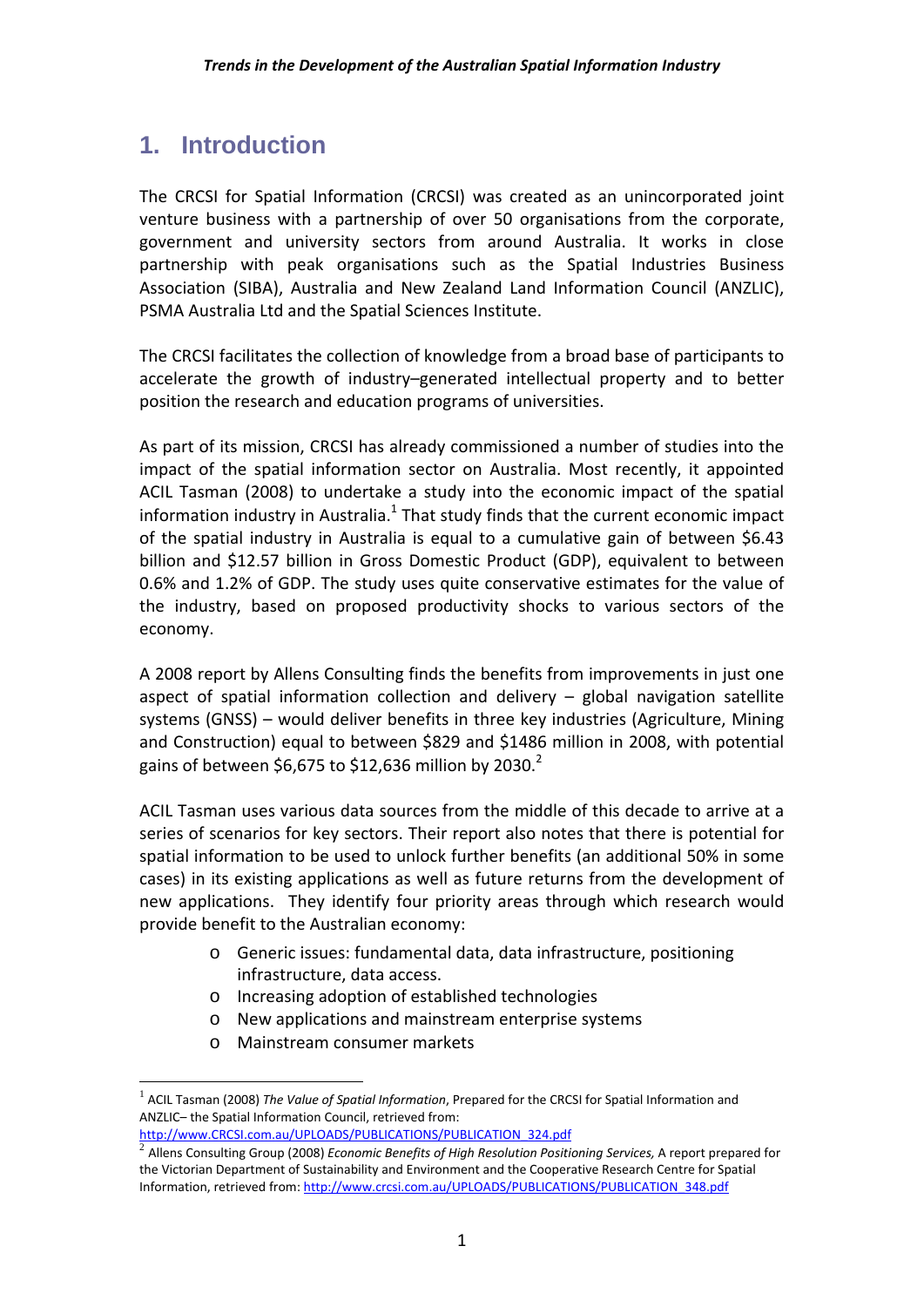This report examines the role that research and development will play in maximising these benefits.

#### **Objective of the Present Study**

Following the ACIL Tasman research, the CRCSI commissioned the present study to:

- Examine trends in the Australian spatial information industry; and
- Provide an overview of industry perceptions of the present 'state of play' in the spatial industry in the context of technology developments and emerging issues in research and development.

This study provides an overview of recent global developments in the spatial information industry, presents a 'snapshot' of the Australian industry in late‐2008 and reports findings from interviews with key stakeholders in the Australian industry. Finally, this report provides findings on the implications of this research for the CRCSI.

The report details the breadth and capabilities of the Australian geospatial industry and its potential to realise the full gains obtainable from the use of this technology.

The authors would like to thank the CRCSI for the opportunity to conduct this research, in particular. Peter Woodgate, Mike Ridout and Phil Collier for their advice and support. Special thanks should also go to SIBA (especially Jack de Lange) for their assistance with the survey and to all the survey companies and interviewees for participating in the research.

Specifically, the report provides a better understanding of the fundamentals of the Australian spatial information industry, including:

- o **Data on the Australian Industry through a Survey:** Chapter 2 reports on a survey of companies that operate within the industry and provides statistics on: turnover; employee numbers; skill levels; demographics; management structure and styles; and industrial relations systems. This section also reports on the research activities of companies in the sector.
- o **Industry Perceptions:** Chapter 3 provides evidence from interviews with key personnel from 17 organisations across Australia on trends in technology applications and research and development in the spatial information sector.
- o **Key Findings:** Chapter 4 comments on the overall thrust of R&D management in the spatial information sector in Australia in view of the CRCSI's proposed research structure.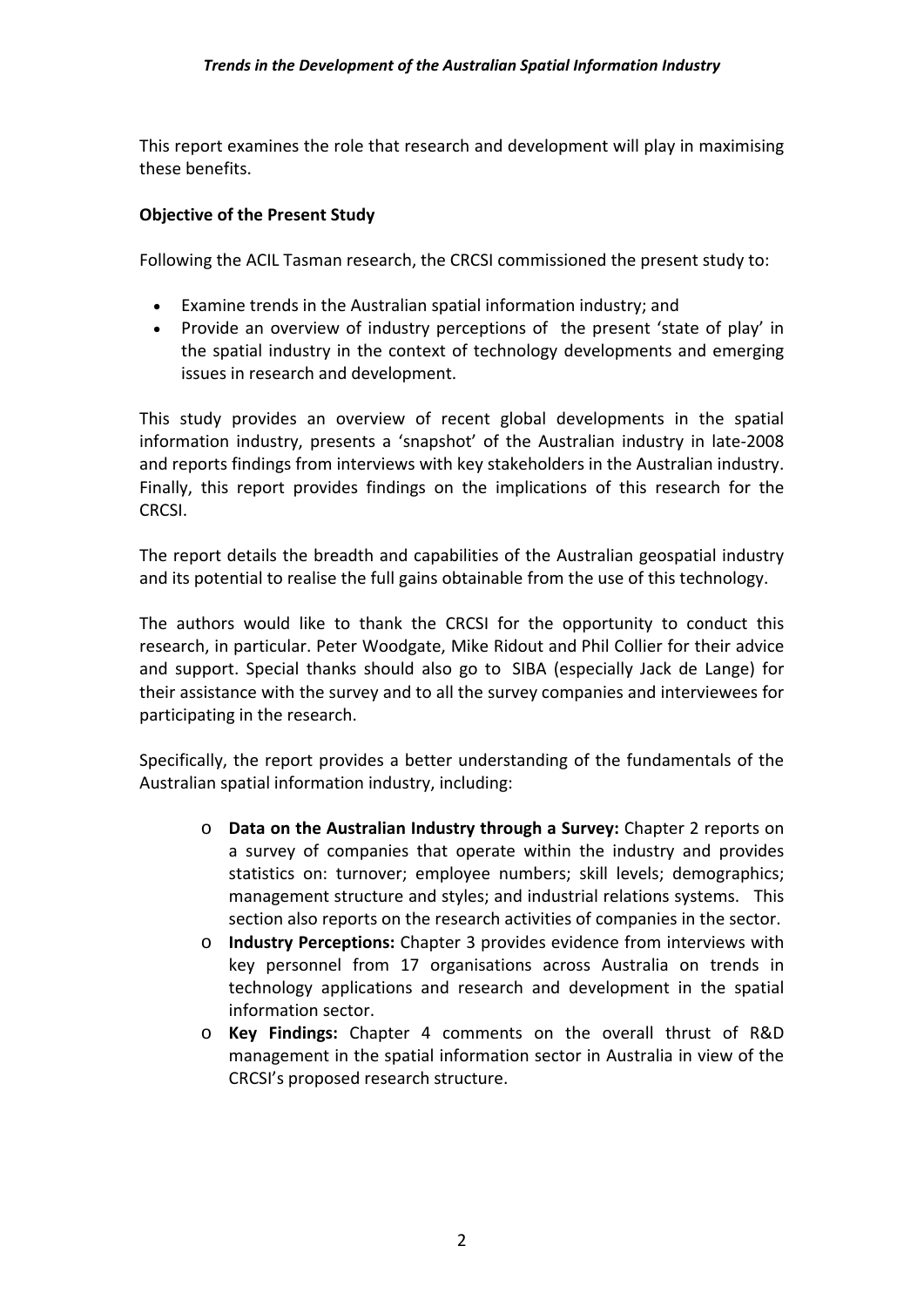## **2 The Australian Spatial Information Industry Survey**

#### **2.1 Introduction**

The survey was conducted by Curtin University of Technology and Victoria University on behalf of the CRCSI during November and December 2008. The respondents to the survey were drawn from either 43pl, which is a select group of research minded companies who are partners (and owners) of the CRCSI, and or, members of the Spatial Industries Business Association (SIBA). By and large, this study focused on technology originators and providers in the private sector rather than on the public sector as key users.

Responses were received from 65 companies which is a response rate of 13.6%. 43pl members comprised one third of the respondents and SIBA two thirds.

The aim of the survey was to gain a current profile of the spatial industry in Australia in terms of company size, revenue, revenue growth, core business products and services, major market segments, research collaborations and the focus of research. A copy of the survey questionnaire is available in Appendix A.

This chapter has three parts. The first provides a broad overview of the industry based on the survey results. In the second the results of the survey are further analysed by clustering the respondents according to their core spatial products and services and also examines this clustering in view of work undertaken by ANZLIC. The final part provides a comparison between the results of the Australian survey with that for Canada conducted in 2004 by Statistics Canada.

#### **2.2 Overview**

#### **Core spatial information products and services**

Respondents were able to indicate more than one option for the core spatial information products and services offered by their firms. These product areas were determined using industry standards and in consultation with the CRCSI.

Surveying is the prevailing service as it is being offered by 60% of firms responding to the survey. Cartography is offered by 31% of firms which shows the predominance of these two core areas of the spatial industry. The majority of firms who do not offer surveying services offer software development and spatial data management services and include firms with revenue greater than \$10 Million. The information technology (IT) aspect of the industry is shown by the percentage of firms offering spatial data management (34%), spatial software development (28%) and web services (24%). Consulting services were offered by 45% of firms while the technically complex areas of geodesy, navigation and positioning and precise positioning (incl. controlled track farming) were offered by only 9% of firms.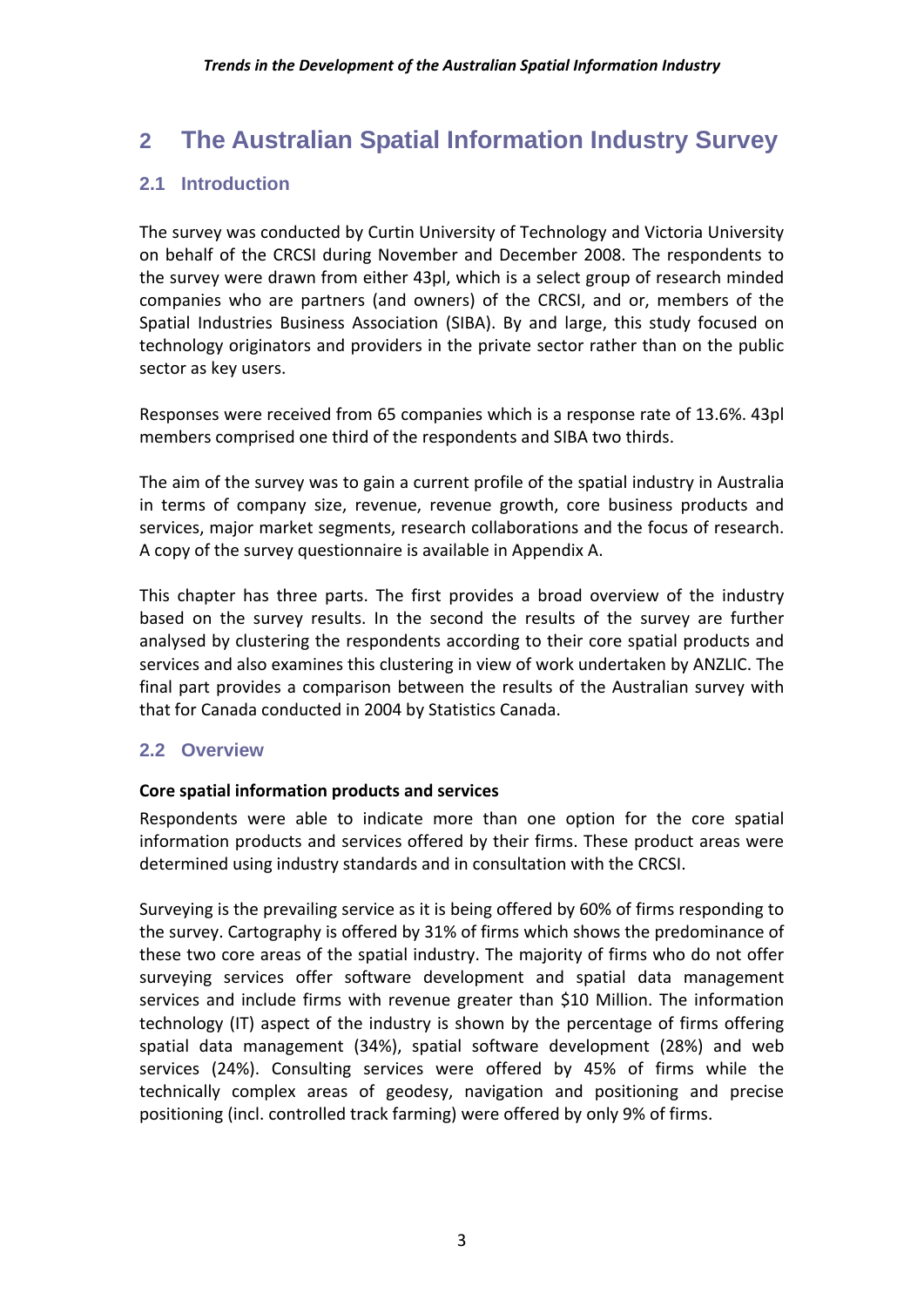| <b>Core Spatial Information Products and Services</b>      | <b>Percentage of Firms</b> |
|------------------------------------------------------------|----------------------------|
| Surveying                                                  | 60%                        |
| Cartography                                                | 31%                        |
| Geodesy navigation and positioning                         | 9%                         |
| Precise positioning (including controlled traffic farming) | 9%                         |
| Remote sensing (airborne and satellite)                    | 15%                        |
| Development of spatial software (inc. customised software) | 28%                        |
| Spatial data management                                    | 34%                        |
| Web services                                               | 24%                        |
| Spatial/Geomatics consulting services                      | 45%                        |
| Other                                                      | 15%                        |

#### **Table 2.1: Core Spatial Information Products and Services**

#### **Market segments for core spatial products and services**

Again, respondents were able to indicate more than one option for the market segments for the spatial information products and services offered by their firms. The largest market segment is civil and building construction and urban planning and land development with 66% of respondents operating in the segment.

#### **Chart 2.1: Market Segments for Core Spatial Products and Services**

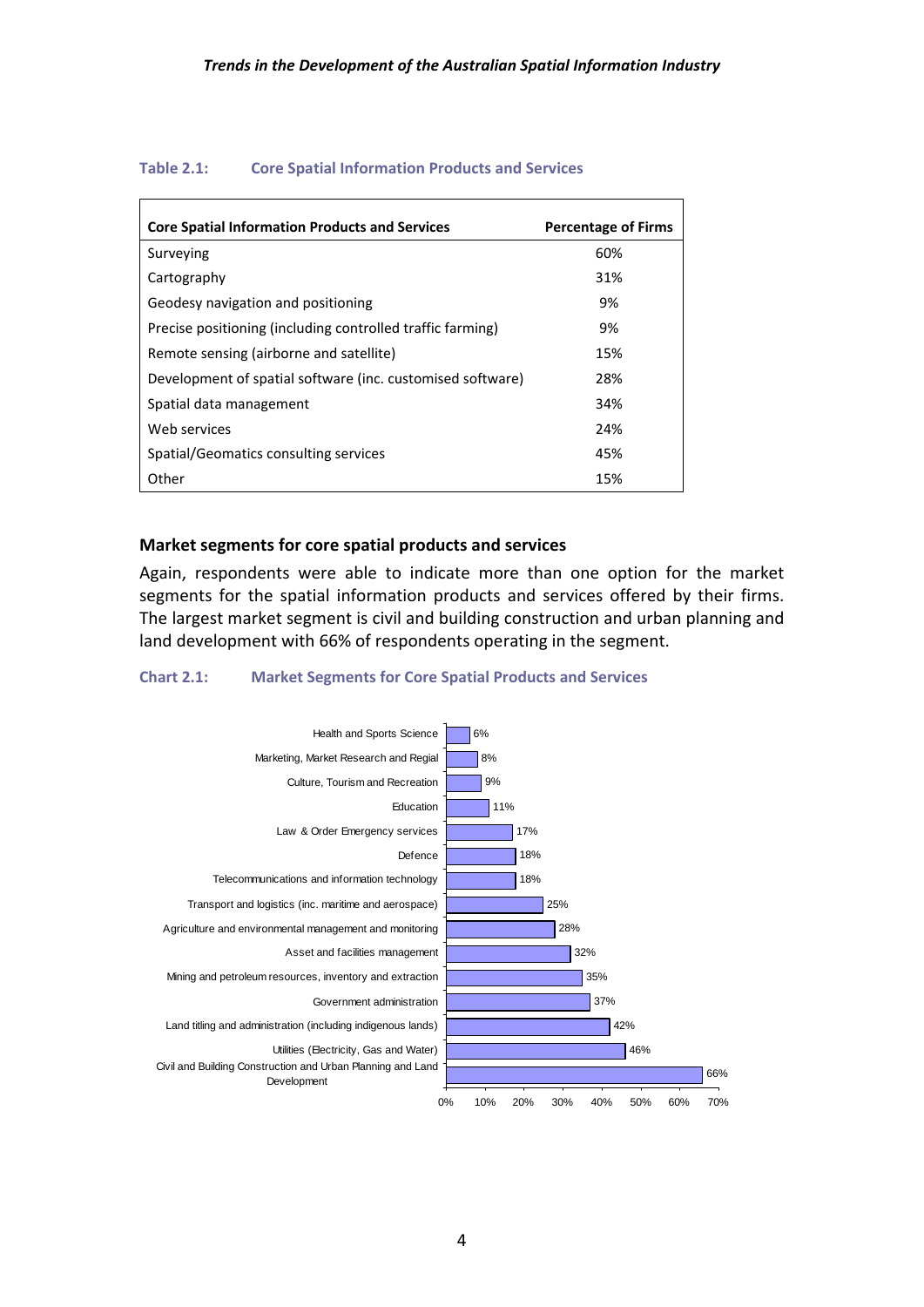Nearly half of respondents (46%) work with the gas, electricity and water utilities and 42% with land titling and administration (including indigenous lands). The market segments with least number of respondents were health & sports science, marketing, market research & retail and culture, tourism & recreation.

#### **Average number of full‐time employees**

During the previous financial or calendar year 21% of respondents indicated that there were between 1 and 5 full‐time equivalent employees or contractors working at their firm and a further 37% had between 6 and 25 employees. Therefore, 58% of firms would be classified as small, which is having 25 or less employees, while 34% would be medium sized firms with between 26 and 200 employees and the remaining 8% are large firms with more than 200 employees.



**Chart 2.2: Firm Size by Employee Numbers**

#### **Total salary costs**

Total salary costs, including on‐costs were between \$1 million and \$5 million for 29% of firms. Nine per cent of firms reported salary costs of \$5 million to \$10 million and 7 firms had salary costs of over \$10 million. At the other end of the scale 20% of firms reported salary costs of less than \$250,000 and a further 31% had salary costs of between \$250,000 and less than \$1 million.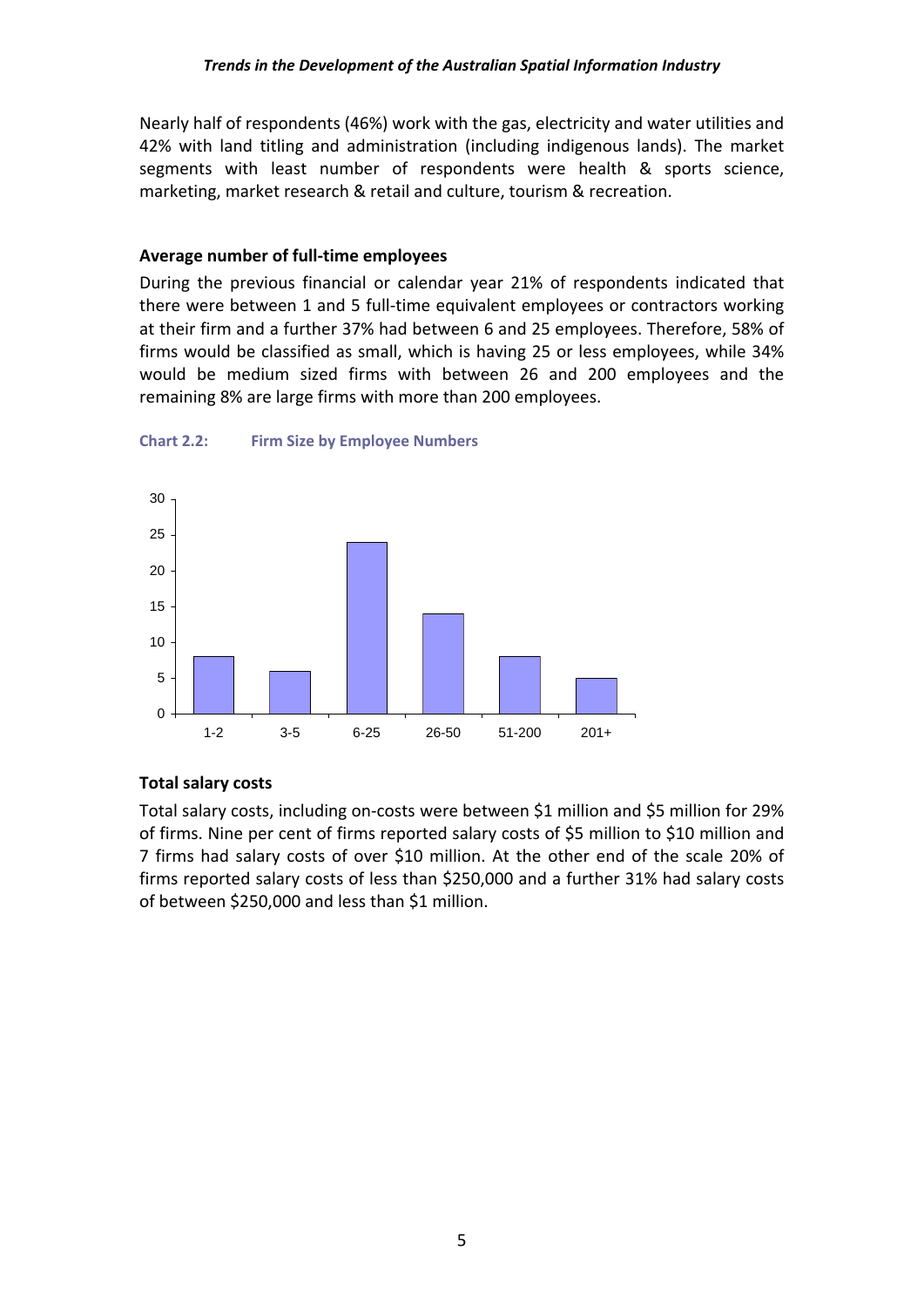



#### **Total operating expenses**

More than forty percent of firms reported that their total operating expenses were less than a million dollars and 32% between \$1 million and \$5 million. In fact 80% of firms had operating expenses of less than \$5 million. Conversely there were 10 firms that reported operating expenses greater than \$10 million.



#### **Total revenue**

Forty percent of firms reported total revenue of less than \$1 million and over 30% of firms had revenue of between \$1 million and \$5 million. However, 18% of firms reported revenue greater than \$10 million which indicates that the spatial information industry is highly diverse with many small and medium size participants and several larger players in terms of revenue.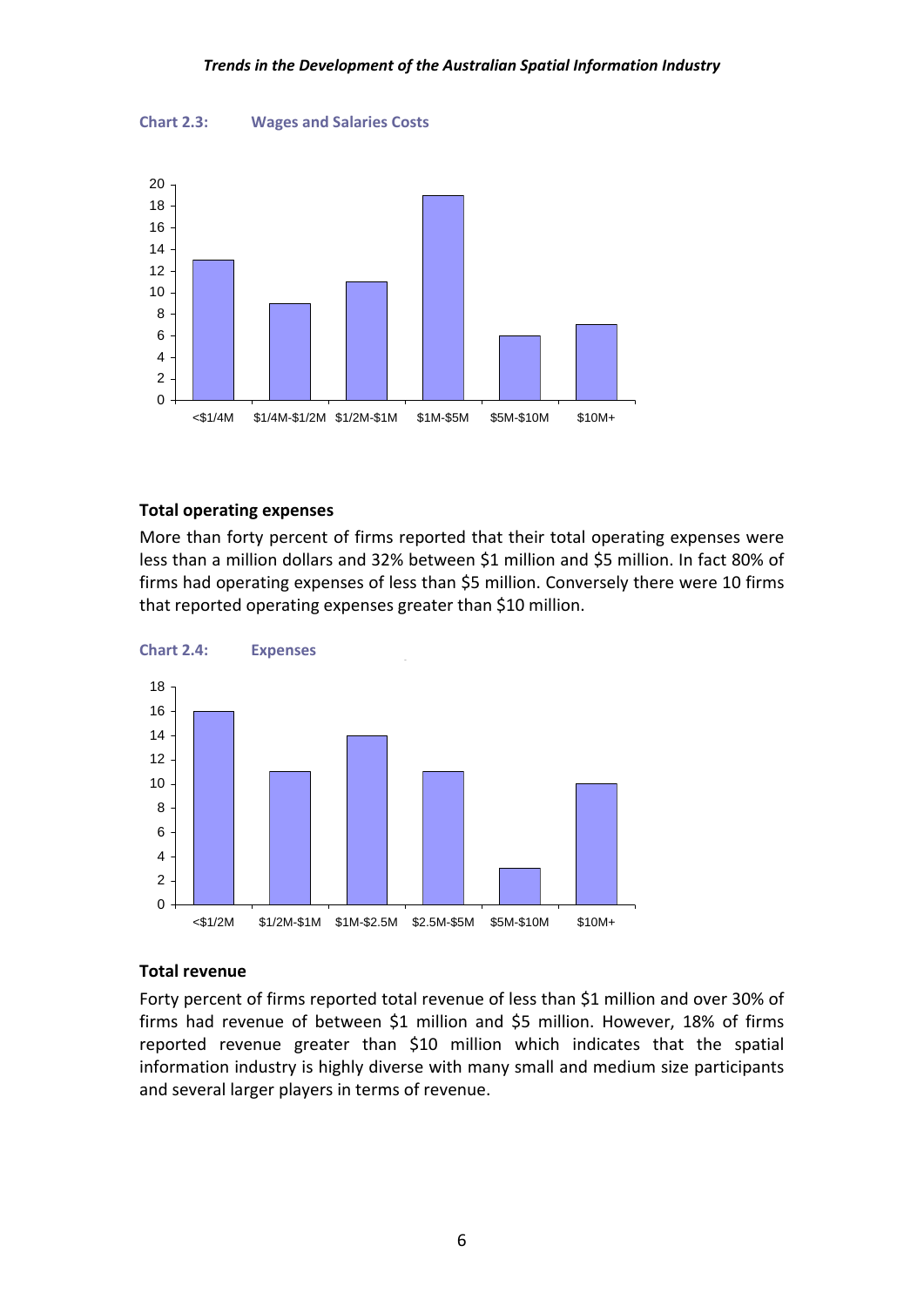#### *Trends in the Development of the Australian Spatial Information Industry*



#### **Average revenue growth**

The chart below shows the average annual revenue growth over the last three years. The industry has been performing well with annual average revenue growth greater than 10% for the majority of firms (77%). Thirty six percent of firms reported average revenue growth of between 10% and 20%, with a small number (5 firms or around 7.5%) reporting growth of over 40%. These very high growth firms typically had 6 to 25 employees and revenue of less than \$1 million. It should be noted that not all firms supplied an estimate of the revenue growth.





#### **Expenditure on research and development**

Expenditure on Research & Development (R&D) was less than \$100,000 per annum for the majority of firms in this survey (58%) and a further 23% of firms spent between \$100,000 and \$250,000. There were however, a few firms that spent more than \$1 million on R&D. These firms typically had more than 200 employees, revenue greater than \$10 million and included software development as a core service.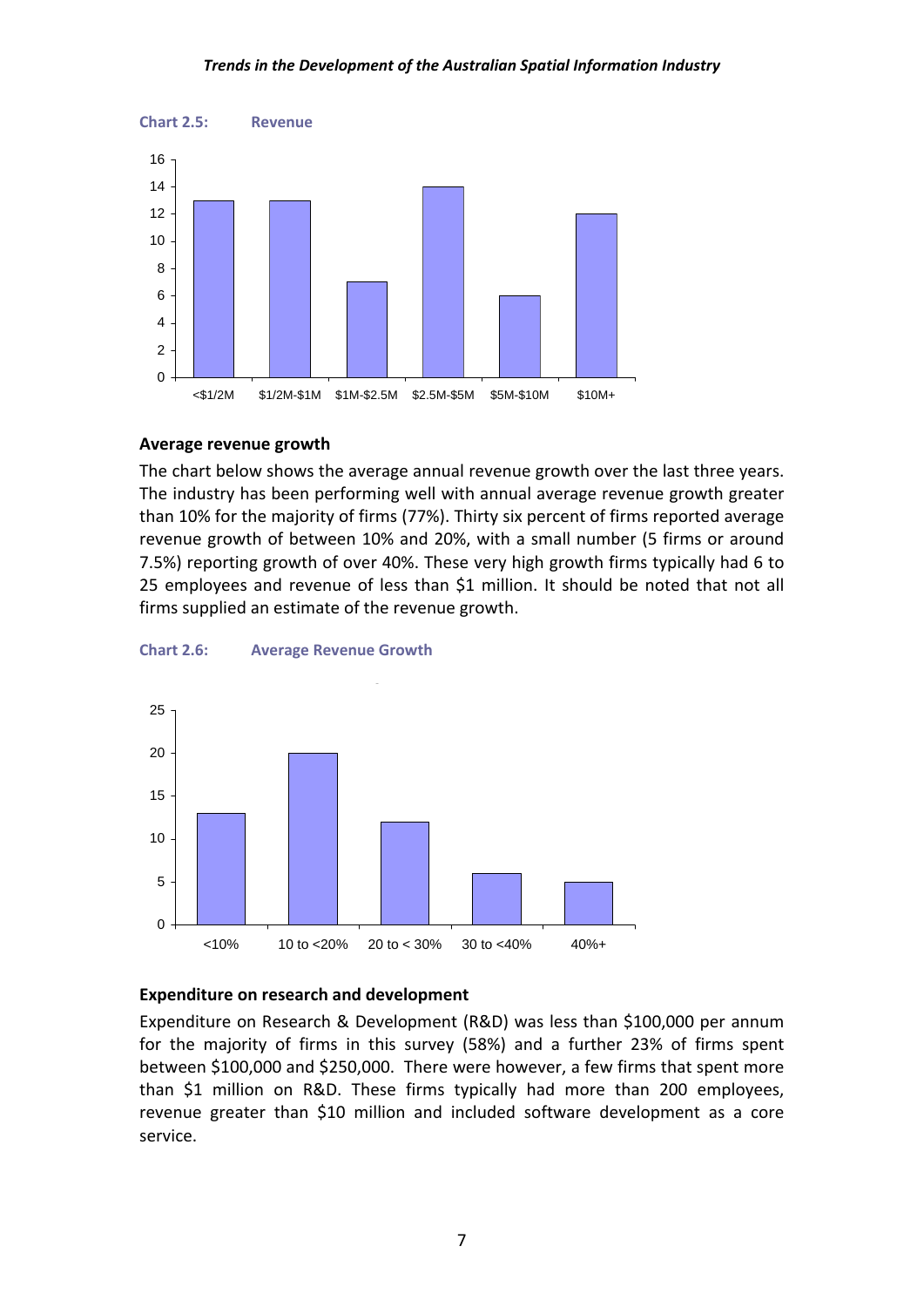



#### **Research and development collaboration**

Respondents to the question of which organisations they had collaborated with on R&D were able to indicate more than one option. Table 3.2 shows that 34% of firms had collaborated with the CRCSI whilst 36% of firms did no collaborative research or no research. Universities and an Australian company were the second most popular research partner (26%) followed by an overseas company (11%). Eleven per cent of firms indicated that they had R&D collaborations with State and Territory Government Departments, such as Victoria's Department of Primary Industries, while the Federal Government and the CSIRO were collaborators with 6% and 3% of firms respectively. This indicates that firms within the spatial industry prefer collaborations with universities, both in Australia and overseas, or within the CRCSI which has distinct and particular industry expertise.

|                                            | Percentage of |
|--------------------------------------------|---------------|
| <b>Collaborator</b>                        | <b>Firms</b>  |
| <b>CRCSI</b>                               | 34%           |
| University                                 | 26%           |
| <b>CSIRO</b>                               | 3%            |
| <b>Federal Government Department</b>       | 6%            |
| State and Territory Government Department  | 11%           |
| Australian Company                         | 26%           |
| <b>Overseas Company</b>                    | 11%           |
| Overseas research agency (e.g. University) | 9%            |
| None                                       | 36%           |

| Table 2.2: | <b>Organisations with which the Spatial Industry Collaborates on R&amp;D</b> |  |  |
|------------|------------------------------------------------------------------------------|--|--|
|            |                                                                              |  |  |

#### **Focus of research and development**

Respondents were able to indicate more than one option for the areas of focus of their research and development. Over half of all firms indicated that their main areas of research and development were surveying and cartography. The majority of firms that focus on surveying did so within the civil and building construction, urban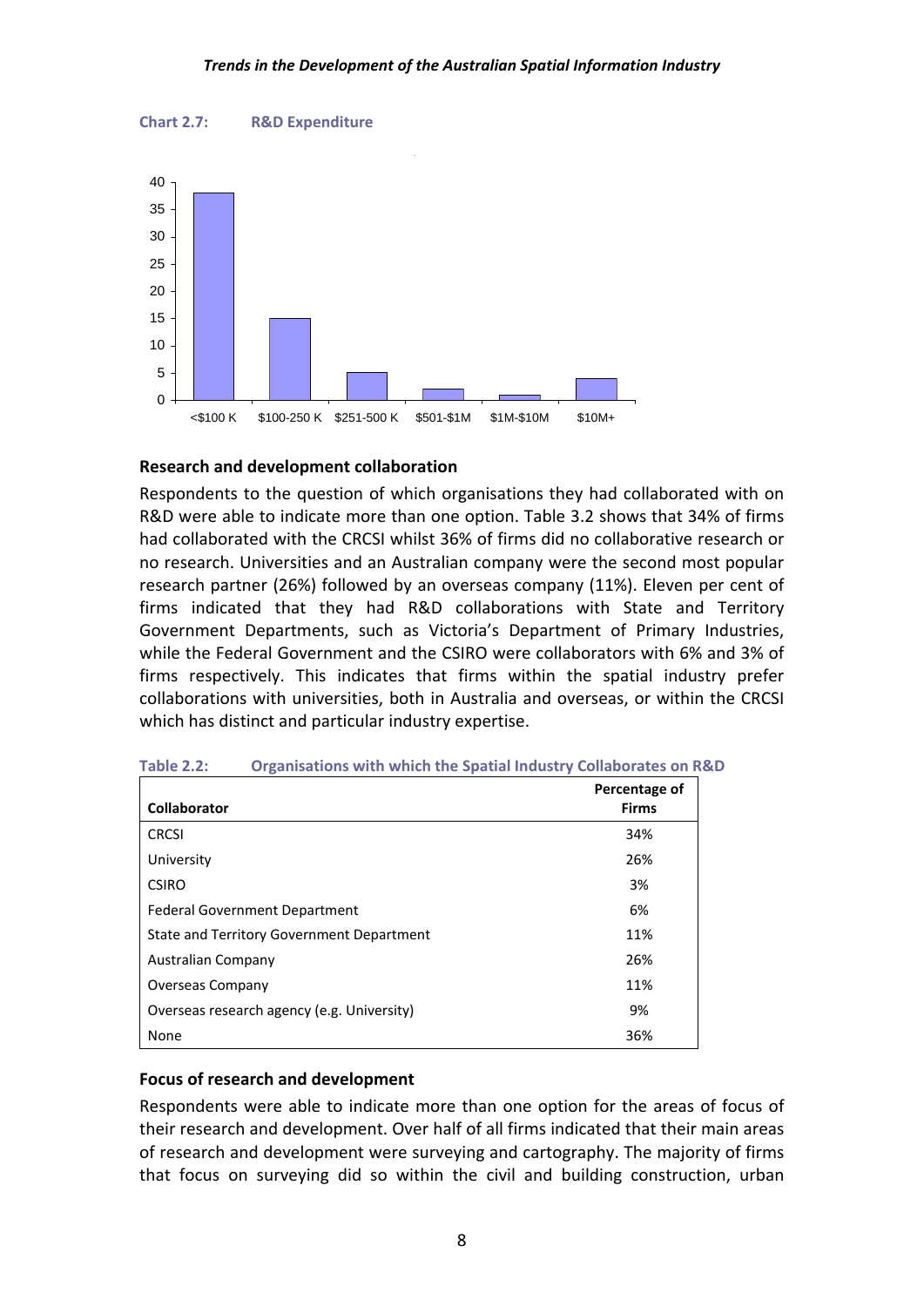planning and land development and land titling segments of the market. Up to one third of firms indicated that their research had an IT focus in the areas of spatial software development, spatial data management and web services.

| <b>Focus of Research &amp; Development</b>                      | Percentage<br>of Firms |
|-----------------------------------------------------------------|------------------------|
| Surveying                                                       | 43%                    |
| Cartography                                                     | 12%                    |
| Geodesy navigation and positioning                              | 6%                     |
| Precise positioning (including controlled track farming)        | 6%                     |
| Remote sensing (airborne and satellite)                         | 12%                    |
| Development of spatial software (including customised software) | 28%                    |
| Spatial data management                                         | 23%                    |
| Web services                                                    | 17%                    |
| Spatial/Geomatics consulting services                           | 14%                    |
| Other                                                           | 14%                    |

**Table 2.3: Focus of Spatial Industry Research and Development**

#### **Summary**

In summary, over half of all respondents' core products and services originate in the traditional area of surveying. The major market segments are civil and building construction; electricity, gas and water utilities; and land titling and administration. Over 50% of all firms have 25 or less employees and an annual wages and salaries bill of less than \$1 million. Forty percent of firms have annual revenue of less than \$1 million and a further 11% less than \$2.5 million. Annual revenue growth has been strong with 57% of firms experiencing growth of between 10% and 30% over the last three years.

The impact of the global financial crisis on Australian firms is uncertain, but promising, given the Australian economy's resilience and early recovery. This gives cause for cautious optimism. Two factors which may shape the industry in coming years are the pace of the global recovery from the financial and economic crisis and the impact of this development on the value of the Australian dollar (valued at 92 US cent at writing), whose recovery makes Australian 'off-the-shelf' products relevatively expensive compared to their international competitors.

The majority of firms (58%) spend less than \$100,000 on research and development which is primarily focused on surveying as well as spatial software development and data management. The main collaborators for R&D are the CRCSI, universities, both in Australia and overseas, and Australian companies.

#### **2.3 Sector Cluster Analysis**

The ANZLIC Action Agenda divided the spatial industry between the core of surveying services and a broader industry which included specialist equipment and software: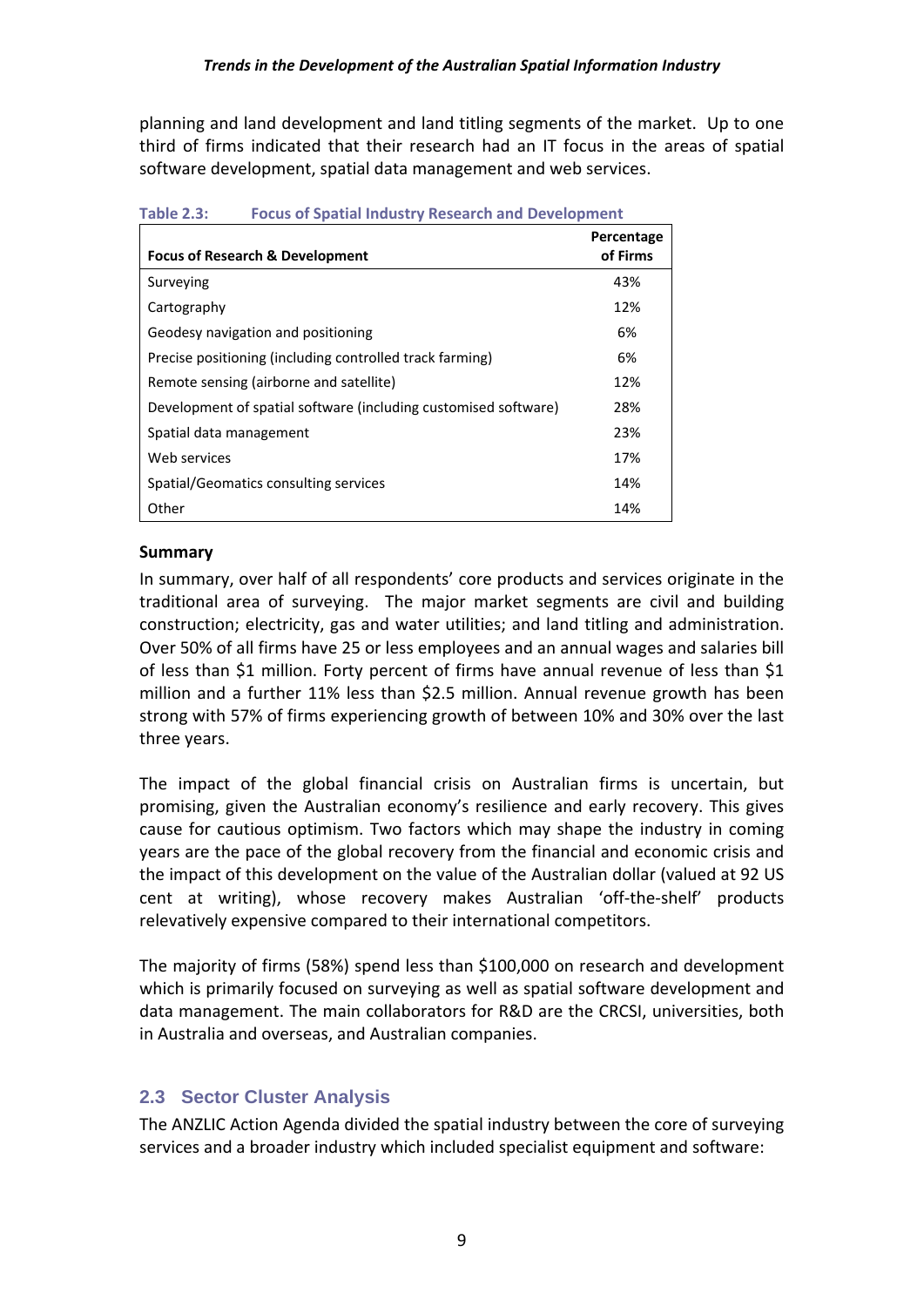"The core of the spatial information industry is still the *Surveying Services* industry class (ANZSIC 7822), which also includes aerial photography, satellite imaging and mapping. The broader industry also includes firms that develop and market specialist equipment and software for use by the rest of the industry, and firms that integrate spatial technologies with communications and information technology." (ANZLIC Action Agenda 2001)

ANZLIC use this distinction in its presentation of the spatial information value chain (see Chart 2.8 below). The first stage of the value chain is 'attribute and spatial data collection', then 'data custodianship and storage' followed by 'value adding, products and services'. These stages of the value chain reflect a focus in the firms surveyed on the first and third, 'data acquisition' and 'products and services', with most of the former in surveying and the latter largely in software and other IT services. Accordingly in order to further analyse the data, the respondents were grouped into two categories that correlate with the Spatial Information Value Chain – *Data Acquisition* which included surveying, geodesy, navigation and positioning, precise positioning and remote sensing and *GIS/IT* firms which provide value adding products and services to the industry including cartography, the development of spatial software, spatial data management and web services.<sup>3</sup>

#### **Chart 2.8 Spatial Information Value Chain**



#### *Source:* ANZLIC Industry Development Standing Committee

 $\overline{a}$ 

The clear majority of respondents (68%) were classified into data acquisition and the remaining 32% were classified into GIS/IT.

The table below provides a comparison of the size characteristics of the major sectors. The GIS/IT firms are on average slightly smaller than the data acquisition firms when measured by employment and wages and salaries. However, there are

<sup>&</sup>lt;sup>3</sup> The product categories which respondents were asked about are listed in question 2 of the industry survey. See Appendix A below. Companies providing "spatial/geomatics consulting services" were classified to "data acquisition" or "GIS/IT" according to the nature of their specialisation.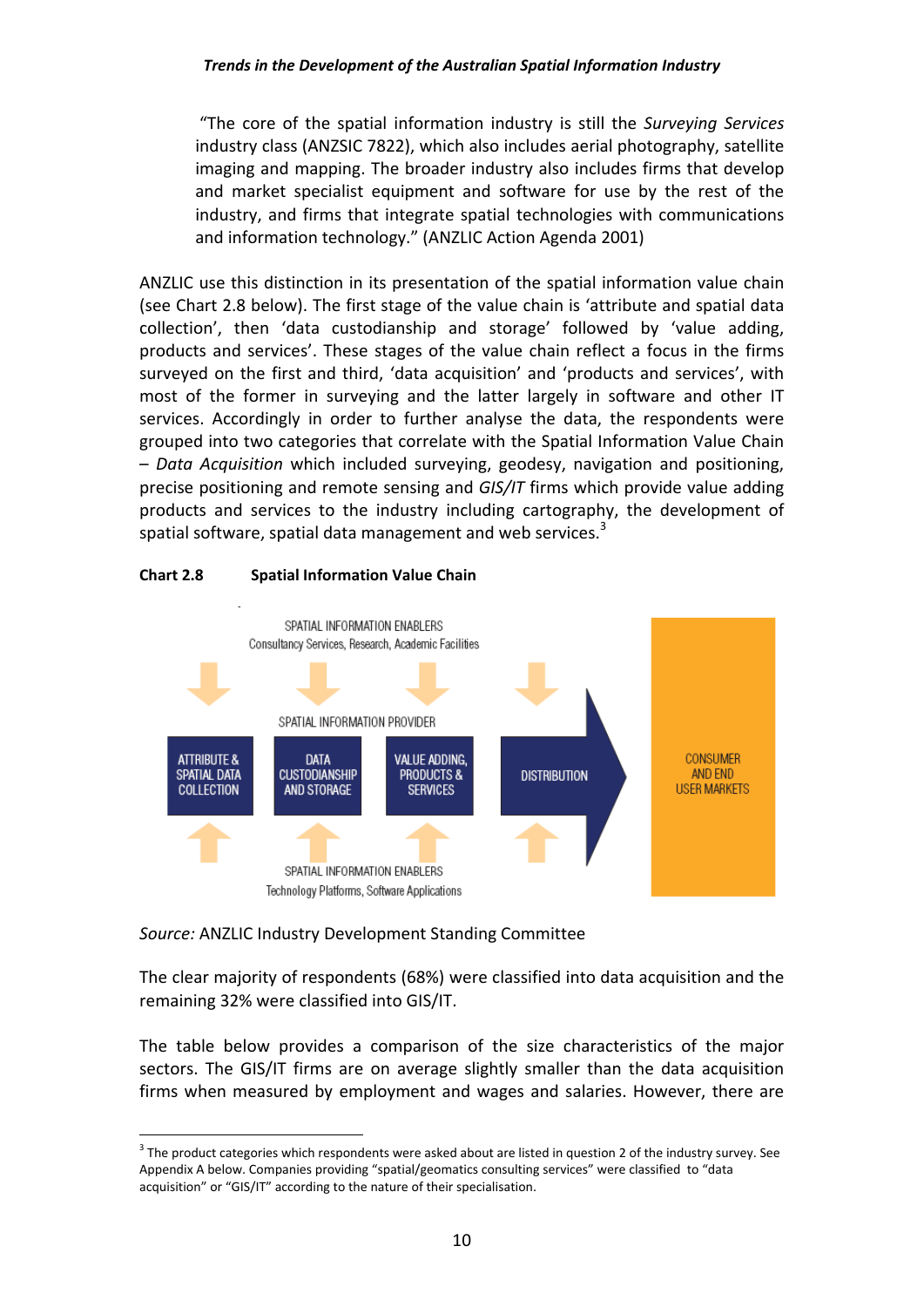also a number of very large GIS/IT firms with 15% having more than 200 employees compared with only 5% of data acquisition firms.

This comparison is most marked when comparing revenue, where 25% of GIS/IT firms have revenue greater than \$10 million compared with only 16% of data acquisition firms. If the range mid point is used to approximate average revenue then the average for GIS/IT firms is \$4.2 million compared with \$3.5 million for data acquisition firms. Similarly, when the range mid point is used to approximate research and development expenditure the average for GIS/IT firms is nearly twice that of the data acquisition firms - \$1.2 million compared to \$666,000.

|                               | <b>Data Acquisition</b> | GIS/IT |
|-------------------------------|-------------------------|--------|
| <b>Number of firms</b>        | 63                      | 20     |
| <b>Employment size</b>        |                         |        |
| 25 or less                    | 58%                     | 60%    |
| 26 to 200                     | 37%                     | 25%    |
| $200+$                        | 5%                      | 15%    |
| <b>Wages &amp; Salaries</b>   |                         |        |
| <\$1 million                  | 49%                     | 55%    |
| \$1 million to \$10 million   | 44%                     | 25%    |
| $$10$ million +               | 7%                      | 25%    |
| Revenue                       |                         |        |
| <\$2.5 million                | 49%                     | 55%    |
| \$2.5 million to \$10 million | 35%                     | 20%    |
| $$10$ million +               | 16%                     | 25%    |
| R&D                           |                         |        |
| $<$ \$100,000                 | 70%                     | 30%    |
| \$100,000 to \$1 million      | 23%                     | 60%    |
| $$10$ million +               | 7%                      | 10%    |

#### **Table 2.4: Firm Characteristics**

The following section discusses each of the sectors in turn.

#### **Data Acquisition Firms**

Nearly 75% of all data acquisition firms indicated that the primary focus of the business was surveying. Twenty‐one per cent of firms also indicated that remote sensing (airborne and satellite) was the focus of their business followed by precise positioning (including controlled track farming), geodesy navigation and positioning, and cartography at 14%.

Further analysis of the data show that 58% of data acquisition firms would be classified as small, that is having 25 or less employees, while 37% would be medium sized firms with between 26 and 200 employees and the remaining 5% are large firms with more than 200 employees. This is also reflected in the wages and salaries paid over the last year. Forty nine per cent of firms had wages and salaries of less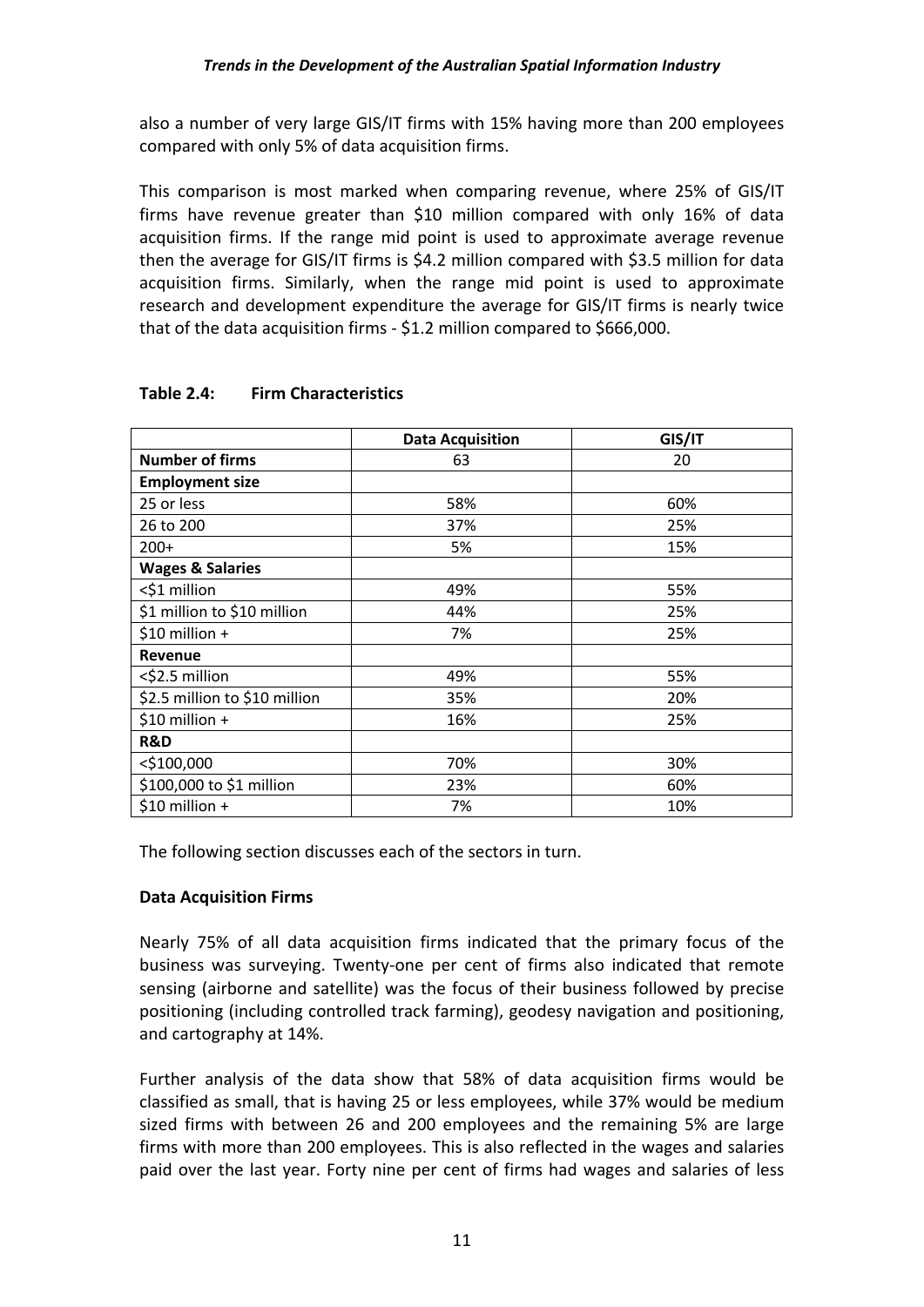than \$1 million, 44% were between \$1 million and \$10 million and 7% were more than \$10 million.

Given the large number of firms with less than 25 employees it is not surprising that 49% of firms had revenue of less than \$2.5 million while a further 35% had revenue of between \$2.5 million and \$10 million. The 5% of large firms accounted for 16% of revenue amongst the data acquisition firms. Average revenue growth over the last three years was 17% but this ranged between a low of 1% and a high of 50%.

Sixty per cent of data acquisition firms indicated that their primary focus of research is surveying, 17% remote sensing and 10% precise positioning (including controlled track farming). Several firms also indicated that they had an interest in the development of spatial software and spatial data management. However, expenditure on R&D is low but this is not surprising given the average size of data acquisition firms. Seventy per cent of firms spend less than \$100,000 on R&D. The large firms spend more than \$10 million on R&D and a further 23% of firms spend between \$100,000 and \$500,000. Forty three per cent of the data acquisition firms indicated that they did not collaborate with any other parties for R&D. The most frequently noted collaboration partners were other Australian companies, the CRC for Spatial Information and universities.

The predominant market segment occupied by the data acquisition firms is that of civil and building construction, urban planning and land development (81%). One third of firms worked within the land titling and administration (including indigenous lands) segment, 24% with agriculture and environmental management and monitoring and 19% with asset and facilities management and utilities (Electricity Gas and Water).

#### **GIS/IT Firms**

The vast majority (80%) of GIS/IT firms indicated that the primary focus of their business is spatial data management. Development of spatial software (including customised software) and web services were the focus for 65% of GIS/IT respondents.

There is a higher proportion of both larger and smaller GIS/IT firms than data acquisition firms. Data for the GIS/IT firms show that 60% of firms would be classified as small, that is having 25 or less employees, while 25% would be medium sized firms with between 26 and 200 employees and the remaining 15% are large firms with more than 200 employees. This is also reflected in the wages and salaries paid over the last year. Fifty five per cent of firms had wages and salaries of less than \$1 million, 25% were between \$1 million and \$10 million and 25% were more than \$10 million.

Given the large number of firms with less than 25 employees, as expected 55% of firms had revenue of less than \$2.5 million while a further 25% had revenue of between \$2.5 million and \$10 million. The 15% of large firms accounted for 25% of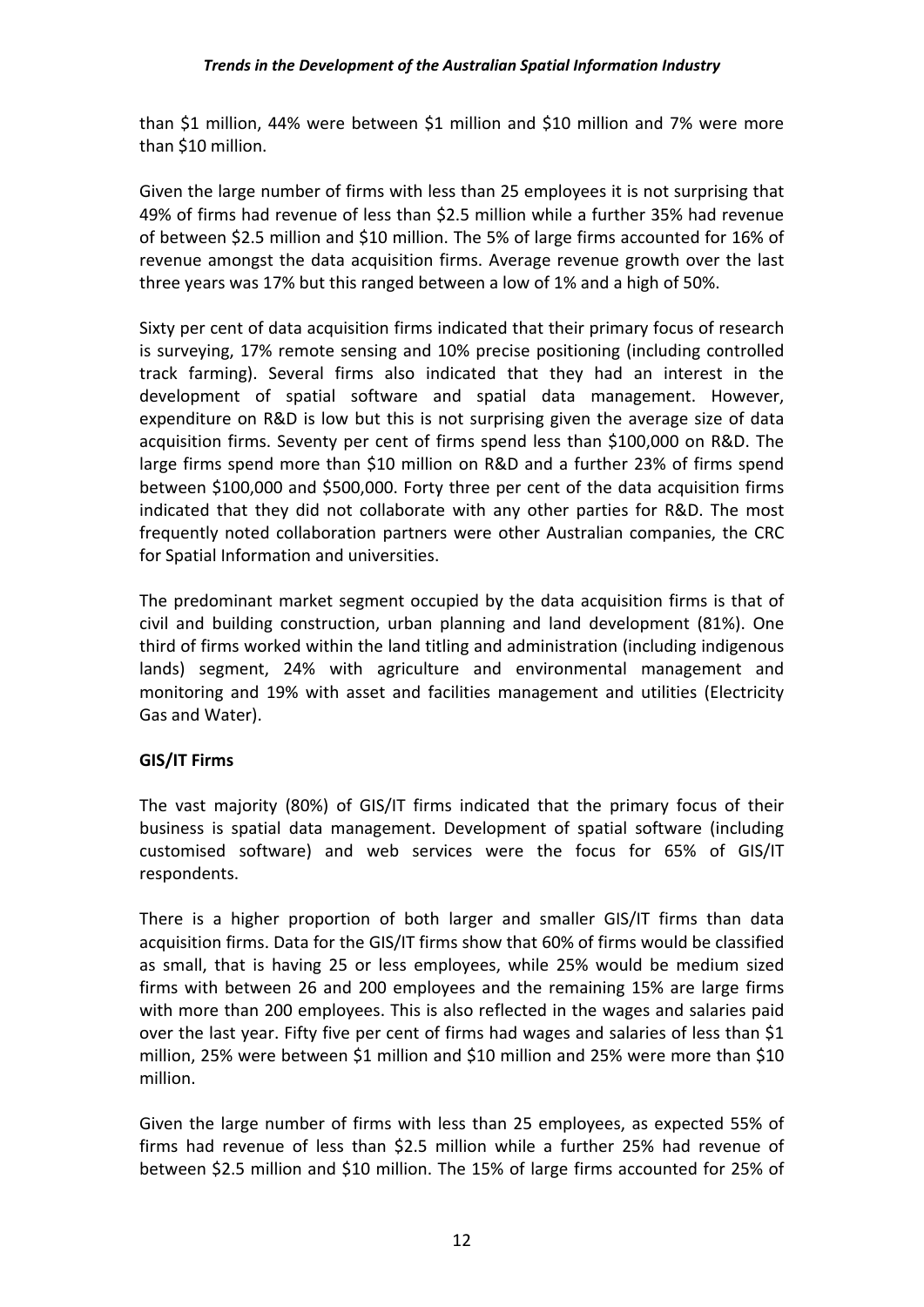revenue amongst the GIS/IT firms. Average revenue growth over the last three years was 21% but this ranged between a low of 5% and a high of 50%.

Two thirds of GIS/IT firms indicated that their primary focus of research is the development of spatial software (including customised software). Half of the firms expressed an interest in spatial data management and 28% in web services. However, expenditure on R&D is higher than that spent by the data acquisition firms. The large firms spend more than \$10 million on R&D and a further 60% of firms spend between \$100,000 and \$1 million. Thirty per cent of firms spend less than \$100,000 on R&D.

The most frequently noted collaboration partners were the CRC for Spatial Information, other Australian companies and Universities. About one quarter of the GIS/IT firms indicated that they did not collaborate with any other parties for R&D.

Unlike the data acquisition firms, the GIS/IT sector does not primarily focus on one market segment but rather on multiple segments. Nearly half of all GIS/IT firms each indicated Government administration, asset and facilities management and utilities (electricity, water and gas) as their main market segments. Across all GIS/IT firms every market segment was included.

#### **2.4 Comparison with Canadian Spatial information Survey**

Canada and Australia generally provide good comparators. As countries, Canada and Australia have much in common. There is a shared cultural heritage and similar governmental institutions, living conditions, and levels of technology. Australia's population of about 21 million is about 60% of Canada's. Both have high living standards although Canada's GDP per capita is marginally higher than Australia's.

However in the context of spatial information the challenges and drivers have even more in common. Both are lands of vast distances and rich natural resources. Each country is sparsely populated with a population density (population per square kilometre) of only three. Exports of agriculture and mining products account for about 35% of total exports of goods in both countries. The need to accurately map remote locations and infrastructure is similar as is the demand from natural resource companies for spatial information services. Differences in industry characteristics may be pointers to future directions.

In 2004 Statistics Canada conducted a survey of the Canadian Geomatic Industry in conjunction with Natural Resources Canada (NRCan). $4$ 

The target population for this survey was all Canadian establishments involved in the production of geomatics products or the delivery of geomatics services. The frame

 $\overline{a}$ 

<sup>4</sup> Natural Resources Canada 2006, *2004 Geomatics Industry Census Survey Results,* Canada: Natural Resources Canada.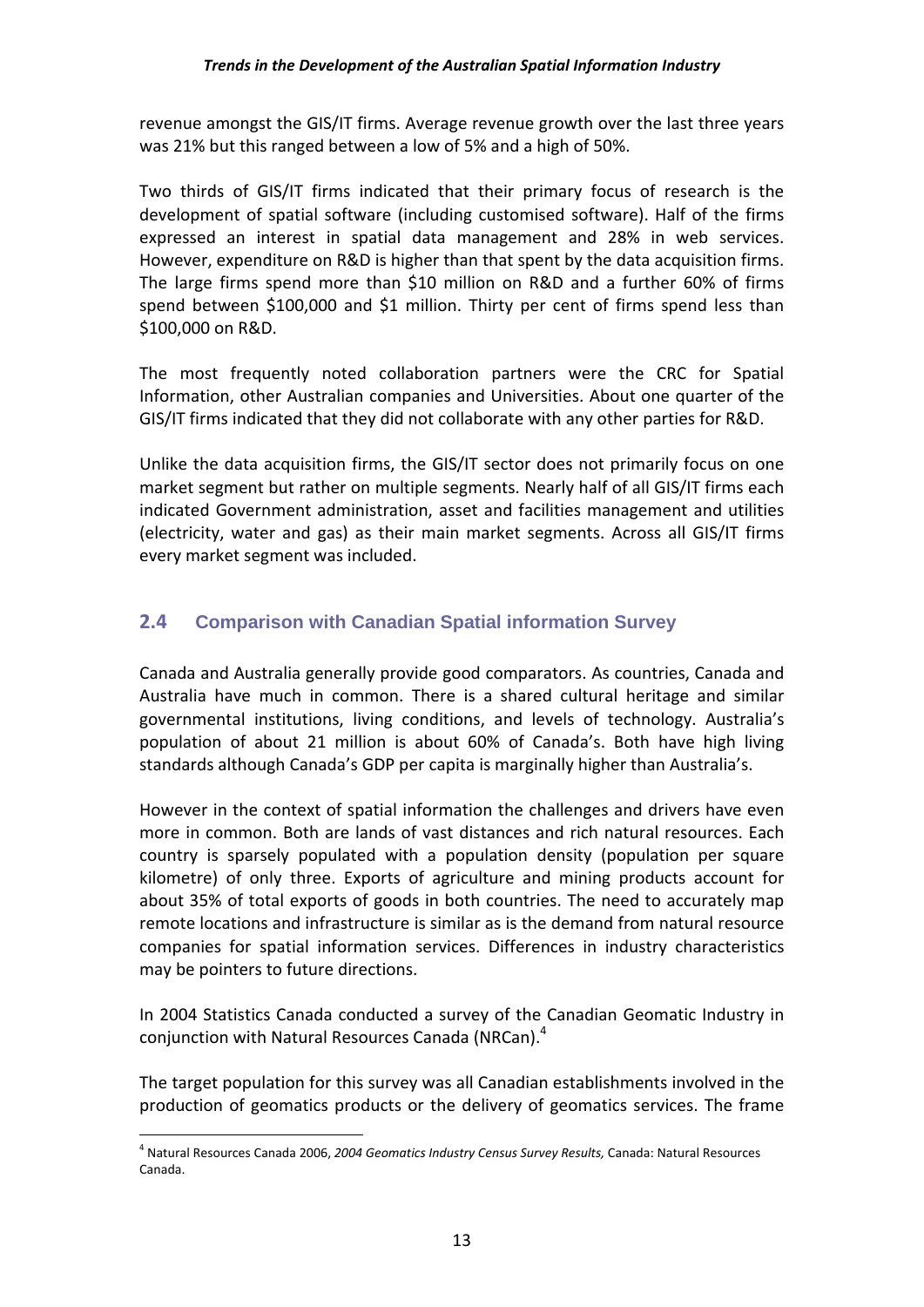constructed for the survey included all establishments on the Business Register (BR) coded to either NAICS 541360 (Geophysical Surveying and Mapping Services) or NAICS 541370 (Surveying and Mapping (except Geophysical) Services). The questionnaire was sent to 4,202 establishments and 1,249 (30%) completed the questionnaire (Statistics Canada 2004). The data from the survey is to be used by NRCan to determine the competitive position of the industry and its needs in terms of federal government policies and programs.<sup>5</sup>

By comparison the survey conducted by Curtin University of Technology and Victoria University on behalf of the CRCSI during November and December 2008 was forwarded to about 480 companies of which 65 completed the questionnaire (a response rate of 13.6%). The respondents to the survey were from the 43pl (one‐ third of all respondents) and members of the SIBA (two thirds of all respondents).

The larger sample and response rate in the Canadian survey reflects the advantages of "official" data collection in terms of both sample sizes and response rates.

A basic summary and comparison between the two studies can be found below:

#### **Summary of the Canadian Geomatics Industry 2004**

- 2,221 geomatics establishments
- 67% of establishments are engaged in surveying and 35% in mapping and cartography
- 70% of firms have less than 10 employees
- There are bout 23,200 employees primarily located in Alberta (31.6%), Ontario (24.2), Quebec (21.2%) and BC (13.6%)
- 55% of employees are engaged in surveying and 12% in mapping and cartography
- In 2004 revenue reached CAD\$2.8 billion which was an increase of 16% from the previous year
- About CAD\$1 billion of revenue was from the oil and gas sector
- 400 geomatics firms exported goods and services worth CAD\$442 million in 2004
- The geomatics industry contributed CAD\$2 billion to GDP in 2004
- Total R&D expenditure was \$97 million, approximately 3.5% of total turnover per annum
- Obstacles to R&D include; cost of technology, lack of skilled personnel, access to capital/financing, lack of market demand and lack of marketing capabilities

#### **Summary of the Australian Spatial Industry**

 $\overline{a}$ 

 Over half of all respondents' core products and services is the core area of surveying

<sup>5</sup> Statistics Canada, 2004, *Methodology Report on the Geomatics Industry survey, 2004*, Canada: Statistics Canada.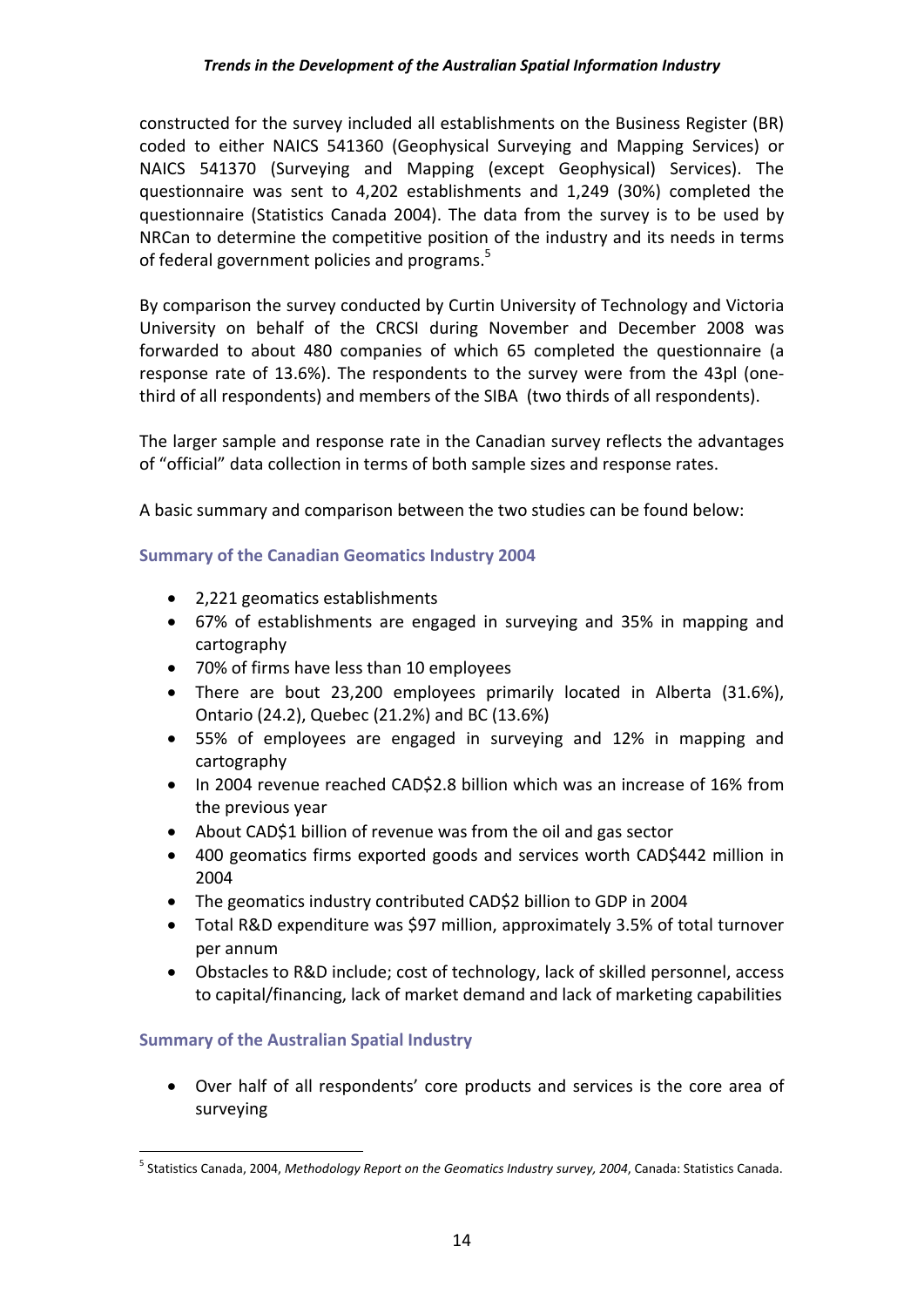- The major market segments are civil and building construction, electricity, gas and water utilities and land titling and administration
- Over 50% of all firms have 25 or less employees and an annual wages and salaries bill of less than \$1 million
- About 29% of employees are in New South Wales, 20% in Queensland, 18.7% in Western Australia and 17.3% in Victoria (SEAC 2007).<sup>6</sup>
- Forty percent of firms have annual revenue of less than \$1 million and a further 11% less than \$2.5 million
- 57% of firms have experienced revenue growth of between 10% and 30% over the last three years
- The majority of firms (58%) spend less than \$100,000 on research and development which is primarily focused on surveying as well as spatial software development and data management
- The main collaborators for R&D are the CRCSI, universities, both in Australia and overseas and Australian companies.

The primary purpose of this section is to explore the similarities and differences between the results of the two surveys. The two classifications NAICS 541360 (Geophysical Surveying and Mapping Services) or NAICS 541370 (Surveying and Mapping (except Geophysical) Services) used by Statistics Canada appear to be compatible with the general membership of 43pl and SIBA for the Australian survey. It should be noted that some of the differences in responses may be due to the fact that the surveys were conducted in different years – Canada in 2004 and Australia in 2008.

The geomatics industry in Canada is composed mainly of small firms with 97% of establishments having less than 100 employees (Natural Resources Canada). The Australian survey shows that 80% of firms had less than 50 employees indicating that the spatial industry is also mainly composed of small establishments. In Australia 7% of firms had more than 200 employees and in Canada 3% of establishments had more than 100 employees.

Chart 2.9 shows that the main products and services offered by both countries have a similar profile. In Canada 67% of establishments are engaged in surveying and 35% in mapping and cartography. 26% per cent of Canadian establishments are engaged in geospatial data management and 12% in the development of geospatial software. The Australian survey shows that 60% of firms indicated that surveying is a core product or service. Cartography is offered by 31% of firms which also shows the predominance of these two core/traditional areas of the spatial industry in Australia. The information technology (IT) aspect of the industry is shown by the percentage of firms offering spatial data management (34%), spatial software development (28%) and web services (24%). The two countries differ in the number firms that offer geodesy, navigation and positioning and consulting services. Only 9% of firms in Australia offer geodesy, navigation and positioning compared with 30% of Canadian

 $\overline{a}$ 

<sup>6</sup> SEAC, 2007, *The Spatial Information Industry in Australia,* Canberra: SEAC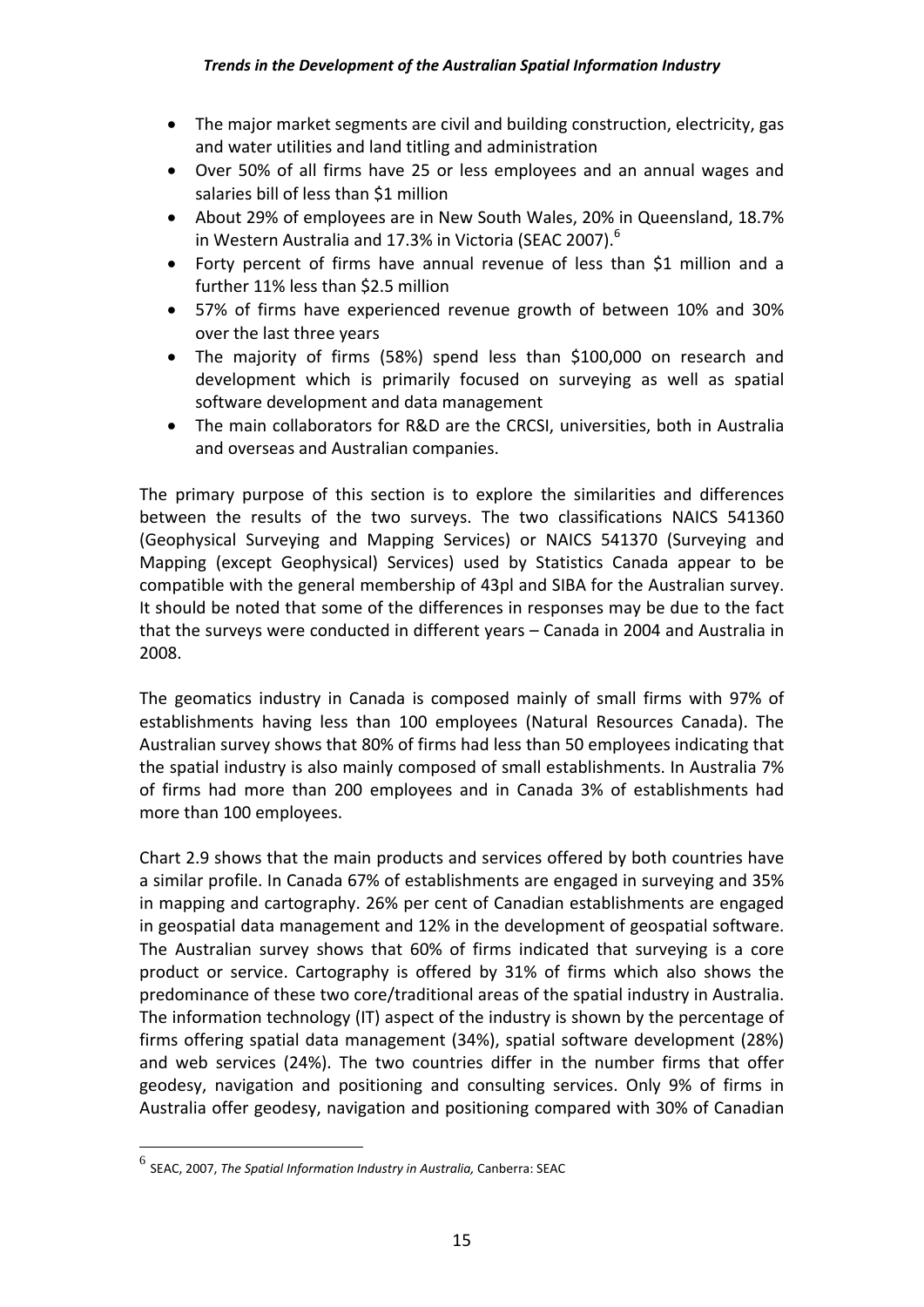establishments while 45% of Australian firms offer consulting services only 31% of Canadian establishments do. Some of the differences in responses may be due to the fact that the surveys were conducted in different years – Canada in 2004 and Australia in 2008, and that the higher proportions in data management and spatial software in Australia may reflect a trend over time for spatial information firms to be more engaged in IT.





The Canadian survey provides information on revenue by market segment where as the Australian survey asks the participants to indicate their main market segments. Oil and gas is by far the largest market segment in Canada accounting for 36% of revenue. If geology and mining is added it is 45% of revenue. This is followed by property (including housing) and engineering and construction at 26%. While mining and petroleum resources, inventory and extraction is a market segment for 35% of Australian firms the largest is civil and building construction and urban planning and land development at 66%. Utilities (electricity gas and water), and land titling and administration (including indigenous lands) are market segments for over 40% of Australian firms, but utilities account for only 3.5% of Canadian revenue. Health has the least number of respondents in Australia and the least revenue in Canada.

Total industry revenue growth was substantial for Canadian establishments. Revenue is estimated to have increased by 13% in 2003 and 16% in 2004 to CAD \$2.8 billion. The Australian industry has been performing well with annual average revenue growth greater than 10% for the majority for firms (77%). Around 36% of firms reported average revenue growth of between 10% and 20%. Five firms reported growth of over 40%.

On a per firm basis, large establishments (100 or more employees) spend the most on research and development (R&D) with about CAD \$300,000 per firm in Canada. Smaller firms spend less on a per firm basis and are less inclined to be innovative. In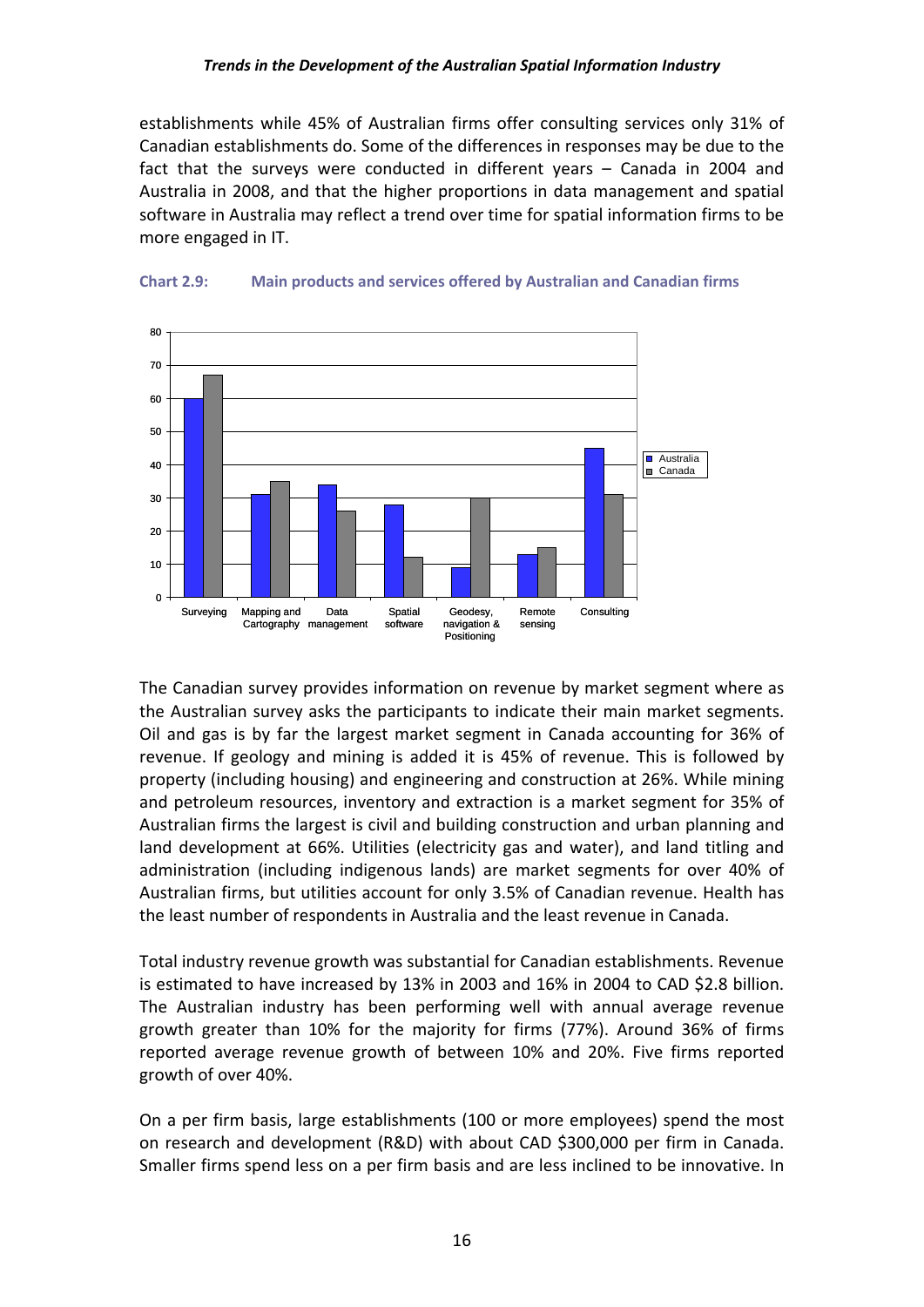Australia expenditure on R&D was less than \$100,000 per annum for the majority of firms in this survey (58%) and a further 23% of firms spent between \$100,000 and \$250,000. There were however, a few firms that spent more than \$1 million on R&D. These firms typically had more than 200 employees, revenue greater than \$10 million and included software development as a core service.

Most of the funding for R&D in Canada was from a parent, affiliated or subsidiary firm. In Australia, the main collaborators for R&D are the CRCSI, universities, both in Australia and overseas, and Australian companies.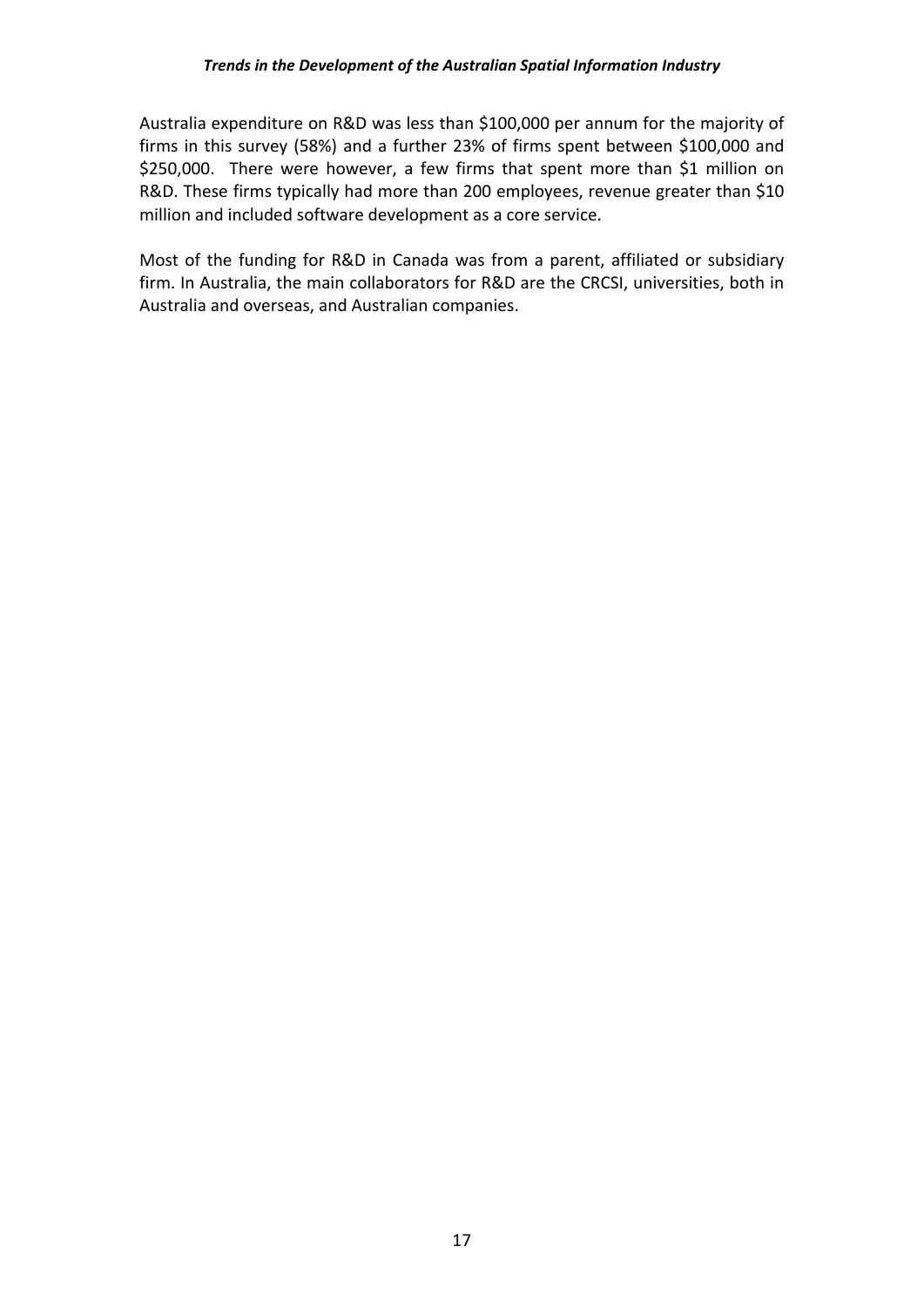## **3. Interviews with the Australian Spatial Information Industry**

#### **3.1 Introduction**

As an adjunct to the Australia‐wide survey of 480 companies in the spatial information industry, the Project Team conducted interviews with managers from 17 organisations across Australia.

This exercise was undertaken to gauge industry perceptions of trends within the current context and its assessment of future trends in both technology and the shape of the industry. The interviews also examined other key issues relating to the overall policy environment in Australia, and finally, also dealt with companies' views of the activities, and desired future direction, of the CRCSI.

The list of interviewees can be found in Appendix B.

This section outlines the findings of this research, while ensuring that all comments are cited anonymously.

#### **3.2 The Current Industry**

By and large, the surveyed companies reflected the overall composition of the industry within Australia. Typically they emerged from an historic surveying or resources background, although companies were also pursuing applications of spatial information technology in areas as diverse as energy infrastructure control and facilities management. This latter group reflects the other emerging trend within the industry, namely the emergence of companies who specialise in managing publicly available data on infrastructure and utilities.

This cross‐section tends to correspond to the findings of the survey which indicate that the Australian industry is still emerging from the core survey and cartographical areas, albeit at an increasingly rapid pace. Interviewees tended to focus on the application of "well‐established spatial technologies to a dedicated problem" or through their role in the consulting area.

Interviewees generally noted that the spatial information industry in Australia is still relatively small and fragmented. As a consequence, while Australians were good "early adopters" ("we buy stuff and put it together"), investment tends to be focused on single projects and "one‐offs", with little long‐term research and development taking place outside of firms with niche products or in the context of the CRCSI. As a consequence, the global market tends to dictate trends in Australia, aside from niches of strength such as Mining and Petroleum Resources.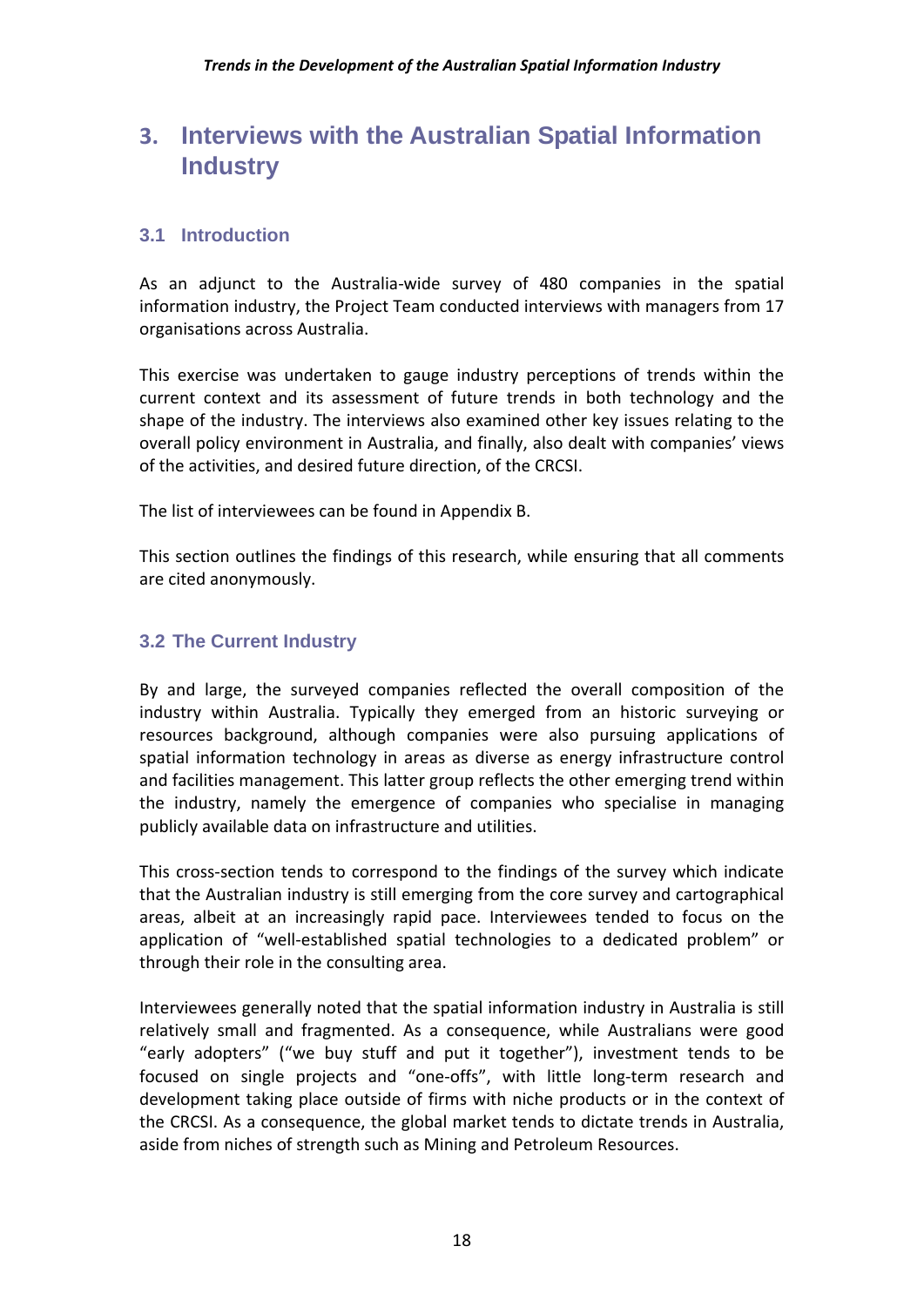According to interviewees, there is a growing rationalisation of the industry at the international level which affects Australian companies. It is expected that smaller players will begin to fall away or be bought out, with larger companies and emerging firms increasingly relying on research and development, driven by customer demand, as a means of establishing competitiveness.

#### **3.3 Technological Involvement and Applications**

Driving current industry trends is the emergence of spatial information technology as a cost-effective, ubiquitous and timely resource. The original GIS used to be very resource intensive in terms of computing power and costs, requiring specialised systems, local computers and highly trained users. As computing performance has increased and costs decrease, GIS is now converging with general ICT. As an interviewee commented, "it's just one facet of a database now."

The price for spatial data today is at "20 per cent of what it was five years ago", mainly driven by technology changes that allow for more rapid handling of larger volumes of data. Skills that before were "man‐made" have today been built into the software packages.

Increasingly, this revolution is becoming 'consumer‐driven' as the emerging technology doesn't necessarily require specialist users — just general users who happen to use spatial systems. The most commonly cited example is the emergence of Google Maps/Google Earth, which was often cited as a good example of how the technology was being merged into applications, with Apple's iPhone being another contemporary example being cited. At present however, the cost of mapping/feature extraction and therefore the requirement for specialised mapping services has precluded the emergence of Google from being a key threat. Rather, the industry has benefited from the attention now being paid to spatial data. Nevertheless, Google is often held up as an example of the type of platform that could emerge in the industry  $-$  "remote mapping/feature extraction (via satellite) coupled with centralised search and correspondence with related data sets."

These trends are driven by technological responses in the three key areas identified by the CRCSI: Location & Positioning; Data Capture & Feature Extraction; and Spatial Infrastructure.

**Location and Positioning:** The broad technological trend in location and positioning is "increased precision at reduced cost", not only in terms of the volume of spatial data now being generated but in reductions in the cost of data network start‐up costs and advances in the rate at which data collection can take place.

Examples of this trend include the deployment of precise positioning services in sparsely populated regional areas, where the available technology can be characterised as "thin infrastructure." This has application to regionally located industries such as Mining and Agriculture. To some extent, this followed the tele‐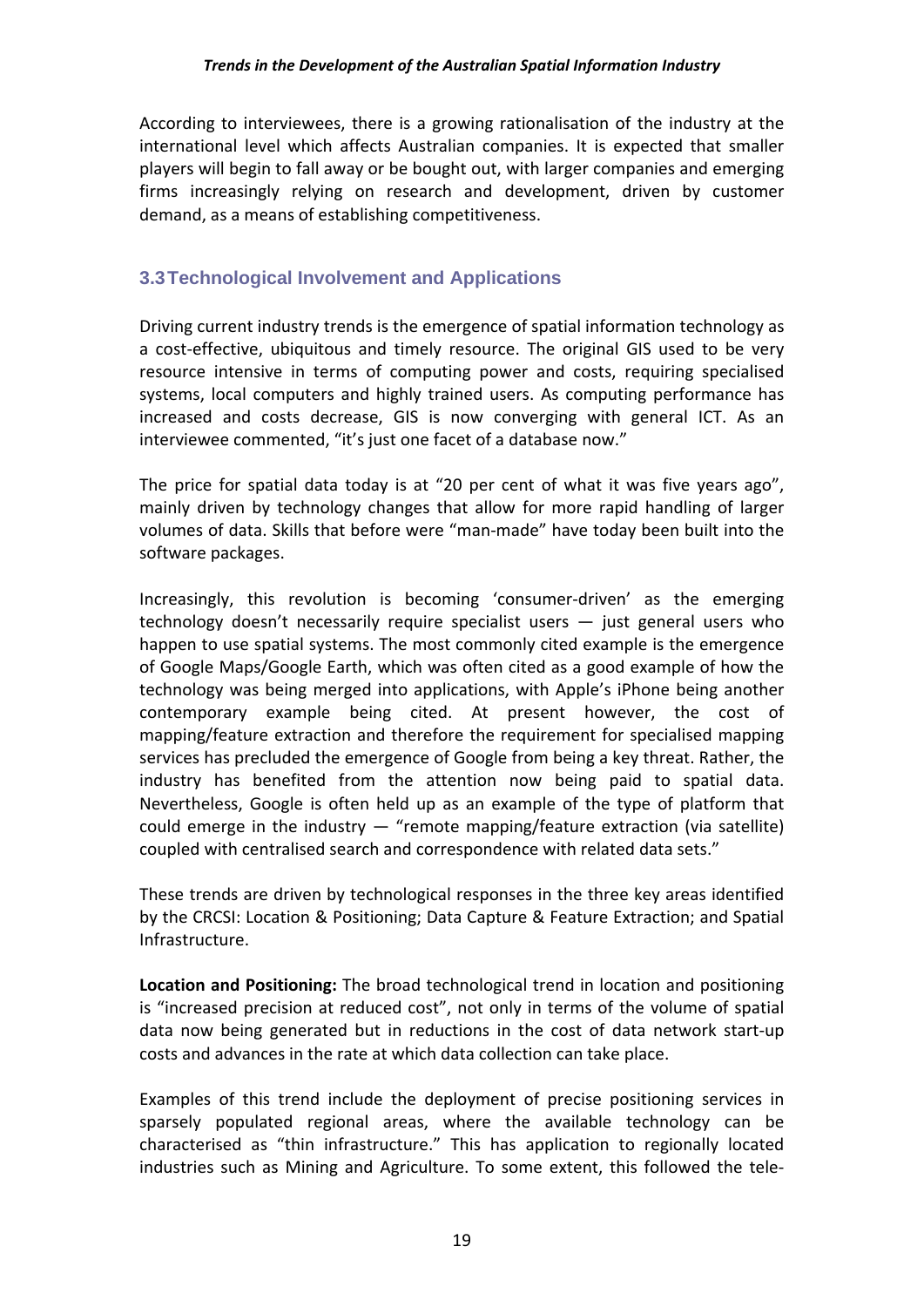communications boom of the mid‐1990s, which saw the widespread adoption of mobile technology after a decade of development. This enabled the development of logistics systems which allowed for "equipment and products to be located and potentially monitored over computer networks."

The interviewees emphasised that in the future, location and positioning will underpin all spatial applications at the very fundamental level. This drives the need for an emphasis on improving the accuracy of GPS–coded maps through investment in ground stations to allow more precise mapping.

Increased precision in location and positioning, ultimately coupled with other sources of spatial data, allow for "'real-time tracking at the micro-scale" – in other words, "more data, more of the time."

**Data Capture and Feature Extraction:** Automatic feature extraction is a key trend. Typically, this task was once a very labour‐intensive exercise. Scanners and other automatic remote capture devices will increasingly improve access and reduce costs.

This trend continues to take place in conjunction with an "improvement in image capture and data acquisition and the joining of this data to other data sets (e.g., infrastructure data)." Another emerging feature is that of the better utilisation of more accurate sensors in the 'real-time' capture of spatial data, possibly through satellite technology, but in the meantime through the use of UAV.

Data capture and feature extraction is now likely to become almost wholly 3D and very likely 4D (capturing changes in time). The upshot of this improvement in technology is: better quality images; greater access to corresponding data sets; and real‐time updating of spatial data.

**Spatial Infrastructure:** Spatial information is increasingly being treated like other data, that is, as a 'core' part of the business process. As one interviewee put it:

GIS is essential to business decision making. Business decisions tend to be based on the presentation of material which is generally enhanced by the inclusion of geographically‐based information. This requires business information to be geo-coded, integrated with other data sources and accessible. The key processes are: data  $\rightarrow$  access  $\rightarrow$  integration  $\rightarrow$ presentation.

This observation highlights again, the nature of convergence of spatial and general IT and business database processes. All in all, integration among all the fields and different areas is where spatial information is likely to be heading.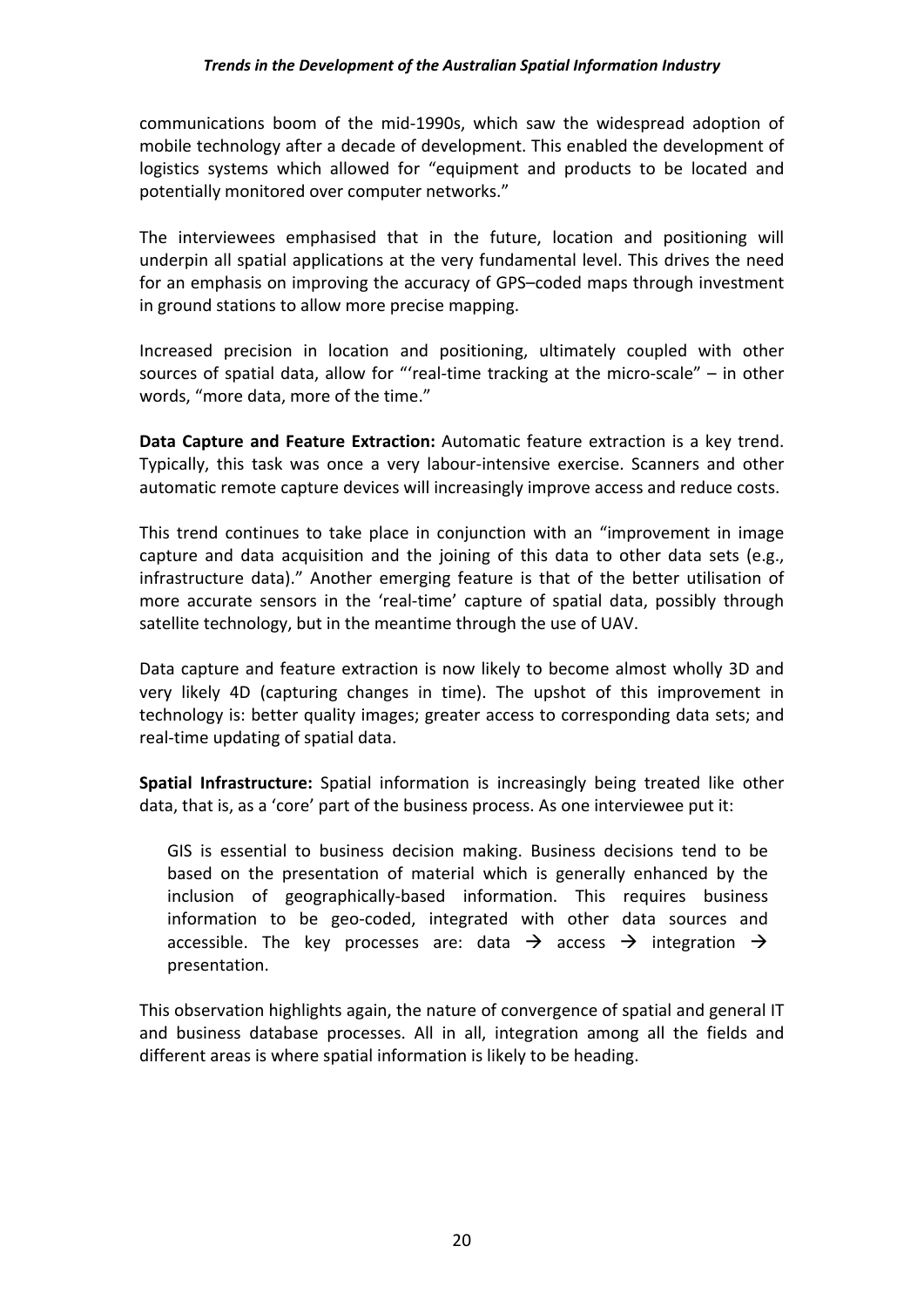#### **3.4 Implications for Industry**

The broad trends in the spatial information sector indicate an increasingly sophisticated array of data collection techniques and software applications for integrating spatial data into existing information systems. Several broad implications are identified for industry:

**Digitisation of Data Increases Competition and Reduces Costs:** Spatial data is increasingly collected using automated processes and vehicles (e.g., UAVs) and is now more often than not, digitised. These improvements in technology, together with the "globalisation" of data coding, have dramatically reduced the cost of handling spatial data.

One interviewee cites the example of a recent contract in Australia for spatial information production for an 'orthophoto' of a regional area in New South Wales was awarded at a price of \$55,000 (2008), or just 40 per cent of the 2004 equivalent price of \$140,000. The principal reason for this cost reduction was the use of relatively cheap labour in India at the image development and rendering stage. The concern is that having sourced Indian expertise to overcome skill shortages in Australia during the mining and resources boom, Australian companies will now be increasingly forced to continue to use Indian resources to remain price competitive.

A similar story can also be told for software and applications development, where coding tasks are increasingly being outsourced to other centres, such as India, Indonesia and Malaysia.

**Convergence with IT Systems has Arrived:** Increasingly, Australian spatial information companies are managing the "embedding" of spatial information into existing business systems. As one interviewee stated:

…my view has changed over the past 4 years. Spatial is no longer 'special'. Just like the 'voice' industry  $-$  it is not an industry  $-$  it is just a subset of IT.

A common analogy is that of the "melting pot" of IT fields, where spatial is no longer viewed as being a separate, exclusive business process. Again, Google Maps/Google Earth is the cited example of how IT companies are emerging as players in the spatial sector, with other examples including Oracle's incorporation of spatial analytics into its suite of programs. The other commonly cited example is the role played by engineering consultancies in integrating spatial data into other IT/IS analysis.

Increasingly, spatial information will be managed by 'off‐the‐shelf' solutions provided by US and European companies such as Autodesk and often, domestically‐ produced positioning and feature extraction technologies, that together, result in the "commoditification" of spatial information. Facilitating this change is the integration of spatial data with other IT systems. There is also a growing role for the creation of 'middle‐ware' and consultancy/training by Australian companies that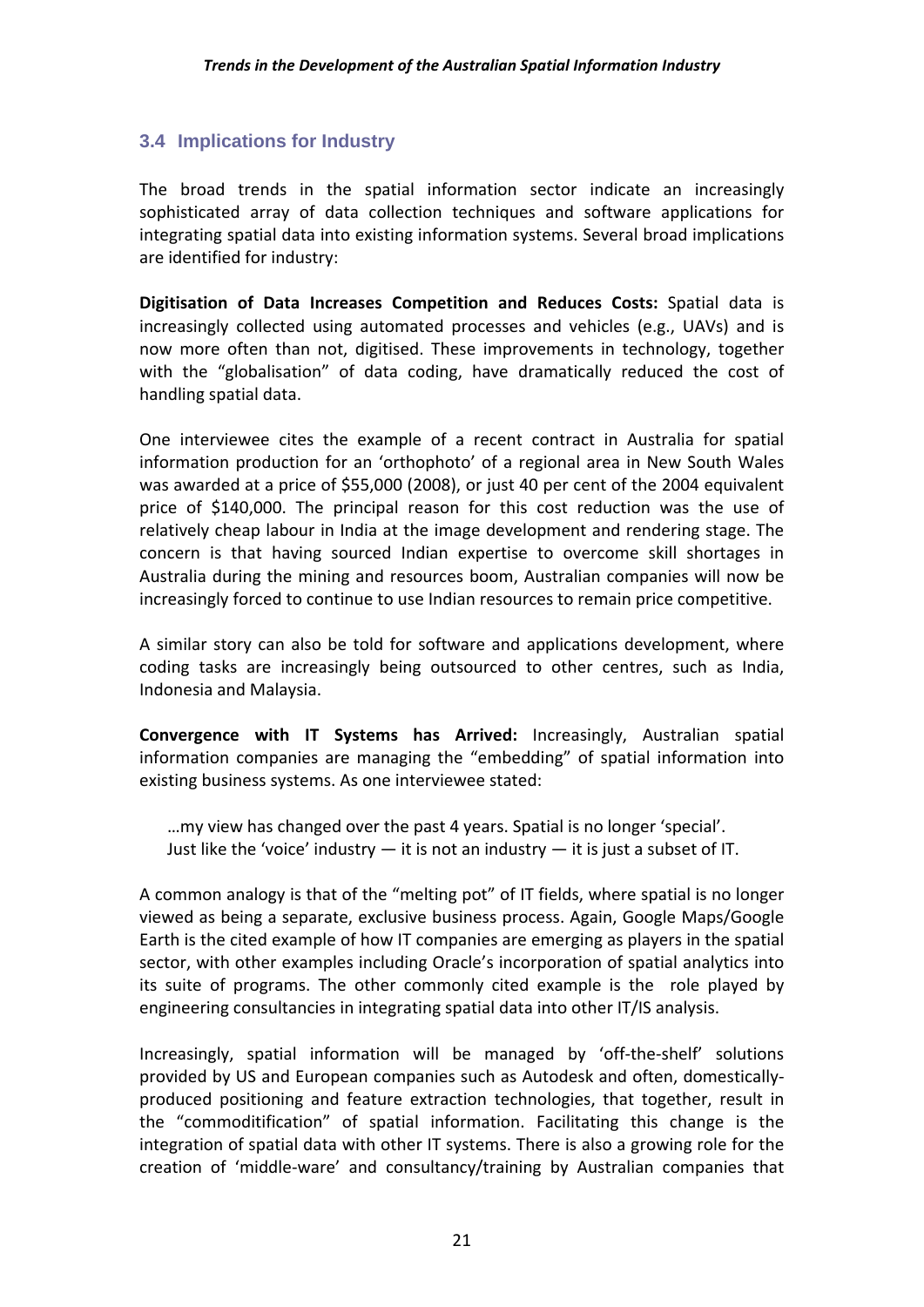provide customised solutions for spatial information collection and management in conjunction with an overall data management program.

**Spatial Data Processes Will Continue to Reduce Other Business Costs:** As spatial data becomes a common feature of business reporting, its impact on business costs will be increasingly felt. The ACIL Tasman study<sup>7</sup> provided a broad overview of the likely impact of spatial data on business processes. The interviews for this study provided a number of pertinent examples of how surveyed firms are delivering value for their customers:

- The use of 3D spatial data in identifying utility infrastructure indicated that this approach allowed for easier identification of underground structures than traditional survey techniques. The example provided was an underground power line that was missed under conventional surveys, but which was correctly identified using 3D surveys;
- The use of spatial systems in facilities management has significant implications for cost control and cost reduction in this area. By way of example, one interviewee highlighted its involvement with a tenant, where work on facilities using spatial data had resulted in a \$3m saving on their lease of \$30m – in other words, 10% savings from the use of spatial information in this instance.

**Business Processes are Being Revolutionised:** Spatial information also acts as an enabler for the emergence of new business processes, and indeed, the growing convergence of different types of processes. The interviews provided a good example of this in the development and rollout of Building Information Modelling (BIM), where the operational phase of a building is considered prior to its planning and construction in close alignment with the development of BIM. BIM will allow companies to model and even prototype work settings before construction even begins, thus allowing them to optimise not only over the period of construction, but also over a building's operational life. This will ensure that the industry benefits from not only a reduction in wastage in construction (often 5% of costs) but also 'slimmer' operating costs from buildings designed with good facilities management practice in mind.

**Increasing Importance of Applications:** Interviewees continually referred to Google Maps as being an important development in the next phase of development for the spatial information sector, namely, the development of applications arising from the use of spatial technology, rather than just the re‐sale of traditional spatial data. As one interviewee stated:

…end‐consumers are not buying GIS solutions, they are buying solutions to their problems. Too often, remote sensing and GIS are solutions looking for problems. The real litmus test for the 'industry' will now come: What happens when the money dries up? How important is spatial to companies?

 $\overline{a}$ 

<sup>7</sup> See ACIL Tasman (2008), *op cit.*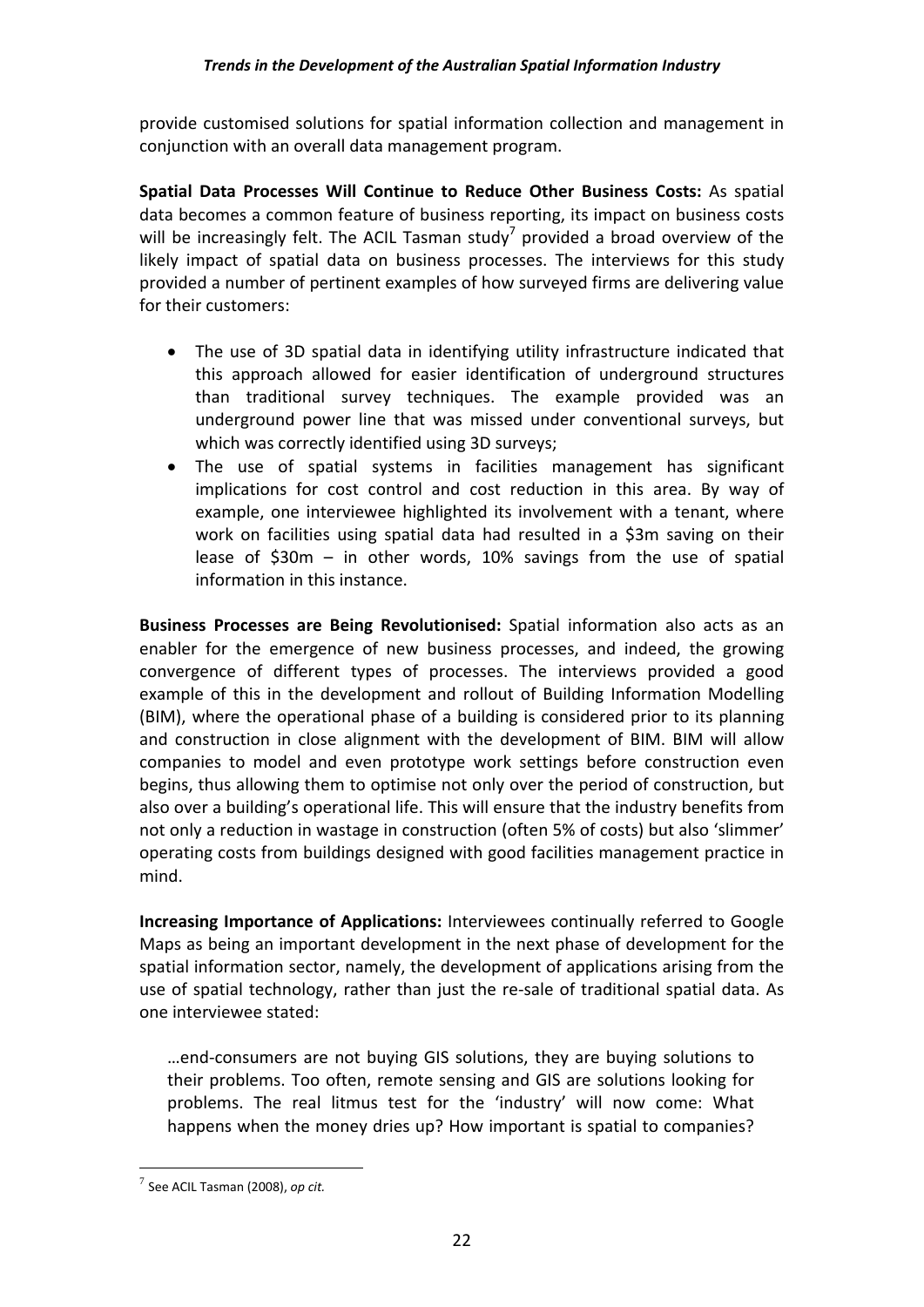The current mining boom hasn't had the impact on spatial that it did in the past – mining companies are often using Google or Virtual Earth — for free: they are asking why they should pay for GIS.

This captures an important feature of the competitive landscape facing spatial information technology companies. The issue is magnified further in areas where demand is driven by the retail consumer, where technology interface becomes an essential part of the application's capacity to generate revenue.

**Local Knowledge is Still Essential:** While becoming more prevalent, the complete automation of collection, analysis and presentation of spatial information in IT systems is unlikely to emerge in most applications soon. IT systems still often require a diverse range of spatial data sets (e.g., road and electricity network data) which require local knowledge and expertise to collate and finalise.

#### **3.5 Policy Issues**

Several key policy issues emerged from the interviews.

**Government Data Access:** The spatial information industry still relies on government for the majority of its data, as one interviewee notes: "Eighty per cent of data originates in government, and only twenty per cent from a small group of large private businesses, mostly in the Oil & Gas and Mining sectors." Other interviewees noted that this mix is likely to change over the coming decade as spatial data systems become increasingly integrated with existing applications.

It is critical that this data be of the highest quality, be easily accessible and be priced correctly. So governments have to increasingly think about not only the collection of data but also the 'platform' on which it is released to the public and the pricing policy that determines public access. In this context, interviewees were generally appreciative of the Western Australian Government's initiative in developing the SLIP system.

Data security is emerging as a key issue in spatial information. It is critical for all types of infrastructure data, even for social infrastructure such as schools and TAFEs. To some extent these concerns are typical of most types of digital data, but given the very extensive and in cases, sensitive, nature of spatial data, they are emerging as key issues in the way customers deploy these systems.

**Government Data Pricing:** A common view amongst interviewees was that government data had already been funded, and as the fixed cost of collection was incurred, it made sense for the Commonwealth and State governments to provide data for free, where pricing impeded use of the data. Often it is the case that governments are still the largest users of spatial data sets and there had been instances where a government department had paid for access to data sets collected by another department.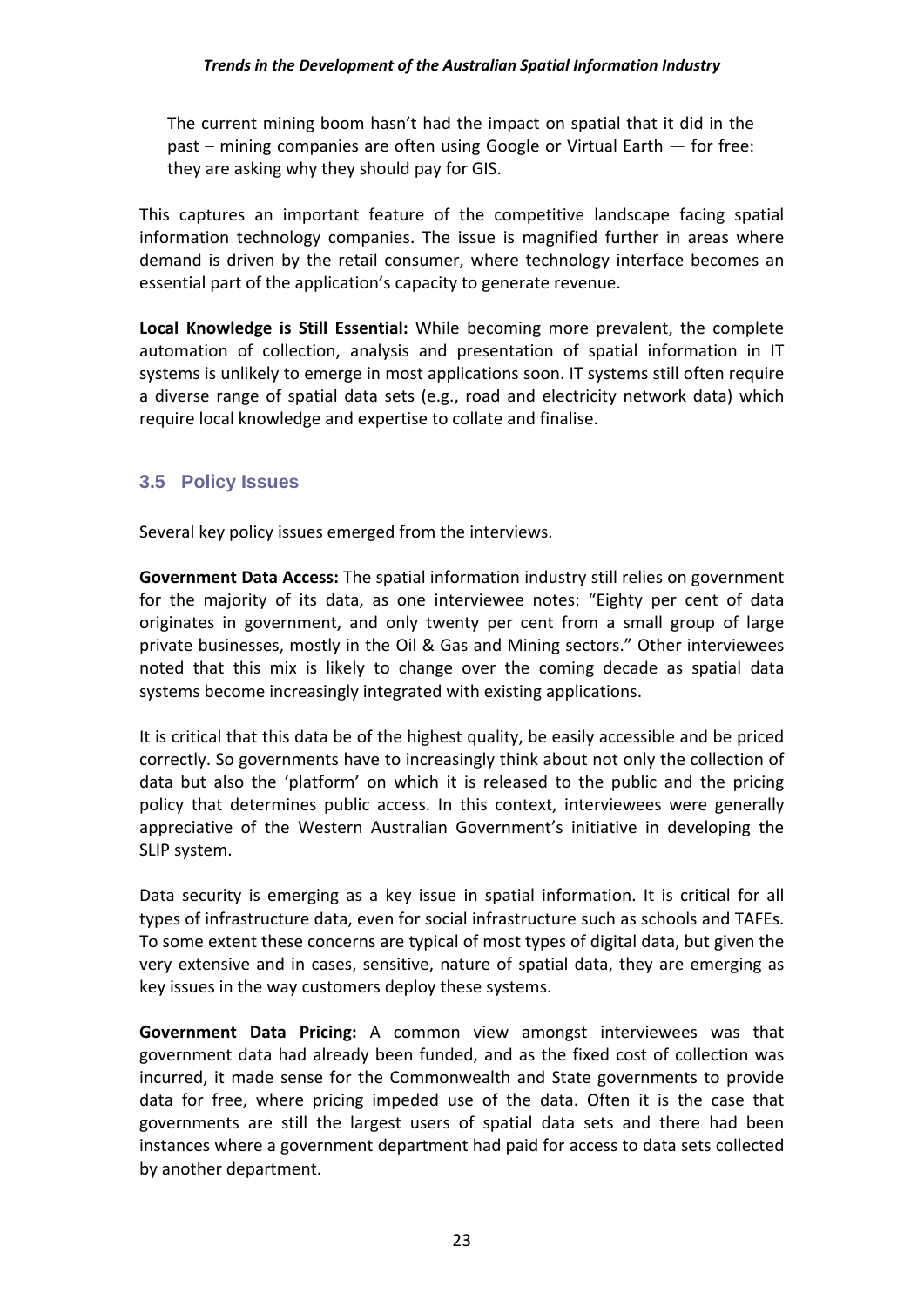**Private Data and Intellectual Property Ownership and Protection are Concerns:** A recent High Court decision (NSW vs. Copyright Agency Ltd) is seen by several interviewees as being significant. The Court found that the State Government couldn't use surveyors' plans without fairly remunerating copyright owners, in this case, consulting surveyors. However, the problem of collecting royalties on such material remains. This issue continually presents itself in the new digitalised industry, with private companies often receiving little protection against re‐use of mapping or spatial data presented to government, even if a third party uses this data at a later date.

One interviewee also noted that this may extend to the data collection phase, given a recent NSW government decision to purchase an airborne LIDAR system with a view to capturing data directly. A related issue is that of IP development and commercialisation, especially in regard to the financing of start‐up technology. The problems in global credit markets at the moment make this a particularly pressing issue and a lack of funding can undermine IP protection.

**Coordination is Critical:** From a policy perspective, technology development is not the main issue in this spatial information industry as "it is built around engineers and that's what they do." However, agreements on standardisation do need to be addressed as well as policy agreements to share data between agencies and with business. Australia should ensure that it plays a role in the emergence of global standards on spatial information, as these will facilitate the export of software and services.

**Education is Important:** An issue for the Australian industry until recently has been the lack of the "right" educated people. A number of interviewees stated that the relatively healthy condition of the Australian economy ment that there was great competition for students that are graduating from Australian universities with the right skill set and that as a result of shortages, a lot of the work is being exported overseas. Graduates in technical areas are often competing with much cheaper labour elsewhere; their real value should come from "problem solving using spatial applications" and "value‐adding" through the creation of new business models.

#### **3.6 Some Industry Perspectives of the CRCSI**

The commonly held view amongst interviewees was that the CRCSI does a good job of advertising the industry's capacity and selling policy to government and has made a contribution to research and development in the industry. Interviewees stated that the CRCSI had succeeded in funding a series of smaller research projects over its life and through its 43 PL partners.

Two critical issues for the CRCSI re‐bid, as identified by industry included:

**The Need for a Research Focus:** Some noted that perhaps the CRCSI's research agenda would be better served through the sponsorship of fewer, larger projects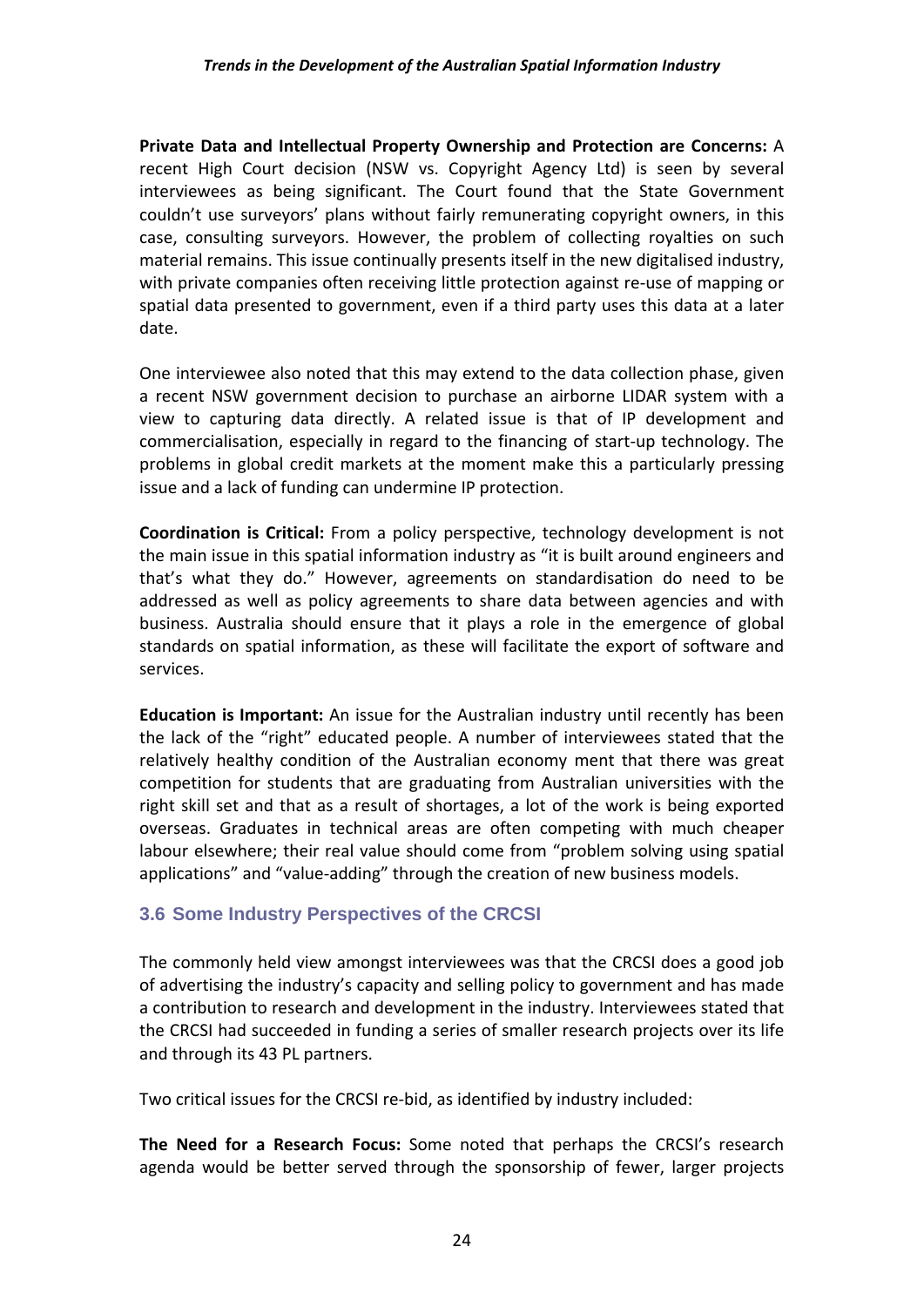that either focused on key technologies for data collection and feature extraction (e.g., the DEM project on coastal mapping) or on applications in specific sectors, notably mining and petroleum resources and utilities.

Interviewees were aware of the emerging 'five' industry focus of the CRCSI's re‐bid: Health; Defence; Energy & Utilities; Agriculture, Natural Resource Management & Climate Change; and Sustainable Urban Development. They were generally supportive of this selection, although areas such as Transport and Logistics and Construction and Facilities Management were also viewed as having potential.

An alternative view, provided by several interviewees, warned against the creation of research 'silos', with the CRCSI needing to accentuate the importance of technological application across a wide range of areas.

**The CRCSI as a Coordinating Body:** One of the implications and for that matter, contributing factors, of the Australian spatial industry's fragmentation was that it tended to be "risk averse" when compared to companies in Europe and the US in terms of data management and research and development. The Australian industry instead depends upon government and universities for much of its large‐scale R&D, with other development tending to be smaller scale and dependent upon projects.

Interviewees saw potential for the CRCSI to act as a platform to assist in the management of spatial information directly. They noted that the CRCSI has an important role in being a "collaborating institute" for the industry, and to facilitate integration and cooperation, it should emphasise research projects and innovation that boost collaboration. They considered that there was probably scope for the CRCSI to enable larger projects with multiple companies where the CRCSI's role was one of providing leadership. For instance, there is still a need in Australia for a central system of data collection: "there are four water networks and multiple sets of road network information. We need to stop everyone doing the same thing and 'reinventing the wheel' over and over again."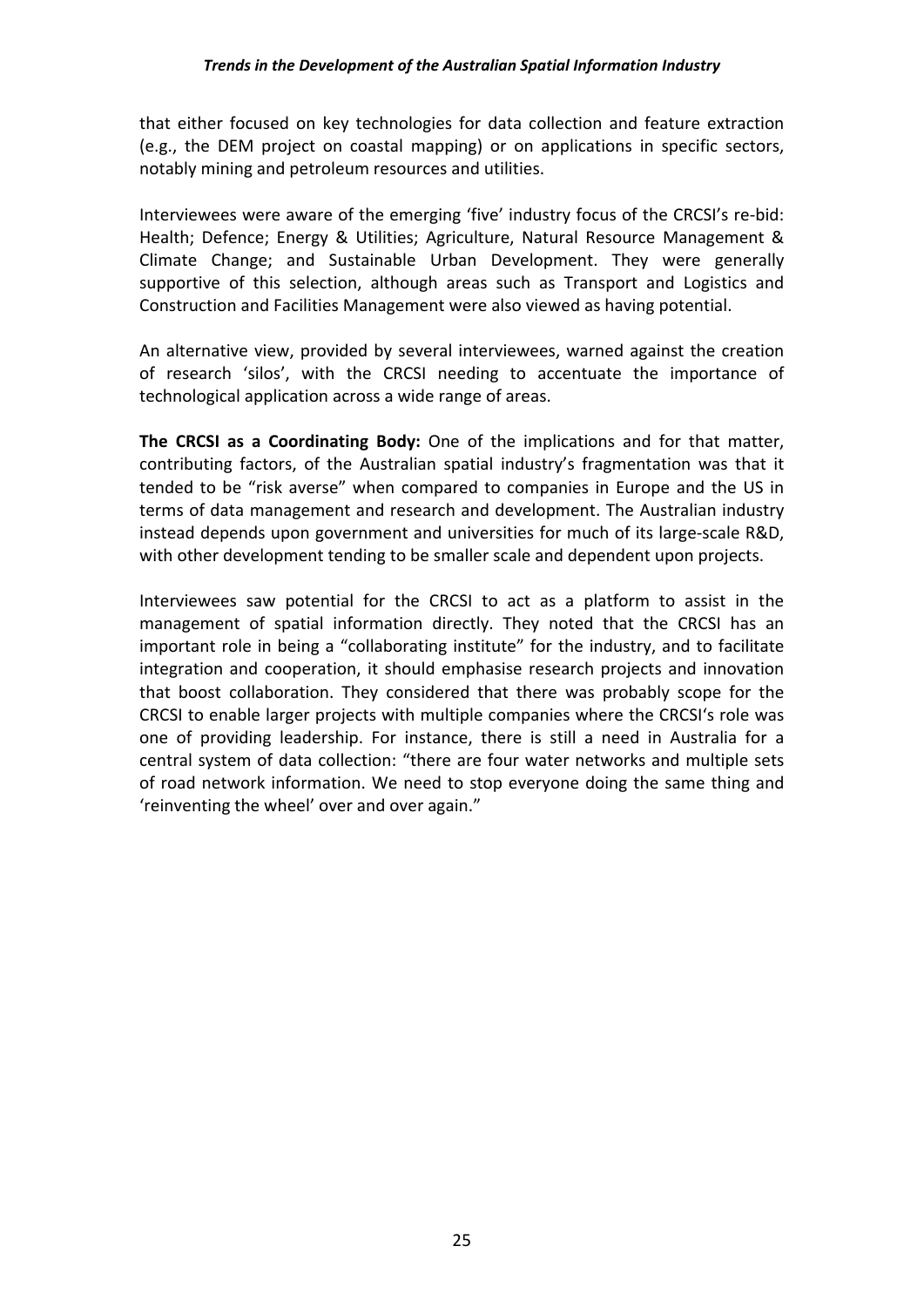## **4. Key Findings for the CRCSI Spatial Information**

The analysis in this report has several key findings for the CRCSI.

#### **Key Trends**

The first observation that can be made is that the application of spatial information technology has the potential to continue to be hugely transformative in Australia. This can be gleaned from the work undertaken by ACIL Tasman and the Allens Consulting Group. Global companies, which provide completely new products and services, have emerged new multi-billion dollar companies over the last few years.

A key emerging trend is that spatial information is increasingly being packaged with other IT data. For example applications such as Google Maps have broadened community perception of the possibilities for integrated data sources, while Microsoft's Virtual Earth also has technologies in the mass market

However, this should not imply that the study of spatial information systems and technology is not a corpus of knowledge in itself, but rather that this investigation is now taking place in the context of other developments in information systems and as part of a convergence of IS where data from related functions can be shared across a common platform.

#### **Australian Industry Overview**

In the midst of this trend, the Australian industry has remained in the business–to– business market segment, largely building on established surveying and engineering platforms. They are almost all professional services firms, providing spatial information services for a range of clients. Few, if any, produce a product for sale to a consumer market, although some of the specialist atlases are available to the public.

About half of the firms surveyed remain predominately in the surveying business, having adopted aspects of the new SI technology to improve the services they have traditionally provided. Some firms have taken the process further by marrying data management tools to their knowledge of surveying and engineering to establish 'blended businesses' in which IT services account for half or more of total revenues.

There is a group of companies which commenced with the proposition that specialist information held by government utilities or departments such as in the form of hard copy maps could form the basis of new businesses that provided this information in digital form, generally integrated with other geo–coded information, to a range of clients. The founders of these companies had a deep knowledge of the specialist information either from an engineering or IT perspective. These businesses have developed in a number of directions.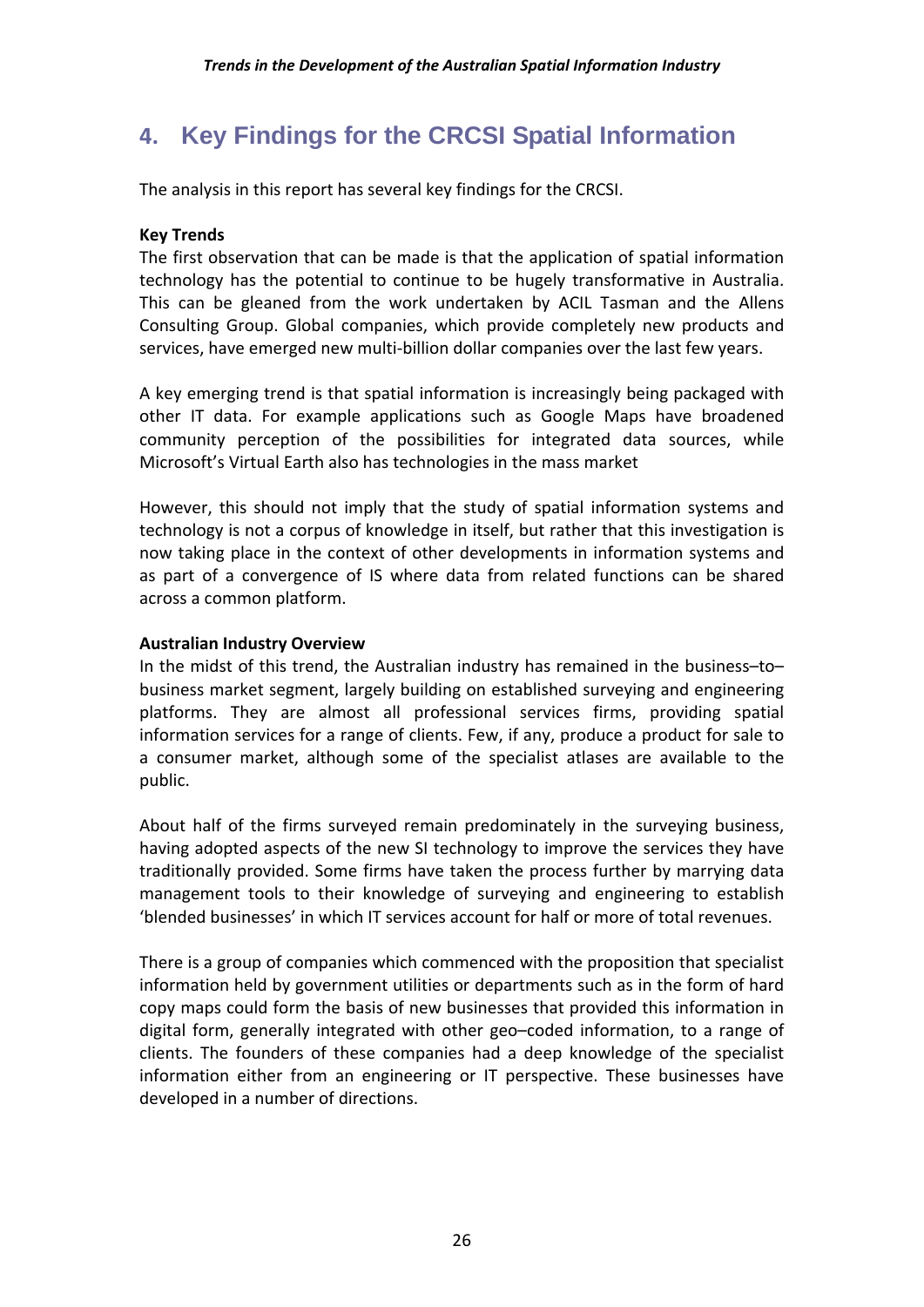A third, although much smaller, group of companies is devoted to specialist positioning services such a control traffic farming and remote sensing. This includes a company which uses drones for remote controlled aerial photography.

Leaving aside the specialist positioning companies, the big question is, 'Where to from here?' for the surveying and IT firms. A number of companies have reached much the same place from different directions. For instance, there are a number of IT–companies based on a core knowledge of a physical infrastructure data set. They have moved increasingly into data management. Broadly their proposition is that corporate decision support systems need to be geographically based and this encompasses financial and other systems as well as information about the status of physical networks. They see their businesses expanding by improving the breadth and functionality of their GIS services. The evidence available from the survey and interviews suggests that these types of services have been rapidly growing.

The more traditional surveying firms, employing the much improved accuracy available from GPS, have also been doing well. Some however have not moved very far towards integrating advanced GIS technology into their surveying services. For instance, an aerial photography specialist company with a sizeable on-the-ground surveying capacity fits in this category. Although it uses some digital techniques, traditional film remains a superior technology. It also uses planes (and helicopters) not the more experimental unmanned aircraft. With the mining and infrastructure boom, demand for its services has remained strong. Some companies are worried nonetheless about the threat of new technology undermining their businesses.

A key opportunity for the CRCSI in the expansion of a wide variety of GIS based decision support systems. This can be expected to be particularly the case for network owners, from utilities to transport and other disaggregated systems. The increasing technological ability to deliver corporate GIS tools to remotely located staff is an important part of this value proposition.

#### **Interaction with the CRCSI**

There was broad support for the operations of the CRCSI, its research programs and its proposed re‐bid. The survey results and reports from interviews indicated that companies had views on three critical elements of the function of the CRCSI:

*Research:* Companies were generally impressed with the research track record of the CRCSI. There was an understanding that while much of the research was basic research, undertaken at the university-level, there was also an attempt by the CRCSI, through entities such as 43pl to encourage applications development. Respondents generally noted that the Australian industry lacked critical mass in research and tended to be focused on applications and services. A common observation in the interviews was that typically Australian firms had only limited resources to devote to research and development and so the CRCSI acted as something of a 'force multiplier' where commonalities could be established and exploited. However, there were some emerging success stories both independent of and connected to the research operations of the CRCSI. For this reason, companies viewed the CRCSI as a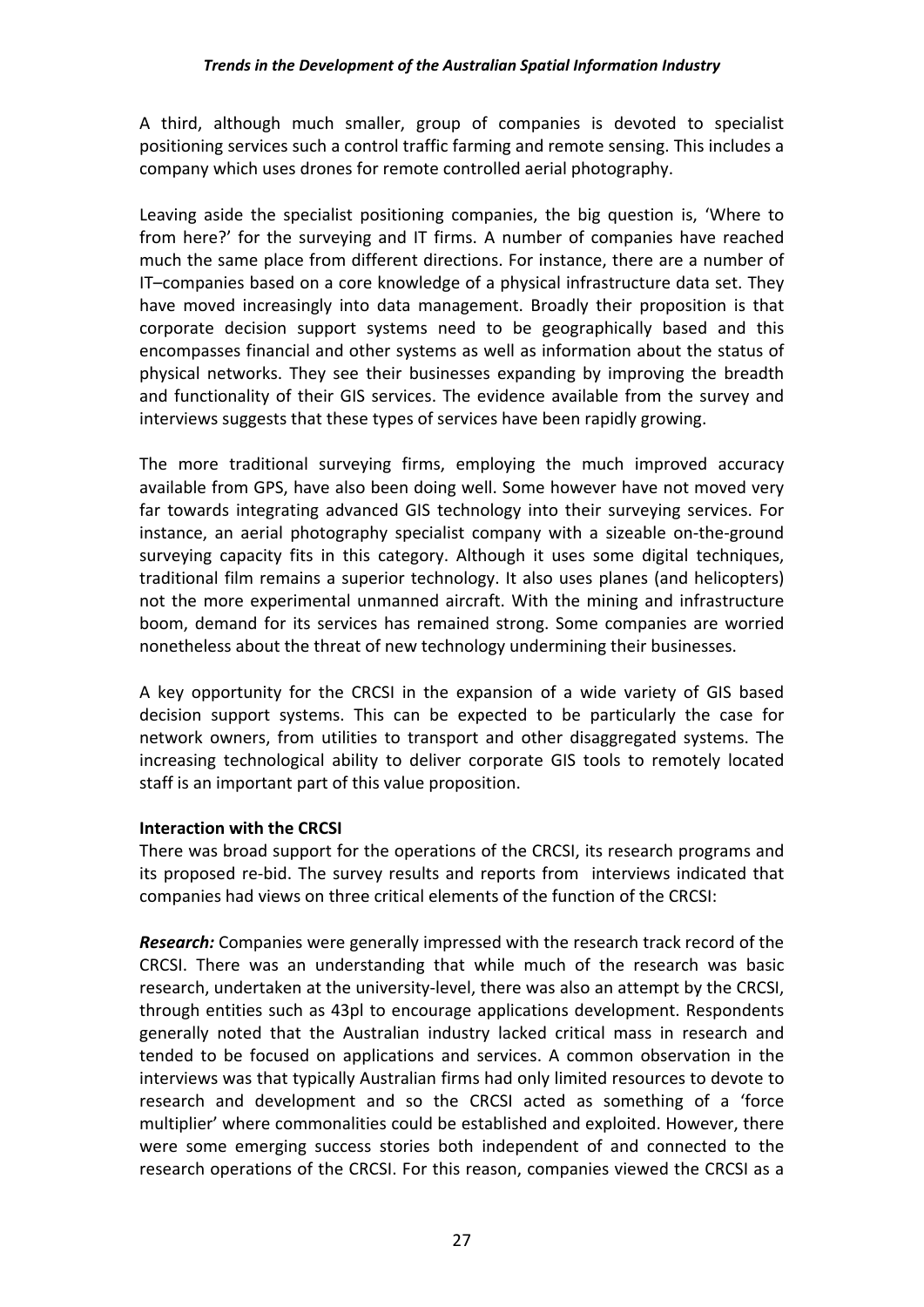welcome participant in the Australian spatial industry and research sector in particular.

Respondents indicated a view of the technology and industry in general that reflects well on the CRCSI's proposed research plan of five key areas: Health, Defence, Energy & Utilities, Agriculture, NRM and Climate Change, and Sustainable Urban Development. There was an indication that other areas may also be worth emphasising, including Logistics and Architectural Design Facilities Management, given their well established connection to spatial technologies and applications.

*A Broader Role for the CRCSI:* The second theme to emerge from this analysis, particularly from the interviews, was that the CRCSI could conceivably exercise a much broader role in connecting with industry.

Specifically, industry viewed the CRCSI as playing a critical role in the debate about property rights to spatial information, not only in terms of industry accessing government and utilities data but also through the management and protection of intellectual property generated through research and consultancy. Given the emergence of broad based (at this stage, still predominantly 'business–business') applications as the driver of activity, the emergence of larger Australian companies in the industry and eventually, private sector research, a unified response on this issue was seen as being critical.

Essentially, industry requested a 'deeper' involvement of the CRCSI at all stages of the research/product cycle, including, in the context of the global financial crisis, assistance with planning for sourcing external funding for product development.

*An Education and Training Role for the CRCSI:* One theme to emerge in recent years for all CRCs is the need for research and intellectual property transfer to take place via training and education programs. Interviews with industry identified this as a potential area for the CRCSI in further promoting its research agenda. In particular, two opportunities were identified.

First, the growing importance of spatial information and the introduction of technology into established fields have created the opportunity for an expansion in education in the area, either through standalone degrees or more likely, the incorporation of material related to spatial information in the course content of information systems and computer science courses.

The second suggestion on education is that there should be linkages to business information systems courses. Ultimately, spatial information systems require business cases rather than being 'solutions in search of problems.' Both at the industry and user level, it is the software development and service provision functions associated with spatial information which are becoming critical. The view is that much of the technology is already in place and what is now needed is the expertise to implement these comprehensive systems.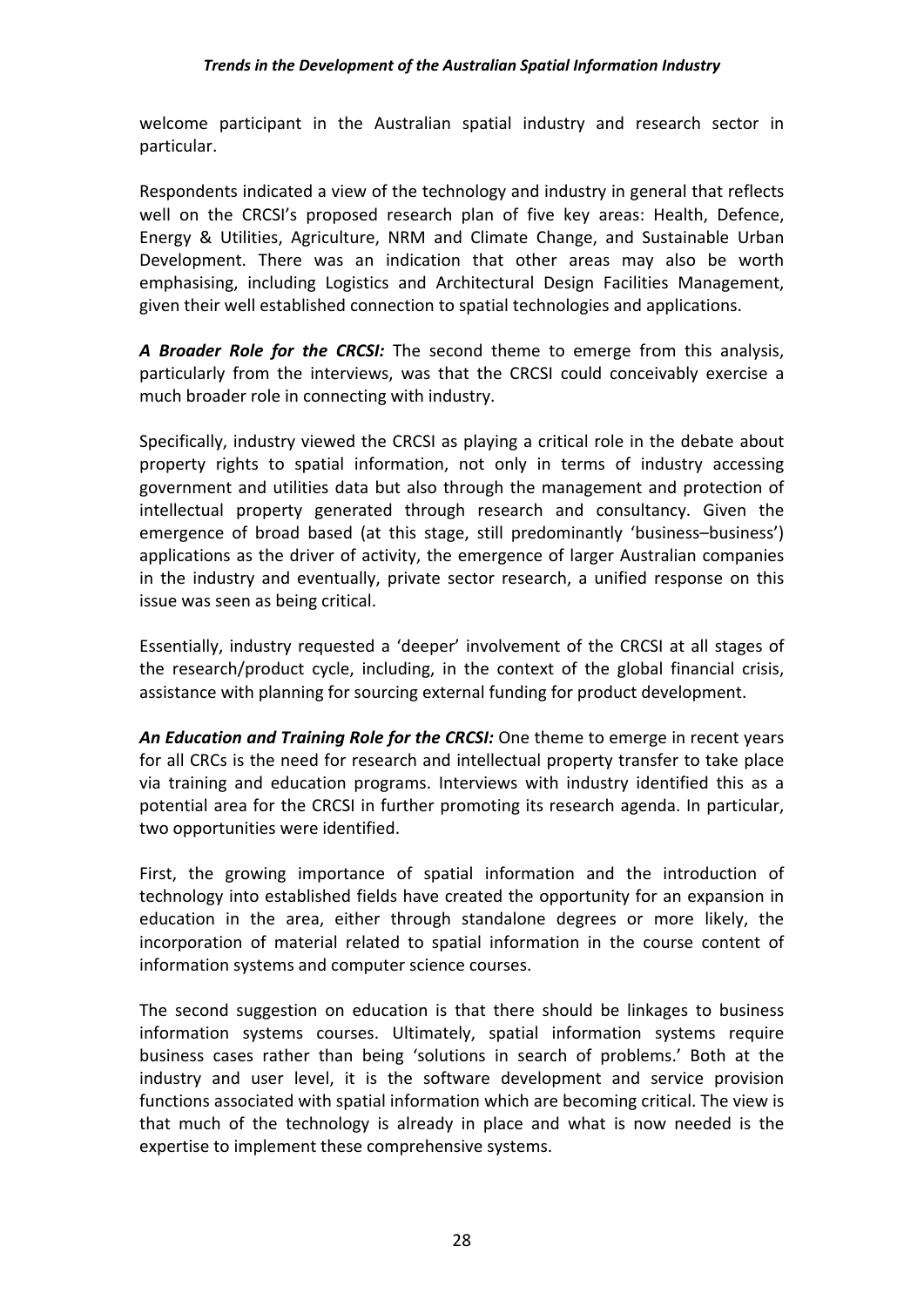## **Appendix A: Survey Questionnaire: Survey of the Australian Spatial Industry**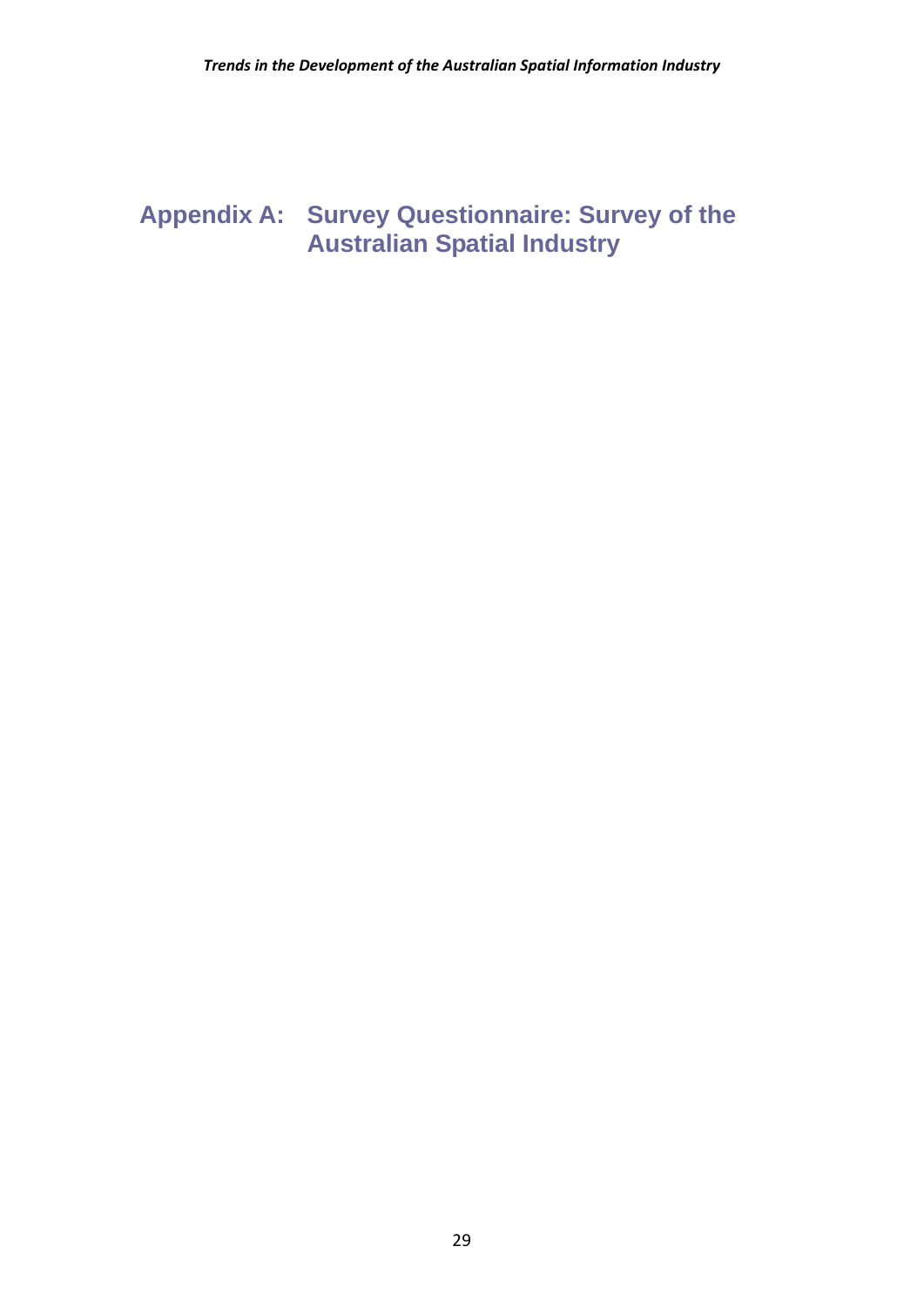## Australian Spatial Information Survey

The CRC for Spatial Information, in partnership with Curtin University of Technology and Victoria University, is conducting a survey of firms engaged in spatial information in Australia.

Data from this survey will be used by the CRCSI to better understand the business environment for spatial information and help determine the areas of focus for its future research program.

The Australian Spatial Industry Business Association (ASIBA) encourages its members to complete the survey.

Spatial information is defined to include: products and services involved in the collection, integration, interpretation, analysis and management of location based (geospatial) data and the development of tools to support these activities.

Please complete this survey if you offered spatial information products and services during the last financial or calendar year.

#### **All data collected from this survey will be treated confidentially and only reported in aggregate.**

Should you have any queries about this, could you please contact Alison Welsh on 03 9919 1346 or alison.welsh@vu.edu.au.

- 1. What is the name of your business? If you have a parent company where is it located?
- 2. In which of the following areas would you place your core spatial information products? More than one option is possible.

| Surveying                                                       |
|-----------------------------------------------------------------|
| Cartography                                                     |
| Geodesy, Navigation and Positioning                             |
| Precise positioning (including controlled track farming)        |
| Remote Sensing (airborne and satellite)                         |
| Development of spatial software (including customised software) |
| Spatial data management                                         |
| <b>Spatial/Geomatics Consulting Services</b>                    |
| Web services                                                    |
| Other                                                           |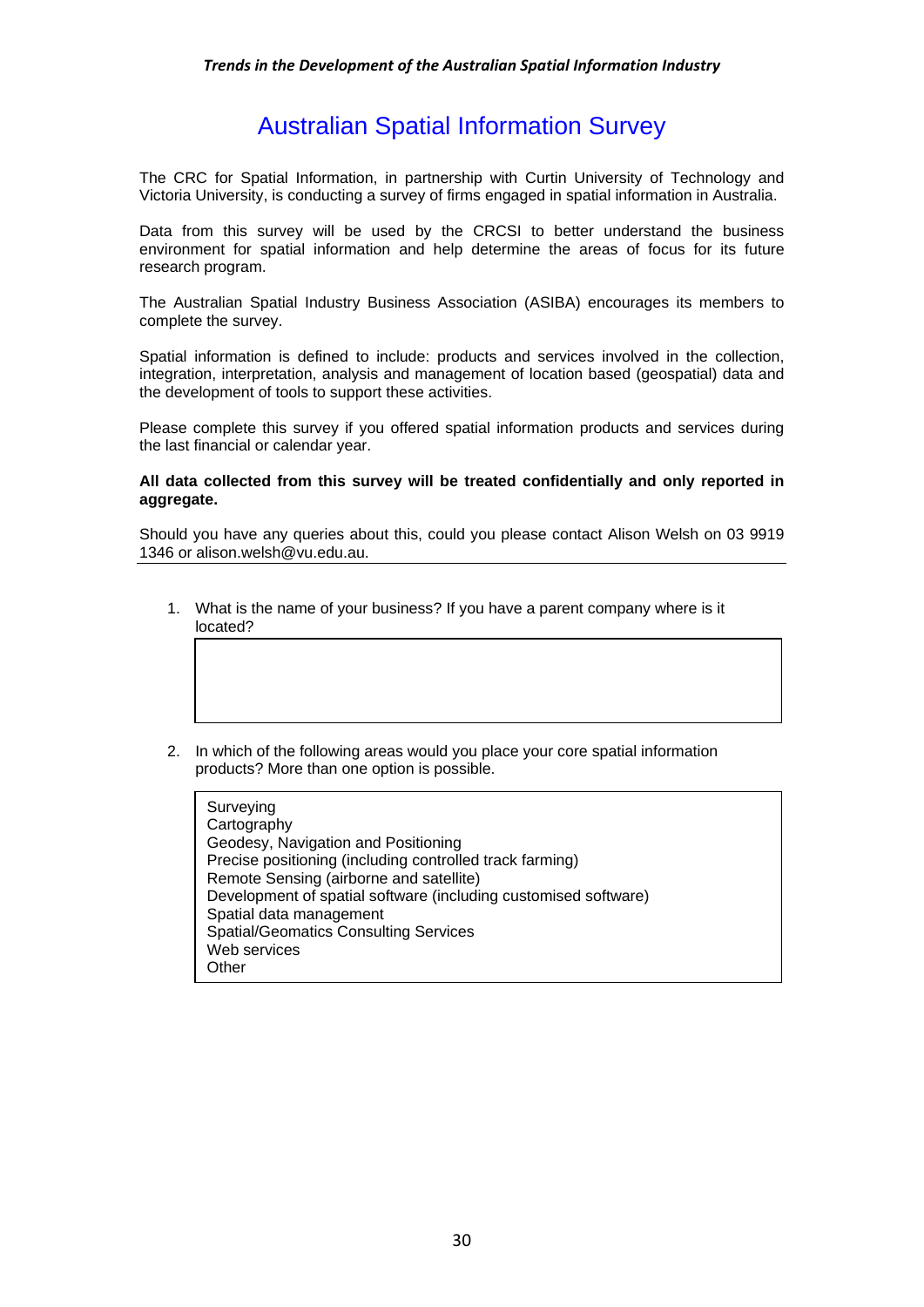#### *Trends in the Development of the Australian Spatial Information Industry*

3. In which of the following market segments would you conduct your core spatial information business? More than one option is possible.

| Agricultural and environmental management and monitoring,<br>Asset and facilities management,<br>Culture, tourism and recreation,<br>Civil and building construction, Urban Planning and Land Development,<br>Defence,<br>Education,<br>Government administration<br>Health and sports science,<br>Land titling and administration (including indigenous lands),<br>Law & order and emergency services,<br>Marketing, market research and retail,<br>Mining and petroleum Resources: Inventory and Extraction,<br>Telecommunications and information technology, |
|------------------------------------------------------------------------------------------------------------------------------------------------------------------------------------------------------------------------------------------------------------------------------------------------------------------------------------------------------------------------------------------------------------------------------------------------------------------------------------------------------------------------------------------------------------------|
| Transport and logistics (inc. maritime and aerospace),<br>Utilities (electricity, gas and water)                                                                                                                                                                                                                                                                                                                                                                                                                                                                 |
|                                                                                                                                                                                                                                                                                                                                                                                                                                                                                                                                                                  |

4. What was the average number of full-time equivalent persons employed during the last year by your business, including contractors? Circle one option.

| $1 - 2$                |  |  |
|------------------------|--|--|
| $3-5$<br>6-25<br>26-50 |  |  |
|                        |  |  |
|                        |  |  |
| 51-200                 |  |  |
| $201+$                 |  |  |

5. What was your business's total salary cost last year, including on-costs? Circle one option.

| $<$ \$1/4 M   |  |  |
|---------------|--|--|
| $$1/2M-S1M$   |  |  |
| \$5M-\$10M    |  |  |
| $$1/4M-S1/2M$ |  |  |
| \$1M-\$5M     |  |  |
| $$10M+$       |  |  |

6. What was your business's total operating expense last year? Circle one option.

| $<$ \$1/2 M |  |  |
|-------------|--|--|
| $$1M-$2.5M$ |  |  |
| \$5M-\$10M  |  |  |
| $$1/2M-S1M$ |  |  |
| $$2.5M-S5M$ |  |  |
| $$10M+$     |  |  |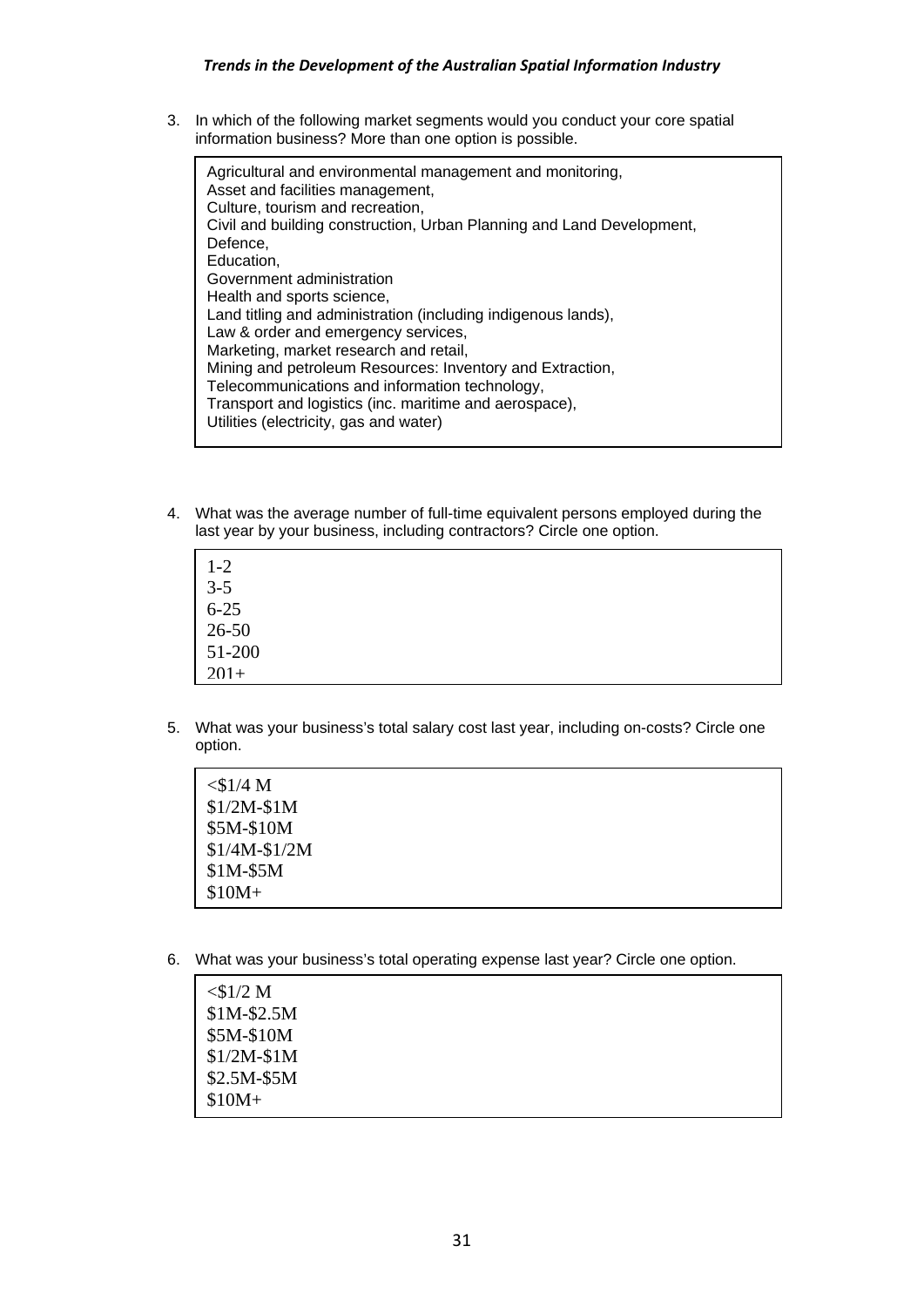#### *Trends in the Development of the Australian Spatial Information Industry*

7. What was your business's total revenue last year? Circle one option.

| $<$ \$1/2 M |  |  |
|-------------|--|--|
| $$1M-$2.5M$ |  |  |
| \$5M-\$10M  |  |  |
| $$1/2M-S1M$ |  |  |
| $$2.5M-S5M$ |  |  |
| $$10M+$     |  |  |
|             |  |  |

8. What has been your average annual growth in revenue over the last three years?

 $\%$ 

9. What was your expenditure on research and development last year? Circle one option.

| $<$ \$100 K  |  |  |
|--------------|--|--|
| $$251-500 K$ |  |  |
| $$1M-$10M$   |  |  |
| $$100-250 K$ |  |  |
| \$501-\$1M   |  |  |
| $$10M+$      |  |  |
|              |  |  |

10. What is the primary focus of your research and development? More than one option is possible.

| Surveying                                                       |
|-----------------------------------------------------------------|
| Cartography                                                     |
| Geodesy, Navigation and Positioning                             |
| Precise positioning (including controlled track farming)        |
| Remote Sensing (airborne and satellite)                         |
| Development of spatial software (including customised software) |
| Spatial data management                                         |
| <b>Spatial/Geomatics Consulting Services</b>                    |
| Web services                                                    |
| Other                                                           |

11. With whom do you collaborate on research and development? Circle any that are relevant.

CRCSI for Spatial Information **University CSIRO** Federal Government Department State and Territory Government Department Australian company Overseas company Overseas research agency (e.g. University) None